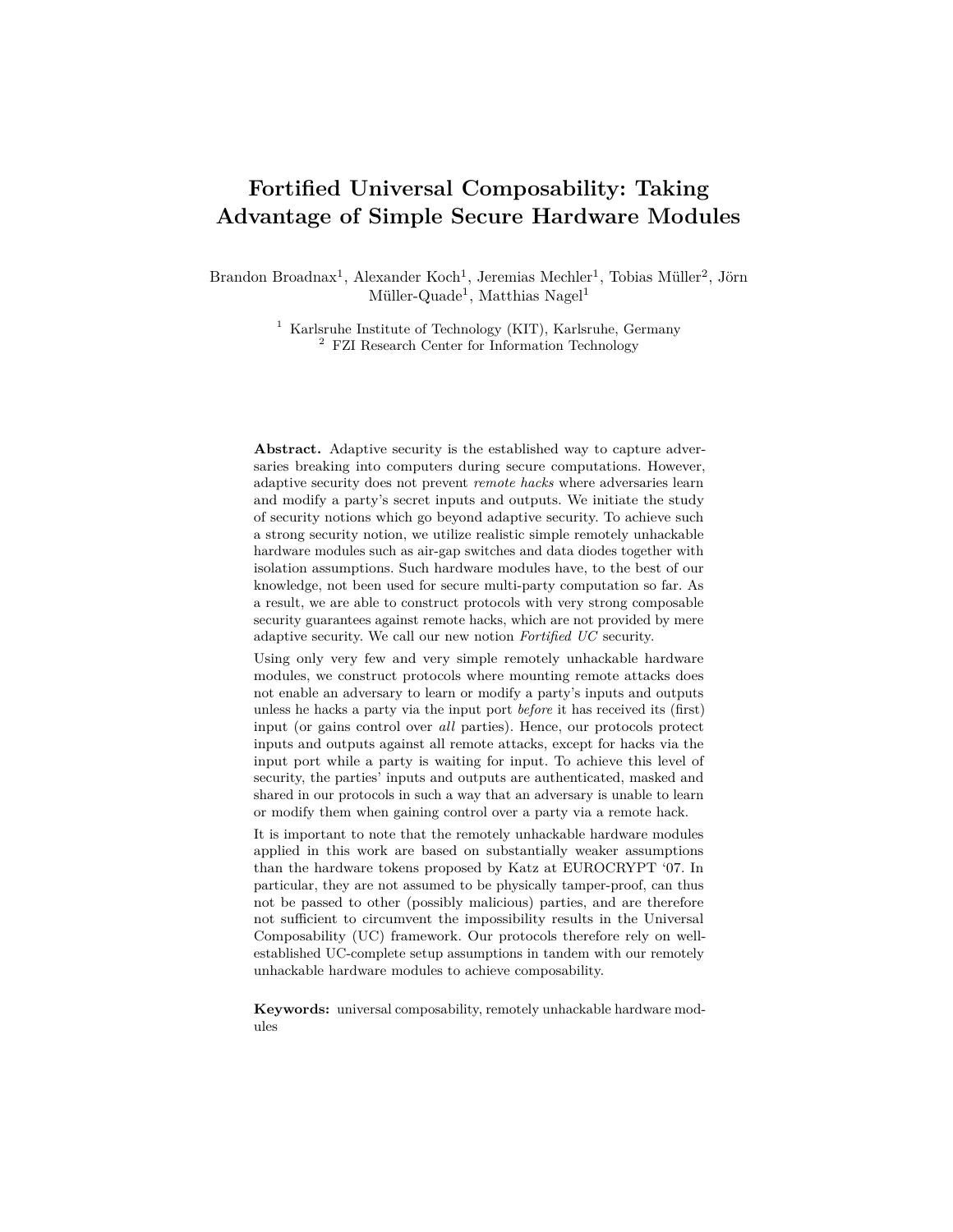## **1 Introduction**

In the field of multi-party computation, one distinguishes between *static* and *adaptive* corruptions. In the static setting, parties may only be corrupted prior to the start of the protocol. In the adaptive corruption model, first proposed by [\[5\]](#page-42-0), the adversary is able to corrupt parties throughout the entire protocol execution. As a consequence, an adversary mounting *remote hacks* (e.g. sending computer viruses) may be able to learn and modify a party's secret inputs and outputs even if the protocol is adaptively secure.

To prevent this, we introduce new protocols based on (few and simple) remotely unhackable hardware modules and isolation assumptions which are motivated from practice: A protocol party could be (temporarily) isolated from the network and may therefore not be hacked remotely (during this time). For instance, a party may use *data diodes* (unidirectional channels) or disconnect itself via *air-gap switches*. Furthermore, a party may have additional hardware modules at its disposal such as a simple encryption unit that only implements a specific public key encryption scheme. Such hardware modules with very limited functionality can be implemented securely as fixed-function circuits and formally verified for correctness. They can therefore be assumed to be resilient against remote hacking. In particular, an adversary can only corrupt such modules if he has direct physical access.

In order to adequately capture the advantages provided by remotely unhackable hardware modules, we propose a new framework—called *Fortified UC*—based on the UC framework [\[4\]](#page-42-1). In our new framework one distinguishes between *physical attacks* and *online attacks*. Physical attacks model adversaries physically tampering or replacing hardware. Online attacks model adversaries mounting remote attacks, e.g. by exploiting software bugs. Contrary to physical attacks, online attacks give the adversary control over a party only if the party is currently *online* and not assumed to be an unhackable hardware module. A party's current *online state* is determined by the type and state of its *channels*, e.g., state of its air-gap switches. The hardware modules used in a protocol and their interconnections are part of what we call the *protocol architecture*.

Utilizing only very few simple unhackable hardware modules, we construct protocols that protect against all online attacks i) mounted *after* a party received its (first) input and ii) mounted *before* a party received input if the attack comes from the "outside", i.e. from all channels except one at a party's input port. More specifically, the parties in our protocols are disconnected from the outside while waiting for input and can therefore not be corrupted via online attacks from the outside at that point. After receiving input, the parties authenticate, mask and share their secrets in such a way that mounting online attacks gives the adversary control over a party but not the ability to *learn the inputs or outputs of a party, nor to modify them* unless he gains control over *all* parties. This stands in contrast to adaptive UC security where an adversary may learn and modify the inputs and outputs of corrupted parties after they received input. Although erasing parties seem necessary for such a strong protection, we show that this assumption can be dropped using an appropriate protocol architecture.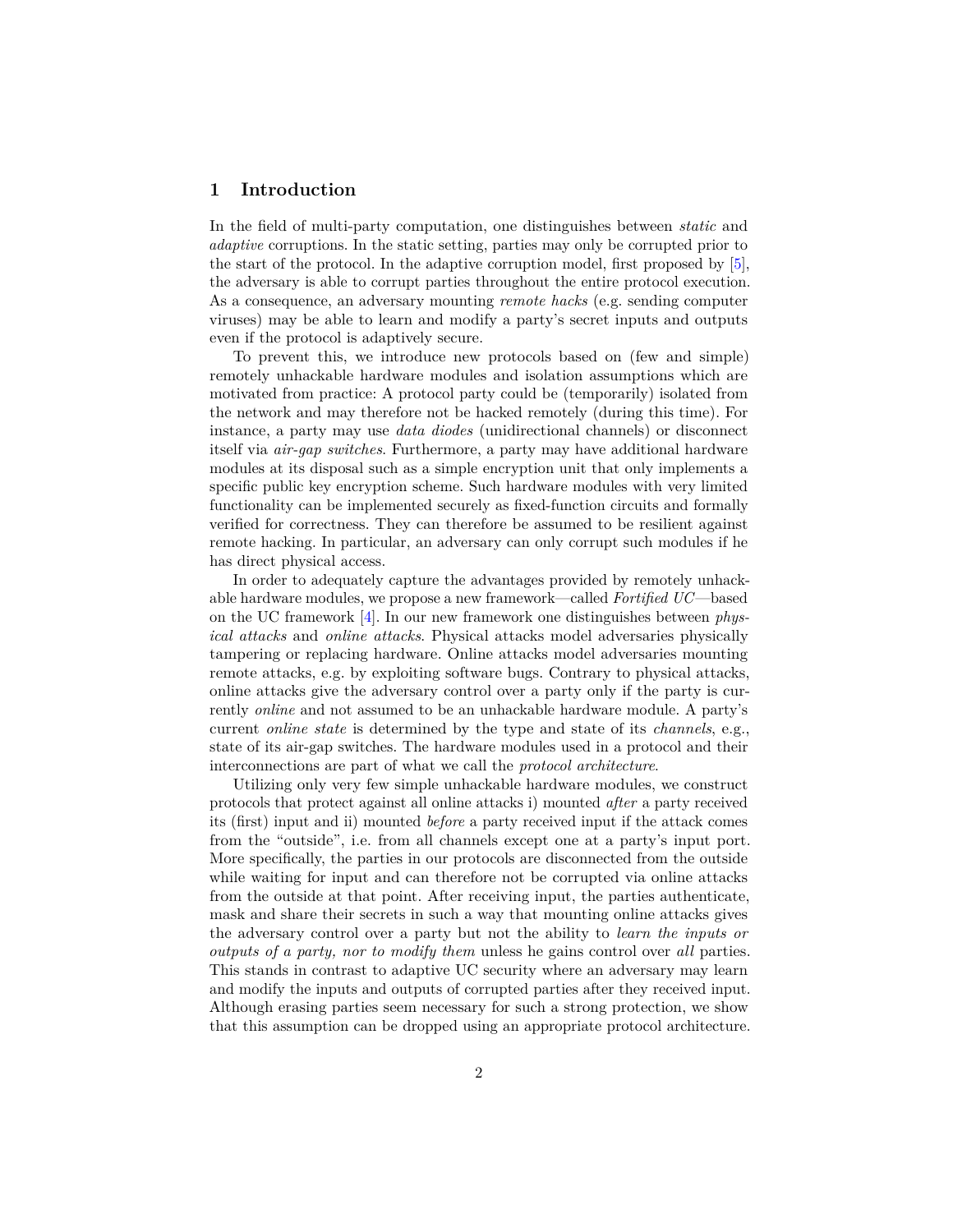We stress that our remotely unhackable hardware modules should not be confused with the tamper-proof hardware tokens proposed by [\[16\]](#page-43-0). Our hardware modules are based on substantially weaker assumptions. In particular, they can be tampered with if one has direct physical access to them. They cannot be passed to other (possibly malicious) parties but are only used and trusted by their owner. Our modules are thus not sufficient (and not intended) to circumvent the impossibility results of  $[6, 7]$  $[6, 7]$  $[6, 7]$ . Our protocols therefore rely on well-established UC-complete setup assumptions in conjunction with our remotely unhackable hardware modules to achieve composability.

Given these assumptions, our protocols provide the best possible protection against online attacks in a setting where parties cannot be protected while waiting for input.

#### **1.1 Our Contribution**

We utilize realistic simple remotely unhackable hardware modules that, to the best of our knowledge, have not been used for secure multi-party computation so far. Our main contributions are:

*New Composable Security Framework:* We propose a new security framework that, unlike previous frameworks, adequately captures the advantages provided by remotely unhackable hardware modules. As with UC security, our security notion is universally composable [\(Theorem 2\)](#page-16-0). Furthermore, our security notion is equivalent to adaptive UC security for protocols that do not use any remotely unhackable hardware modules [\(Theorem 1\)](#page-16-1).

*New Protocols With Strong Security Guarantees Against Online Attacks:* Using only very few simple remotely unhackable hardware modules, we construct MPC protocols with very strong security guarantees against online attacks: An adversary is unable to learn or modify a party's inputs and outputs by mounting online attacks unless he gains control over a party via the input port *before* the party has received its (first) input (or gains control over *all* parties). We present a construction for non-reactive functionalities [\(Theorem 3\)](#page-27-0) using only two simple remotely unhackable hardware modules (apart from air-gap switches and data diodes) per party and a protocol for reactive functionalities [\(Theorem 5\)](#page-40-0) that uses only one additional simple remotely unhackable hardware module. Both constructions can be proven secure in our new framework for adversaries that gain control over all but one parties. We also present an augmentation of these constructions that allow simulation also in the case that all parties are under adversarial control [\(Theorems 4](#page-35-0) and [6\)](#page-41-0). For simplicity, we assume erasing parties. However, we later show how this assumption can be dropped (cf. [Section 6\)](#page-41-1).

### **1.2 Related Work**

*Adaptive Security*, first proposed in [\[5\]](#page-42-0), captures security against adversaries that can corrupt parties at any point in the protocol. This notion has since received considerable attention in the literature, see e.g.  $[8, 15, 13, 9]$  $[8, 15, 13, 9]$  $[8, 15, 13, 9]$  $[8, 15, 13, 9]$  $[8, 15, 13, 9]$  $[8, 15, 13, 9]$  $[8, 15, 13, 9]$ . In contrast to adaptive security where an adversary may learn all secrets of a corrupted party,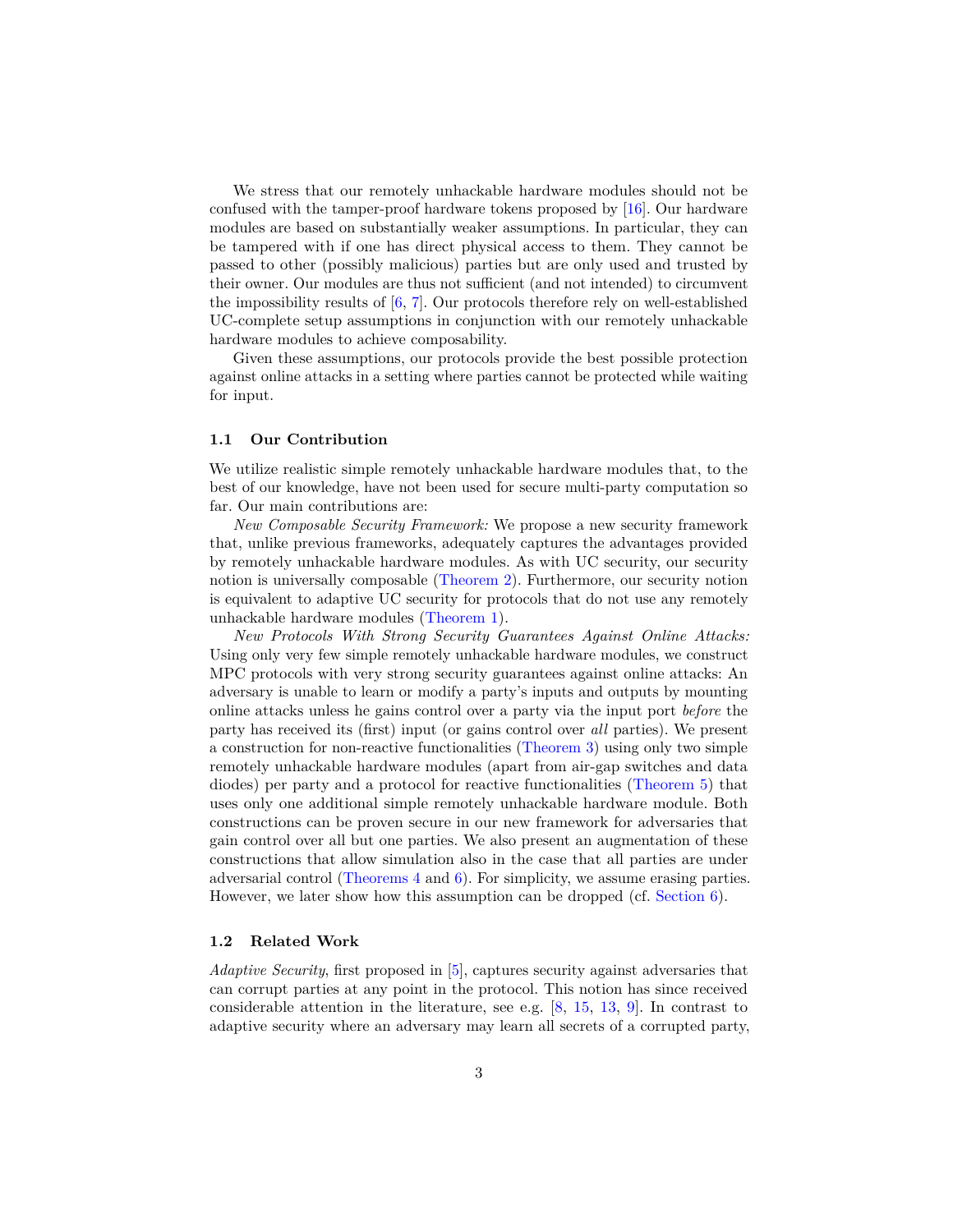we achieve that remotely hacking a party after it received its inputs does not leak anything about them at all, except for the case that all parties have been corrupted.

*Mobile adversaries* [\[18,](#page-43-6) [2\]](#page-42-3), a notion strictly stronger than adaptive security, models an adversary taking over a participant – similar in spirit to our framework as "remote hacks/virus attacks" – and possibly undoing the corruption at a later point in time.

Concerning the used *trusted building blocks*, we assume data diodes, which are channels which allow for communication only in one specified direction. [\[11\]](#page-43-7) analyze the cryptographic power of unidirectional channels as a building block, whereas we use unidirectional channels as a shield against dangerous incoming data packets. [\[1\]](#page-42-4) make use of other trusted building blocks, such as a secure equality check hardware module, to ensure the correct, UC-secure functioning of a parallel firewall setup in the case of a malicious firewall.

*Tamper-proof hardware tokens*, first proposed by [\[16\]](#page-43-0), are an interesting research direction for finding plausible and minimal UC setup assumptions. Along this line of research, [\[12\]](#page-43-8) showed strong feasibility results of what can be done with these tokens. Moreover, [\[10\]](#page-43-9) showed that UC security is possible with a constant number of untrusted and resettable hardware tokens. Furthermore, [\[14\]](#page-43-10) constructed constant-round adaptively secure protocols which allow all parties to be corrupted.

*Isolation* is a general principle in IT security, with lots of research on isolation through virtualization, see e.g. [\[17\]](#page-43-11). Isolation in this way can be seen as a software analog of a trusted, remotely unhackable encryption module. Moreover, there is a wealth of literature on data exfiltration/side channel attacks to air-gaps including attacks based on acoustic, electromagnetic and thermal covert channels, cf. [\[20\]](#page-43-12), which are not relevant to our work, as they are for protecting against outgoing communication from malicious internal parties, while we use data diodes/air-gap switches for the purpose of not being *hackable* from the outside. As an example, the Qubes OS provides strict separation between application domains, allowing to use a isolated GPG environment in a safe manner [\[19\]](#page-43-13).

## **2 The Fortified Universal Composability Framework**

In this section, we present our changes to the UC framework.

#### <span id="page-3-0"></span>**2.1 Channels**

In the UC framework, the model of computation consists of *instances* (ITIs) of interactive Turing machines (ITMs). Communication is modelled via external write instructions written on an ITI's outgoing message tape. The instruction takes the sender's code and ID, the receiver's code and ID, one of the receiver's externally writable tapes as well as the message as arguments. A *control function* decides if the instruction is allowed. There are three different ways for machines to communicate: provide input, send a message, give sub-routine output. This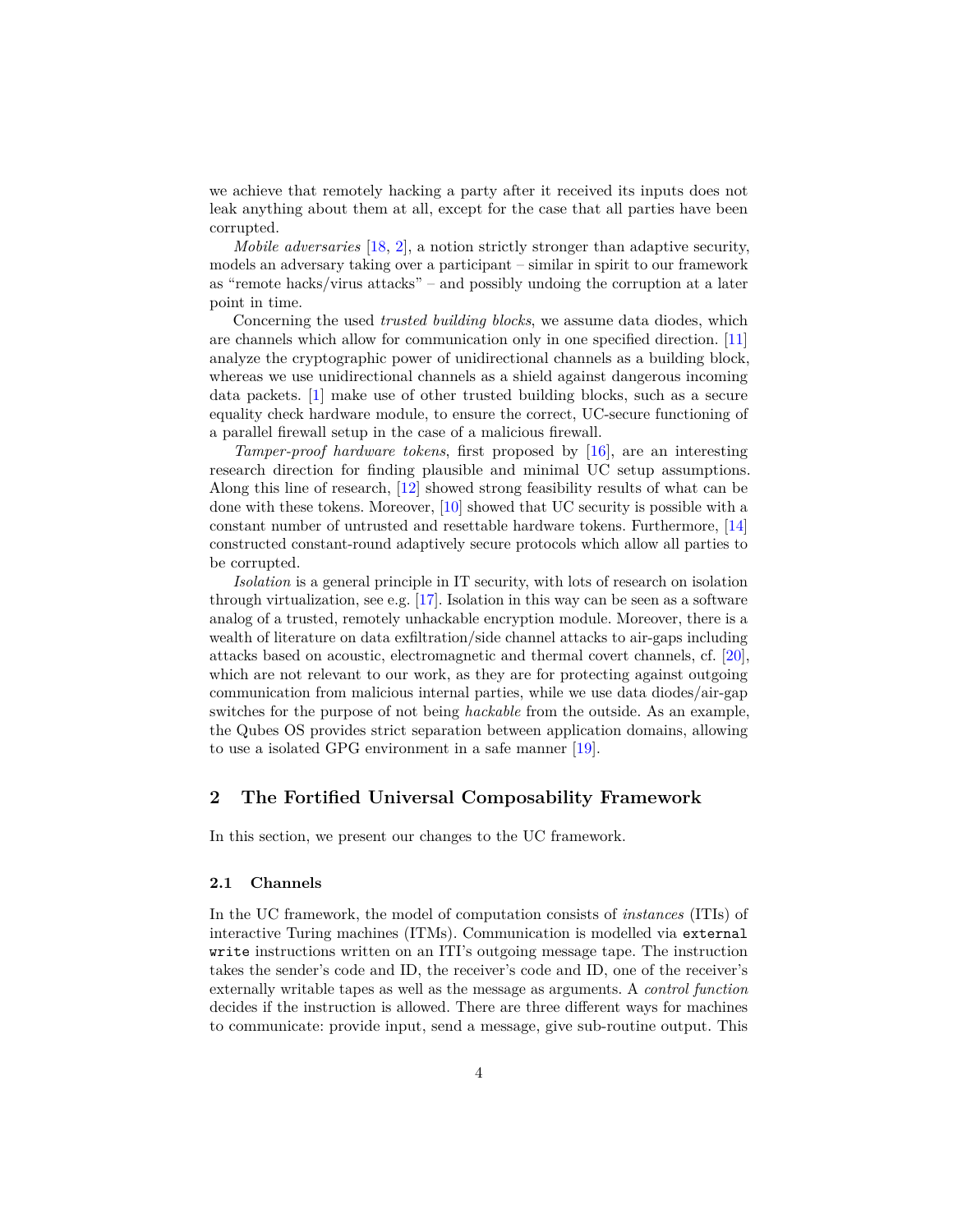is modelled by external write instructions targeted at another party's input tape, incoming message tape or subroutine output tape, respectively (cf. [\[4\]](#page-42-1)).

In order to model protection mechanisms such as *air-gap switches* and *data diodes* (unidirectional communication) as well as the *online state* of a protocol party, we explicitly specify (possibly multiple, uniquely identified) *channels* between ITMs that determine if communication between two ITMs is allowed and in which direction it is allowed. In particular, if there exists no channel between two ITMs then communication is not allowed between them.

Channels can be between (sub-)parties of a protocol or between a (sub-)party and an ideal functionality. In addition, channels can also be between a party and the environment or the adversary. Channels between a party and the environment model the allowed communication with calling parties (from other protocols). Channels between a party and the adversary model possible communication to the "outside world" that can be "delivered" by the adversary.

Channels are modelled on top of the existing communication mechanism of the UC framework. Specifically, each protocol description must include a set of channels involving the protocol parties, which is part of the *protocol architecture* (cf. [Section 2.3\)](#page-6-0). The protocol architecture is given to the control function as an additional input. An external write instruction is allowed by the control function only if there exists a channel that allows the intended communication between the sending ITI and the receiving ITI. Otherwise, an external write instruction is silently dropped.

In our framework, we have three kinds of channels: *standard channels* that permanently allow bi-directional communication as well as two kinds of *enhanced channels*: *air-gap switches* and *data diodes*.

*Enhanced Channels.* In our framework, we want to capture possible security gains resulting from being isolated by forbidding certain communication and hence corruption ("remote hacking") by the adversary. To this end, we introduce two kinds of enhanced channels:

- 1. *Data diodes* that allow communication in one direction only.
- 2. *Air-gap switches* that can be *connected* or *disconnected* by the party that operates them. Disconnected air-gap switches allow no data transmissions at all. Connected ones allow bi-directional communication. Each air-gap switch has an *initial* connection state determined by the protocol architecture.

In order to model the current state of air-gap switches, we introduce a special *air-gap switch status tape* for each party containing the identifiers of each of its air-gap switches as well as its current state. A party can change the current state of each of its air-gap switches by writing on this tape. The control function gets the contents of each air-gap switch status tape as an additional input.

*Communication between* A *and* Z *and* A *and Ideal Functionalities.* As in the UC framework, the adversary and the environment may freely interact with each other. The same applies to the communication between the adversary and ideal functionalities. Formally, we always assume standard channels between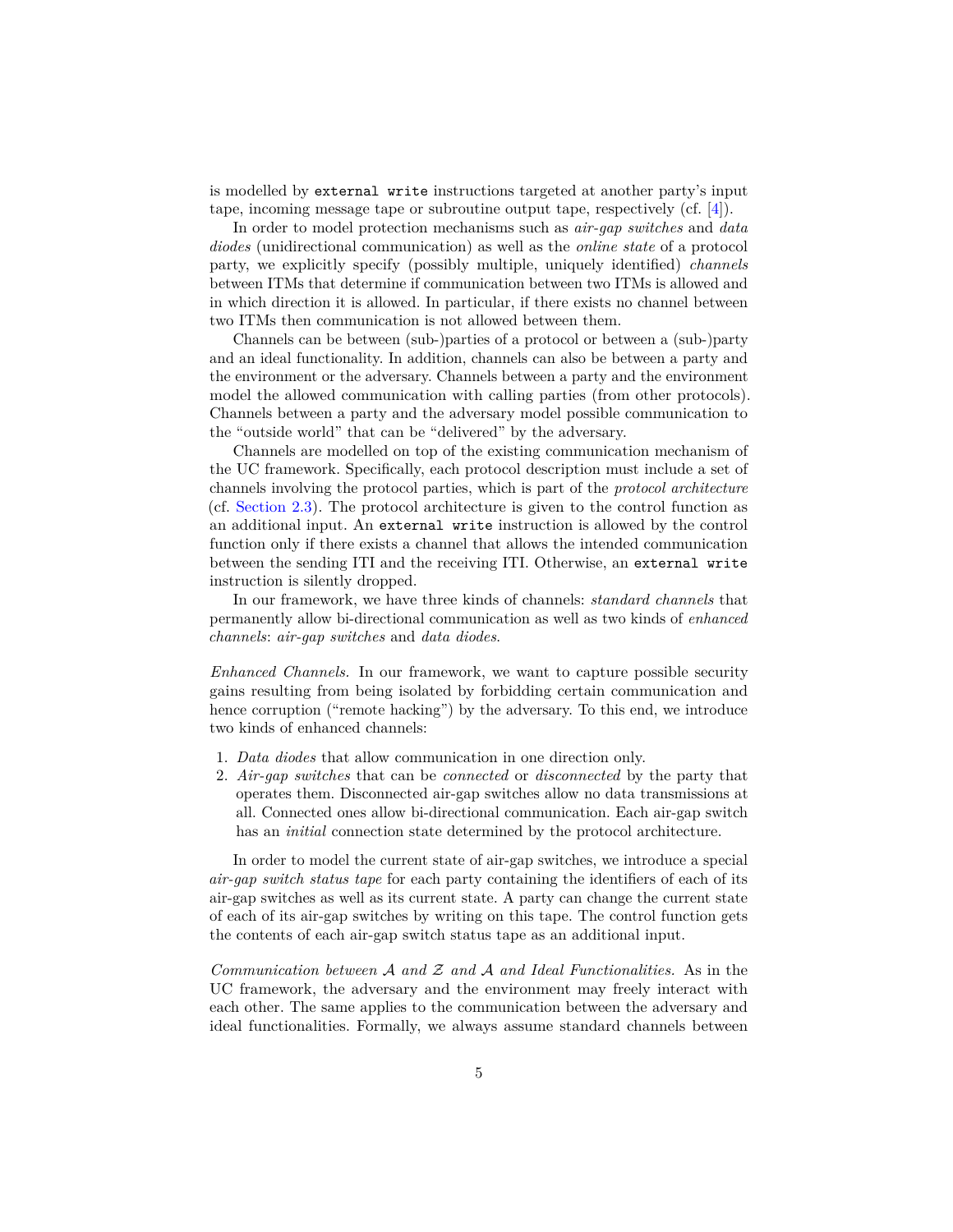these ITMs which are given to the control function in addition to the protocol architecture. Communication between these ITMs is therefore independent of the given protocol architecture.

*Terminology.* Let  $\mu$  and  $\mu'$  be two ITMs. If there is a data diode between  $\mu$  and  $\mu'$  in the direction of  $\mu'$  then we say that " $\mu$  is connected to  $\mu'$  via data diode". If there is an air-gap switch operated by  $\mu$  to  $\mu'$  then we say that " $\mu$  is connected to  $\mu'$  via air-gap switch". Likewise, we say that " $\mu$  is connected to  $\mu'$  via a standard channel" if there is a standard channel between  $\mu$  and  $\mu'$ . If there is a channel C between  $\mu$  and the adversary we say that " $\mu$  is connected to the adversary via  $C$ ". Likewise, if there is a channel  $C$  between  $\mu$  and the environment we say that " $\mu$  is connected to the environment via *C*". Furthermore, we say that " $\mu$  can send" messages (or provide input or give output) to  $\mu'$  via  $C^{\prime\prime}$  or that " $\mu'$  can receive messages (or input or output) from  $\mu$  via  $C^{\prime\prime}$  if  $C$  is a channel between  $\mu$  and  $\mu'$ that allows the respective external write instruction.

*Conventions for Graphical Depiction of Architectures.* Main parties are represented by boxes with rounded corners, sub-parties and ideal functionalities by cornered ones. Boxes with bold lines and grey background denote that the sub-party is unhackable. Standard channels are denoted by lines, data diodes by  $-\mathcal{B}$  and air-gap switches by  $-\mathcal{A}$  and  $-\mathcal{A}$  (initially (dis)connected). Dashed lines denote standard channels to other parties that are not shown.

#### <span id="page-5-1"></span>**2.2 Online State**

*Online State of Channels to the Environment.* The environment  $\mathcal{Z}$  may, upon each activation, mark each channel that exists between  $\mathcal Z$  and a protocol party either online or offline. For this, we introduce a special *channel marking tape* containing the identifiers of each channel to  $Z$  and the current markings.  $Z$  can change the current marking of each channel to  $\mathcal Z$  by writing on this tape. The control function gets the contents of this tape as an additional input. As the environment embodies other, concurrently executed protocols this mechanism reflects the online state of the calling parties being implicitly incorporated in the environment. In addition, for each channel to  $Z$ ,  $Z$  is informed upon each activation if it can receive *output* from that channel. (Cf. the proof of the composition theorem [\(Theorem 2\)](#page-16-0) in [Section 3](#page-15-0) where these two abilities of  $Z$ will be very important.)

<span id="page-5-0"></span>*Online State of Protocol Parties.* A (sub-)party *P* of protocol  $\pi$  is *online via C* if *C* is a channel such that one of the following holds:

- 1. *P* can receive messages from the adversary via *C*.
- 2. *P* can receive output from an ideal functionality  $\mathcal F$  via  $C$ .
- 3. *P* can receive output/input via *C* from a sub-party/calling party *M* and *M* is online via C' and C' is a channel between M and an ITM  $\mu \neq P$ .
- 4. *P* can receive input from the environment  $Z$  via  $C$  and  $Z$  has marked the channel *C* online.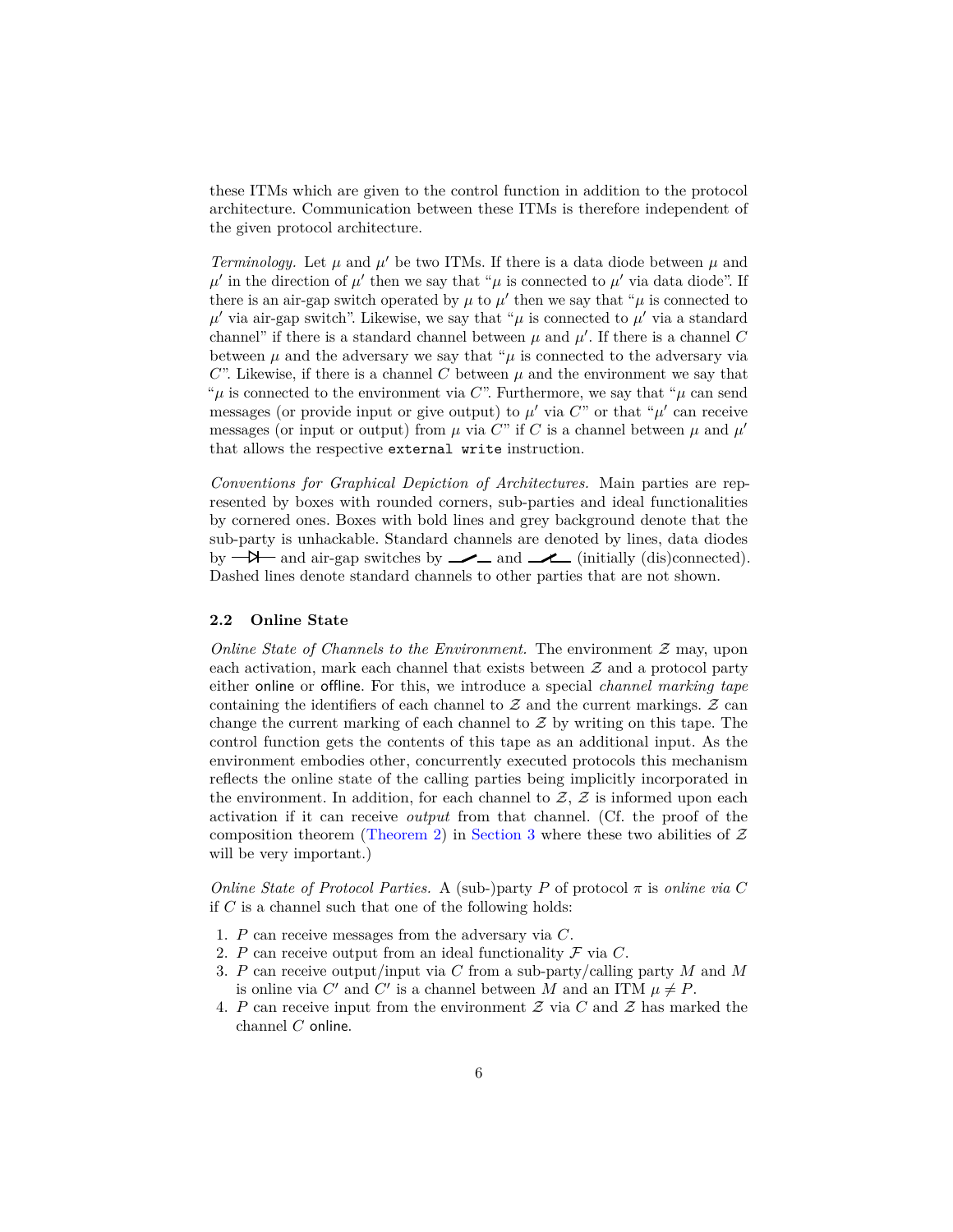If none of the above holds, *P* is *offline via C*. If there exists no channel such that *P* is online via that channel, *P* is *offline*. If *P* is not offline, *P* is *online*.

Intuitively, (1) models a party who is able to receive messages from the "outside world" and is therefore online. (2) models a party who is able to receive messages from a trusted third party  ${\mathcal F}$  that "lives" somewhere in the outside world.<sup>[3](#page-6-1)</sup> For instance,  $\mathcal F$  could be a public bulletin board, a common reference string, or a trusted party evaluating a specific function. (3) models a party being *transitively* online via connections to other parties who are online. (4) models a party being transitively online via connections to a calling party from another protocol. Note that each party has an *initial online state* prior to invocation depending on the protocol architecture (in particular, the initial connection states of air-gap switches) and how  $Z$  initially marked the respective channels.

*Status Report to the Adversary.* Each time the adversary A is activated, he gets informed via which channels each party is online. This is called the *status*. As will be described in [Section 2.3,](#page-6-0)  $\mathcal A$  will be able to gain control over (hackable) parties when they are online.

*Example 1.* See [Fig. 1a](#page-7-0) on Page [8](#page-7-0) for a graphical depiction.

Consider an environment  $\mathcal Z$  that permanently marks the channel to  $P_1$  online and the channel to  $P_2$  offline.  $P_1$  disconnects its air-gap switch to  $\mathcal Z$  as soon as it has received input. Later,  $P_1$  connects its air-gap switch to the adversary  $A$  at a specific point, say, after having erased its input.

 $Q_1$  is always online (being connected to the ideal functionality  $\mathcal F$  via a standard channel, cf.  $(2)$  on Page  $6$ ). The same holds for  $P_2$  (being connected to the adversary  $A$  via standard channel, cf. (1) on Page [6\)](#page-5-0). Therefore,  $Q_2$  is also always online (being connected to  $P_2$  via a standard channel, cf. (3) on Page [6\)](#page-5-0).  $P_1$  is online before receiving its input (being connected to the environment  $\mathcal Z$ via a connected air-gap switch and  $Z$  has marked the channel to  $P_1$  online, cf. (4) on Page [6\)](#page-5-0), offline immediately afterwards, and online again after having erased its input (having connected its air-gap switch to the adversary  $A$ , cf. (1) on Page [6\)](#page-5-0). *M*'s online state is the same as  $P_1$ 's (being connected to  $P_1$  via a standard channel, cf. (3) on Page [6\)](#page-5-0).

#### <span id="page-6-0"></span>**2.3 Corruption Model**

We distinguish between two kinds of corruption: *physical attacks* and *online attacks*. Physical attacks model an adversary physically tampering with a party's hardware. Online attacks model remote hacks (e.g. sending computer viruses).

In a nutshell, the adversary is allowed to carry out physical attacks only *prior* to the start of the protocol execution.<sup>[4](#page-6-2)</sup> Online attacks, on the other hand, can

<span id="page-6-1"></span><sup>&</sup>lt;sup>3</sup> Note that it may be necessary to disable a party being online via a channel to specific functionalities such as signature cards in order to adequately model them. This can be done by, e.g., allowing functionalities to mark their channels to parties offline or online (like  $\mathcal{Z}$ ). For simplicity, we do not consider this mechanism in this work.

<span id="page-6-2"></span><sup>4</sup> This captures adversaries secretly tampering with a party's hardware while that party is absent or models a malicious party setting up its own hardware. We note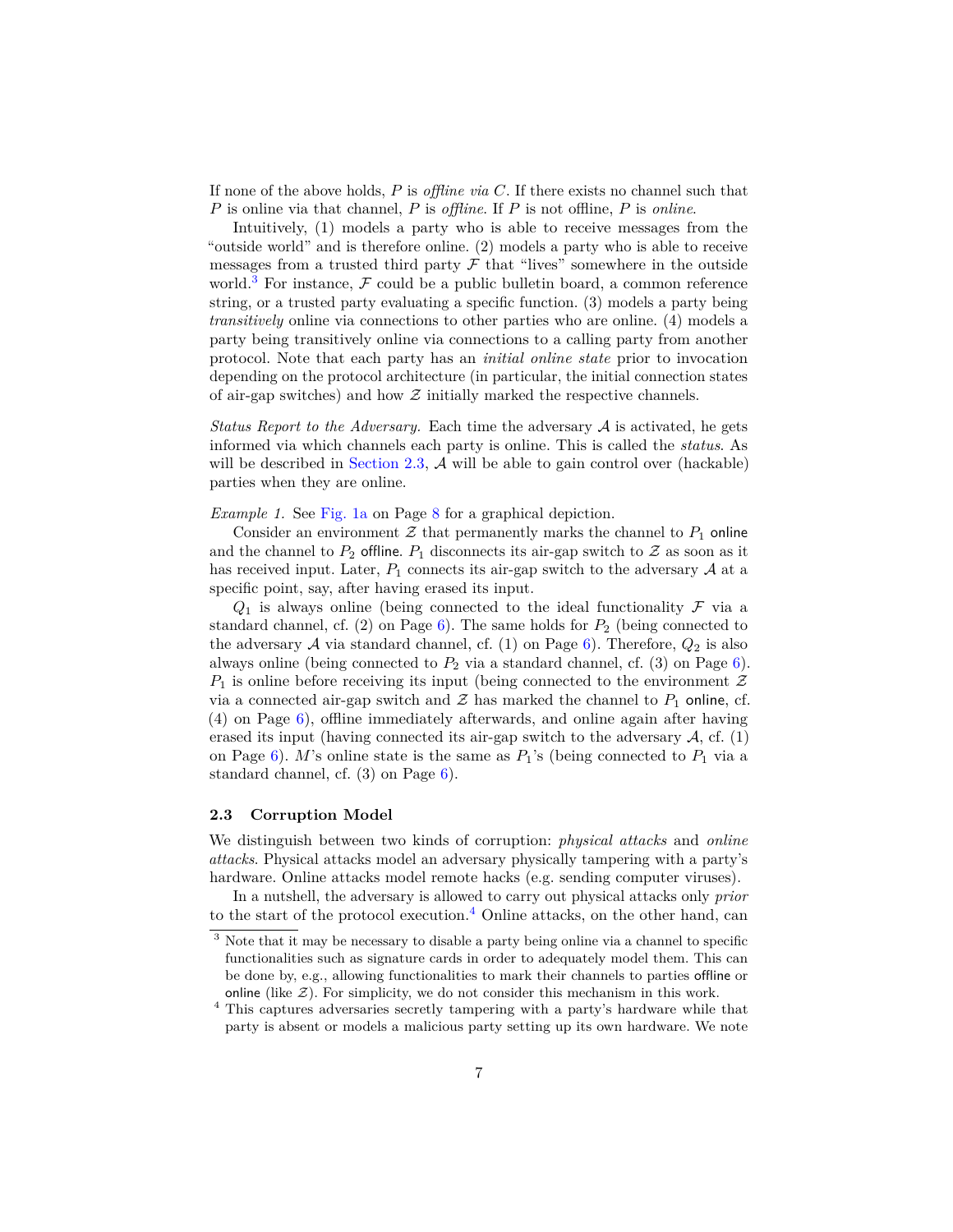<span id="page-7-0"></span>

Fig. 1: Architectures for Example 1 and 2.

be carried out throughout the protocol execution. Unlike physical attacks, online attacks only take effect if the targeted party is online and assumed to be *hackable*.

In the following, we describe our new corruption model in more detail.<sup>[5](#page-7-1)</sup>

In our framework, parties can be either *hackable* or *unhackable*. The protocol architecture specifies which parties are hackable or unhackable (cf. [Section 2.3\)](#page-6-0).

Let P be the set of main parties of a protocol  $\pi$ . At the first activation<sup>[6](#page-7-2)</sup>, the adversary  $A$  may only send a physical-attack instruction that enables him to gain control over parties regardless of the protocol architecture. Formally, A writes (physical-attack, M), where  $M \subseteq \mathcal{P}$ , on his outgoing message tape. Each  $P \in \mathcal{M}$  and all of their sub-parties are then connected to the adversary via a standard channel and all air-gap switches controlled by and data diodes coming from these parties are replaced with standard channels. From then on, A has full control over all  $P \in \mathcal{M}$  and *all* of their sub-parties.<sup>[7](#page-7-3)</sup>

From the second activation on, the adversary may not send a physical-attack instruction anymore. A may send online-attack instructions that enable  $A$  to gain control over *hackable* parties when they are online. Formally, if A writes (online-attack, P) on his outgoing message tape and P is a (sub-)party of  $\pi$ that is online and hackable, then a standard channel between  $P$  and  $\mathcal A$  is created and all air-gap switches controlled by *P* are connected. *P* then sends its entire

that our constructions for up to  $N-1$  corrupted parties (cf. [Theorems 3](#page-27-0) and [5\)](#page-40-0) can be shown to be secure even if physical attacks are allowed throughout the execution.

<span id="page-7-1"></span> $^5$  Note that the following describes the behavior of protocol parties in the real model upon receiving corruption messages. As in the UC framework, in ideal protocols the behavior upon party corruption is determined by the ideal functionality.

<span id="page-7-2"></span><sup>6</sup> As in the UC framework, the first ITI to be invoked by the environment in our framework is A (cf. [Definition 2](#page-14-0) for the Fortified UC execution experiment).

<span id="page-7-3"></span> $7$  Formally,  $A$  can send these parties instructions by writing external write instructions. Note that since standard channels have been created between these parties and A, these external write instructions are always allowed by the control function.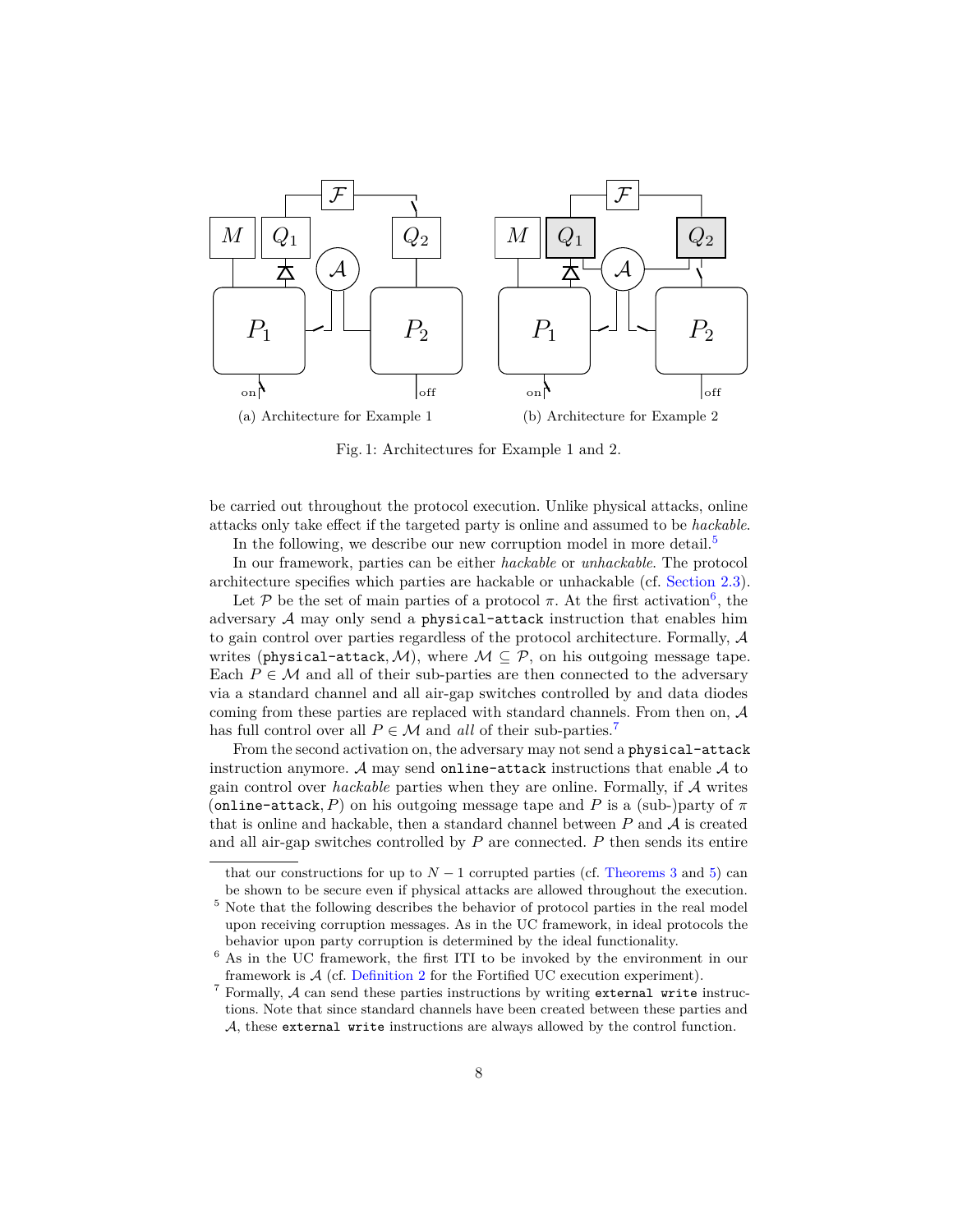local state to A. From then on, A has full control over *P*. If *P* is *unhackable*, then this instruction is ignored.

If A has gained control over a (sub-)party *P* through one of the above instructions, we say that *P* is "corrupted".

Finally, if a (sub-)party *P* is corrupted, then each ideal functionality which is connected to  $P$  is informed about  $P$  being corrupted through a special message (corrupt,  $P$ ) that is written on its incoming message tape. Also, each main party immediately informs the environment after being corrupted.

#### <span id="page-8-0"></span>*Example 2.* See [Fig. 1b](#page-7-0) on Page [8](#page-7-0) for a graphical depiction.

Consider an environment  $\mathcal Z$  that permanently marks its channel to  $P_1$  online and to  $P_2$  offline. On receiving input,  $P_1$  disconnects its air-gap switch to  $Z$ .  $P_2$ connects its air-gap switches to the adversary and *Q*<sup>2</sup> upon receiving input.

At his first activation, the adversary  $A$  may write (pyhsical-attack,  $M$ ),  $M \subseteq \{P_1, P_2\}$ . If, e.g.,  $M = \{P_1\}$ , then A gains control over  $P_1$  and M as well as (the unhackable) party *Q*1. Alternatively, from the second activation on,  $A$  may gain control over  $P_1$  before  $P_1$  has received its input by writing (online-attack,  $P_1$ ) (because  $P_1$  is online via the channel to  $Z$  at this point). A may also choose to "skip" *P*<sup>1</sup> by writing (online-attack*, M*) but not (online-attack,  $P_1$ ). This way, A can still gain control over  $P_1$  after  $P_1$  has received its input because  $P_1$  is online via the channel to  $M$  (because a standard channel between  $M$  and  $A$  has been created ). Moreover,  $A$  cannot gain control over  $P_2$  through an online-attack instruction before  $P_2$  has received its input (because  $P_2$  is offline up to this point).

*"Tainting" Unhackable Parties.* Consider an unhackable party *E* that is connected to a hackable party *M* via air-gap switch and to the adversary A via air-gap switch.  $E$ 's air-gap switch to  $M$  is connected only if  $E$ 's air-gap switch to  $\mathcal A$ is disconnected. *M* is only connected to *E*. Therefore, A cannot gain control over *M* (through an online-attack instruction) since *M* is offline. However, it should be intuitively possible for A to gain control over *M* since otherwise *E* would act as a "perfect firewall" for *M*.

In order to do so,  $A$  may send taint instructions. Formally, if  $A$  writes  $(\text{taint}, P)$  on his outgoing message tape and *P* is a (sub-)party of  $\pi$  that is online and unhackable, then a standard channel between  $P$  and  $\mathcal A$  is created. This way, A can gain control over *M* since *M* is now online via the air-gap switch to *E* if that air-gap switch is connected.

*Combination of Parties.* In the UC framework, parties may be combined by giving them the same PID or the same value in a component of the PID (PIDwise corruption). Intuitively, combined parties are processes running on the same physical machine and therefore may only be corrupted together . In our framework, two parties  $P = (\text{pid}_1 || \dots || \text{pid}_l)$  and  $P' = (\text{pid}'_1 || \dots || \text{pid}'_m)$  are *combined* if i)  $\text{pid}_1 = \text{pid}'_1$  and ii) *P, P'* are connected via standard channels only and iii)  $P, P'$  are both either hackable or unhackable. If  $P, P'$  are combined then any (online-attack,  $\mu$ ) or (taint,  $\mu$ ) instruction such that  $\mu \in \{P, P'\}$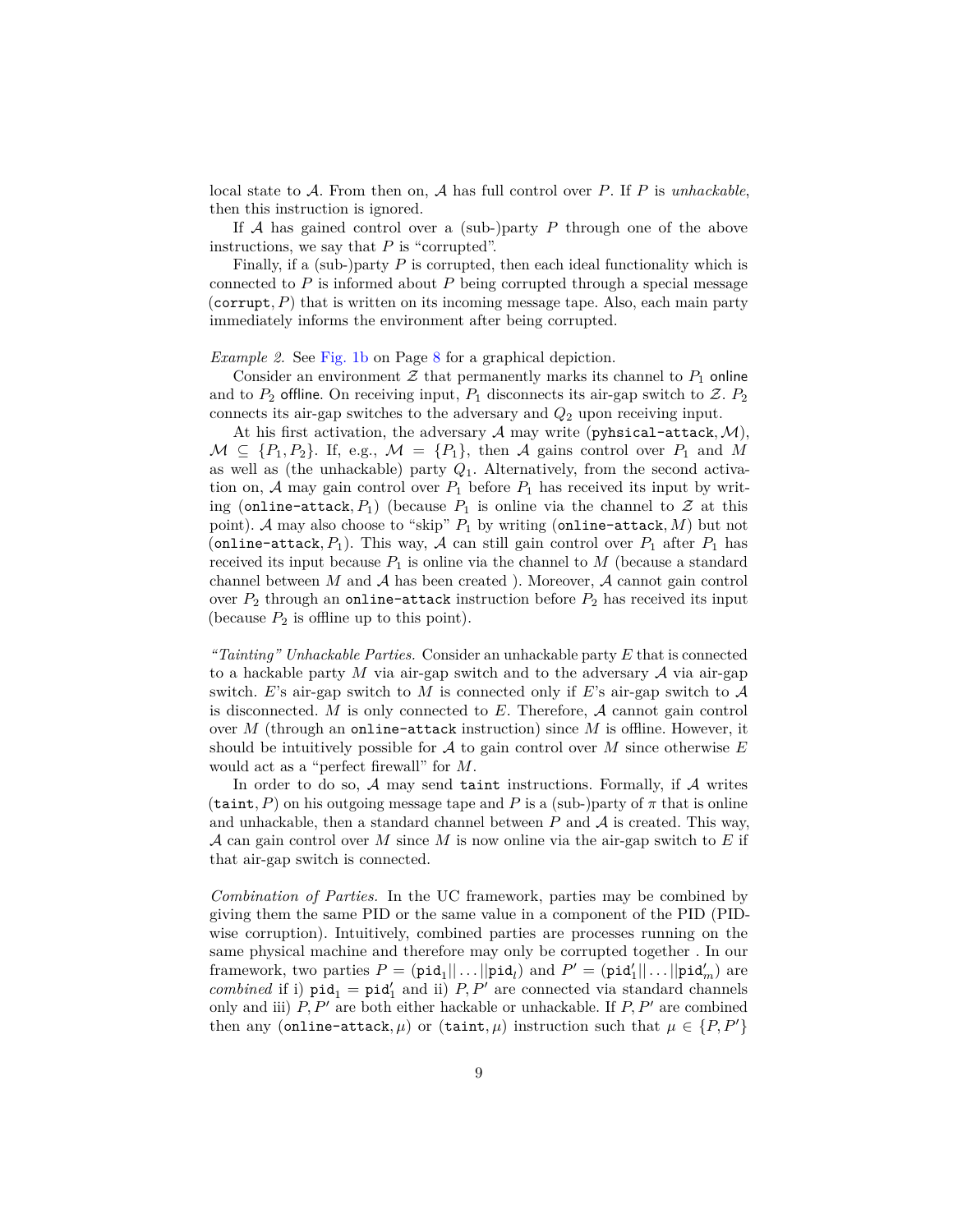affects both parties. We will later (implicitly) combine dummy parties with their respective calling party in the constructions presented in this work.

*Remark 1.* Note that our corruption model gives the adversary lots of freedom. In particular, the adversary is still able to freely control a party corrupted via an online-attack instruction even in the case that such a party is offline via all channels specified by the protocol architecture (as is the case for party *M* after *P*<sup>1</sup> has received its input in Example 2 on Page [9\)](#page-8-0).

This is because we grant the adversary standard channels to parties corrupted via online-attack instructions. Intuitively, this models the ability of a corrupted device to communicate with the outside world via side-channels. Allowing the adversary to corrupt a party (via online-attack instructions) if a party is only online via channels to a *tainted* party can also be seen as exploiting side channels. Also, the adversary always knows which parties are online and can gain control over a party even if that party is not connected to the adversary but, e.g., online via some channel to a sub-party that is online. Our corruption model therefore captures the vulnerabilities implied by being online in a very pessimistic way. This has the advantage of making the security notion of our framework both strong and simple at the same time.

*Protocol Architecture.* The *protocol architecture* of a protocol  $\pi$  is the set of all channels involving the parties of  $\pi$  and, in addition, a specification of the initial connection state of each air-gap switch that exists in that set and for each party in  $\pi$  also a specification of whether that party is hackable or unhackable.

#### <span id="page-9-0"></span>**2.4 Interface Modules and Fortified Functionalities**

Recall our security goal: The adversary should be unable to learn or modify a party's inputs and outputs (i.e. results of the MPC) via online-attack instructions i) carried out *after* a party received its (first) input (unless *all* parties are corrupted) and ii) carried out before a party received input if the online attack "comes from the outside". To model this goal, we introduce *interface modules*, an appropriate *ideal-model protocol architecture* and *fortified functionalities*.

*Interface Modules.* In order to achieve the above-mentioned level of security, a party's result of the MPC must remain unmodified and hidden from the adversary A even if the party is corrupted via an online-attack instruction *after* receiving input. This is not possible if a party learns its result and outputs it itself since  $A$ would learn this result if he corrupts the party and could then also instruct the party to output a value that does not equal its result. Furthermore, for reactive tasks, a party corrupted after receiving input (via an online-attack instruction) must also not be able to learn or modify its input(s) for the rounds  $\geq 2$ .

Deviating from the UC framework, we therefore allow the main parties to invoke special sub-parties called *interface modules* that are connected to their main party as well as to the environment via channels specified by the protocol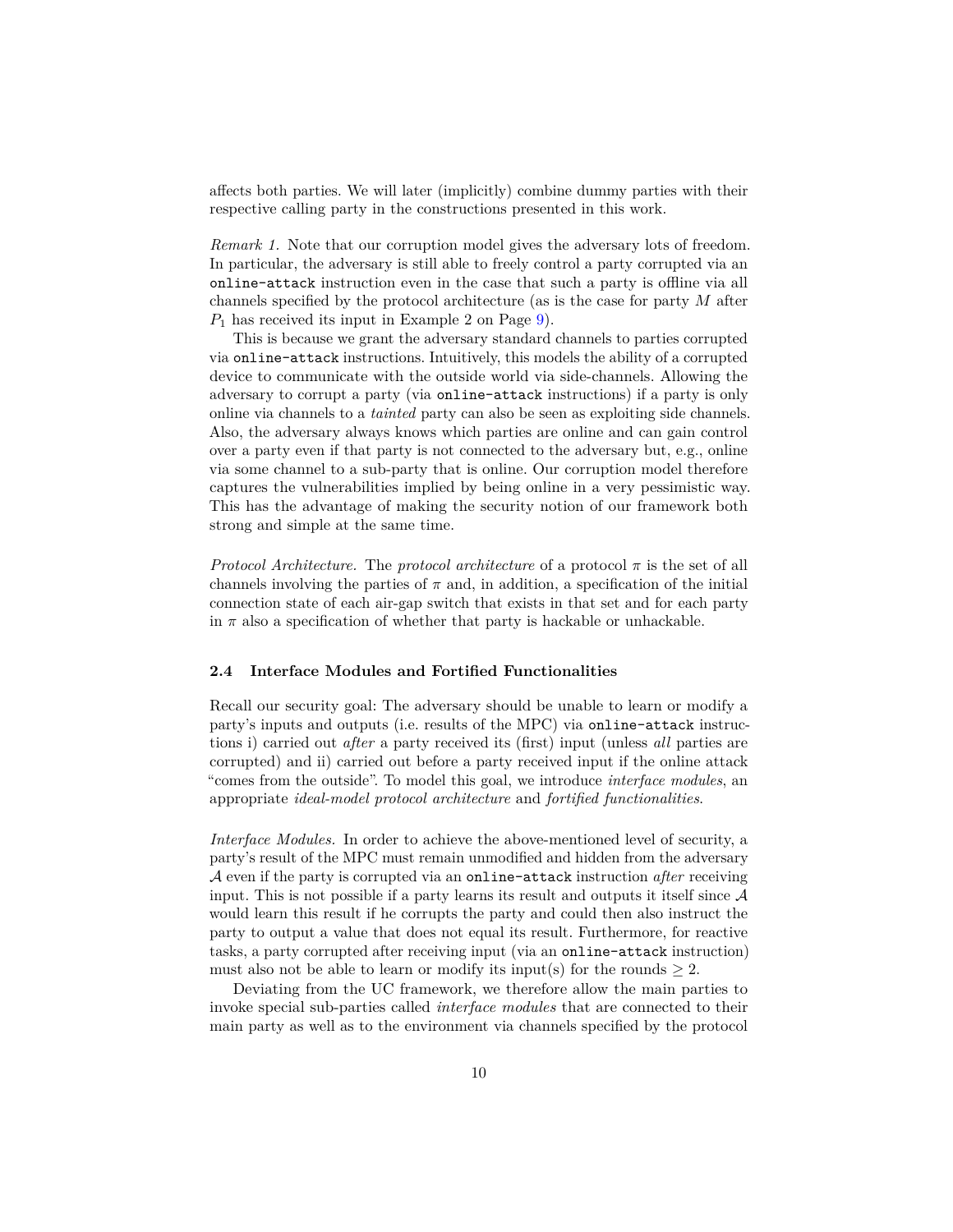architecture. These interface modules may thus give subroutine output to or receive input from the environment subject to the protocol architecture.

Intuitively, interface modules model simple hardware modules connected to, e.g., a PC. During the protocol execution, a user does not trust his PC since it may have been remotely hacked (in particular, the output of his PC may have been altered by a hacker). Instead, he only trusts the unhackable interface modules and, in particular, the outputs given by them (e.g. via a display).

In our constructions, interface modules will be unhackable sub-parties with very limited functionality. We will assume an interface module called *output interface module* (OIM) that is used for ensuring that a party's result of the MPC remains unmodified and hidden from the adversary even in the case that the party is corrupted after receiving input. More specifically, a party's result(s) will only be learned by its OIM, which outputs these result(s) instead of the party. For reactive tasks, we will also assume an *input interface module* (IIM) that is used for ensuring that a party's input(s) for the rounds  $\geq 2$  remain secret and unmodified. Note that in the ideal execution, the ideal functionality may also interact with dummy parties corresponding to interface modules (see [Definition 1\)](#page-11-0).

<span id="page-10-2"></span>*Ideal Protocols.* In ideal protocols, each dummy party is connected to the environment and to the ideal functionality  $\mathcal F$  via channels specified by the ideal protocol's architecture. Recall that, as described in [Section 2.3,](#page-6-0)  $\mathcal F$  is informed through a special message (corrupt*, P*), which is written on its incoming message tape, when a party P connected to  $\mathcal F$  is corrupted.<sup>[8](#page-10-0)</sup>

Denote by  $SC(\mathcal{F})$  the ideal protocol where the dummy parties are connected to  $F$  and the environment via standard channels. For a *non-reactive*<sup>[9](#page-10-1)</sup> functionality  $\mathcal{F}$ , let  $AG(\mathcal{F})$  be the ideal protocol where *N hackable* "dummy main parties"  $P_1, \ldots, P_N$  are connected to F via an initially *disconnected* air-gap switch and to the environment via an initially *connected* air-gap switch and additionally *N unhackable* "dummy output interface modules"  $\text{OIM}_1, \ldots, \text{OIM}_N$  are connected to  $\mathcal F$  and the environment via standard channels. (For a graphical depiction of  $AG(\mathcal{F})$ , see [Fig. 2](#page-11-1) in [Appendix A.](#page-44-0)) Upon input *v*, each party  $P_i$  disconnects its air-gap switch to the environment, connects its air-gap switch to  $\mathcal{F}$ , and passes  $v$ to  $\mathcal{F}$ . Each  $P_i$  connects its air-gap switch to the environment again upon receiving a special message open from  $\mathcal F$ . Furthermore, if  $\mathcal F$  is *reactive*,  $AG(\mathcal F)$  additionally contains *N unhackable* "dummy input interface modules"  $\text{IIM}_1, \ldots, \text{IIM}_N$  which are connected to F and the environment via *intitially disconnected* air-gap switch. Each IIM*<sup>i</sup>* connects its air-gap switch to the environment upon receiving open from F.

By construction,  $AG(\mathcal{F})$  ensures that each party  $P_i$  cannot be corrupted by an online-attack instruction "coming from the outside" prior to receiving input,

<span id="page-10-0"></span><sup>&</sup>lt;sup>8</sup> Note that the adversary is not allowed to write external write instructions containing the special message (corrupt*, P*) in order to prevent him from bypassing the corruption rules (e.g. by sending (corrupt,  $P$ ) to  $\mathcal F$  during the protocol execution while party *P* is offline).

<span id="page-10-1"></span><sup>9</sup> For a definition of reactive resp. non-reactive functionalities, see [Appendix B.](#page-44-1)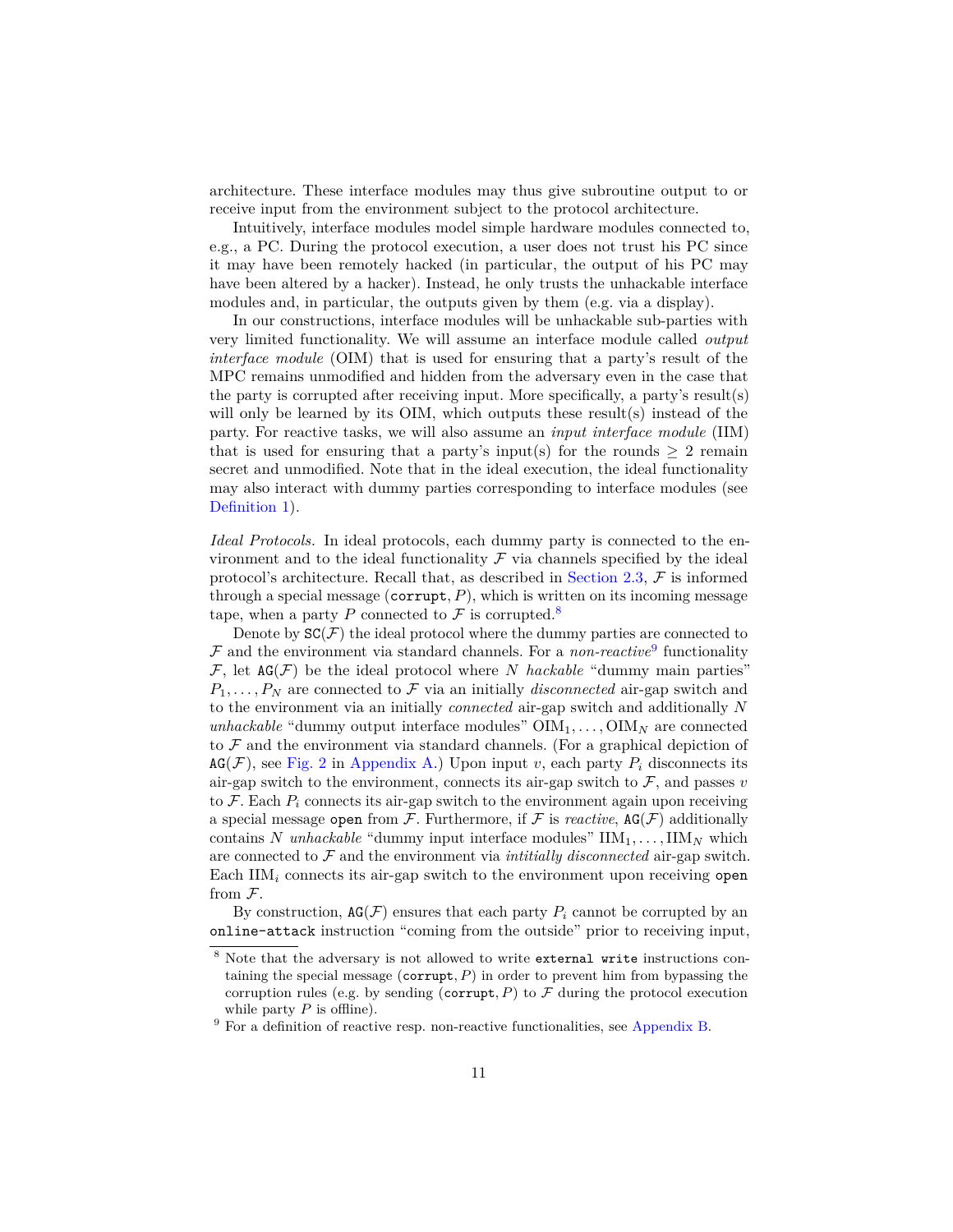i.e. each *P<sup>i</sup>* can only be corrupted by an online-attack instruction prior to receiving input if it is online via its channel to the environment (which is the case if the environment marks this channel online). Note that in the following we will also refer to  $\text{OIM}_i$  (and  $\text{IIM}_i$ ) as the "dummy  $\text{OIM}$  (resp. IIM) of  $P_i$ "

In the following, we call an ideal functionality  $G$  *standard* if  $G$  i) immediately notifies the adversary upon receiving input from an (honest) party, and ii) is standard corruption<sup>[10](#page-11-2)</sup>, and iii) only gives delayed outputs to parties.

<span id="page-11-1"></span>

Fig. 2: Architecture of the Ideal Protocol  $AG([G])$ .

*Fortified Functionalities.* In contrast to functionalities in the adaptive UC security model, *fortified functionalities* do not pass the inputs and outputs of a party  $P_i$  corrupted *after* receiving input to the adversary  $A$  and also do not allow him to modify *P<sup>i</sup>* 's input and the *output to Pi's dummy* OIM, unless all parties  $P_j$  ( $j = 1, ..., N$ ) are corrupted. A can only block an output or instruct the functionality to pass either the computed output or an error symbol  $\perp$  to  $P_i$ 's dummy OIM. If all parties are corrupted, A learns all inputs and outputs and may modify them arbitrarily (including the outputs to the dummy OIMs).

<span id="page-11-0"></span>**Definition 1 (Fortified Functionality).** *Let* G *be a* non-reactive *standard ideal functionality interacting with N parties*  $P_1, \ldots, P_N$  *and A*. Define the fortified functionality  $[\mathcal{G}]$  of  $\mathcal{G}$  interacting with  $P_1, \ldots, P_N$ ,  $\mathcal{A}$  and additionally  $N$  *"dummy output interface modules* (OIMs)"  $\text{OM}_1, \ldots, \text{OM}_N$  *as follows:* 

- **– [**G**]** *internally runs an instance of* G*.*
- $-$  [G] *initializes a counter*  $c = 0$ *.*
- $\sim$  *Upon receiving input from a party*  $P_i$ , [G] *forwards that input to G.*
- **–** *Each time* G *sends a notification to* A *upon receiving input from an (honest) party,* **[**G**]** *forwards that notification to* A*.*
- **– [**G**]** *forwards all delayed outputs of* G *to* A*. Upon confirmation by* A*,* **[**G**]** *forwards the output to the dummy* OIM *of the party for which* G *intended this output.*

<span id="page-11-2"></span><sup>10</sup> See [Appendix B](#page-44-1) for a definition of standard corruption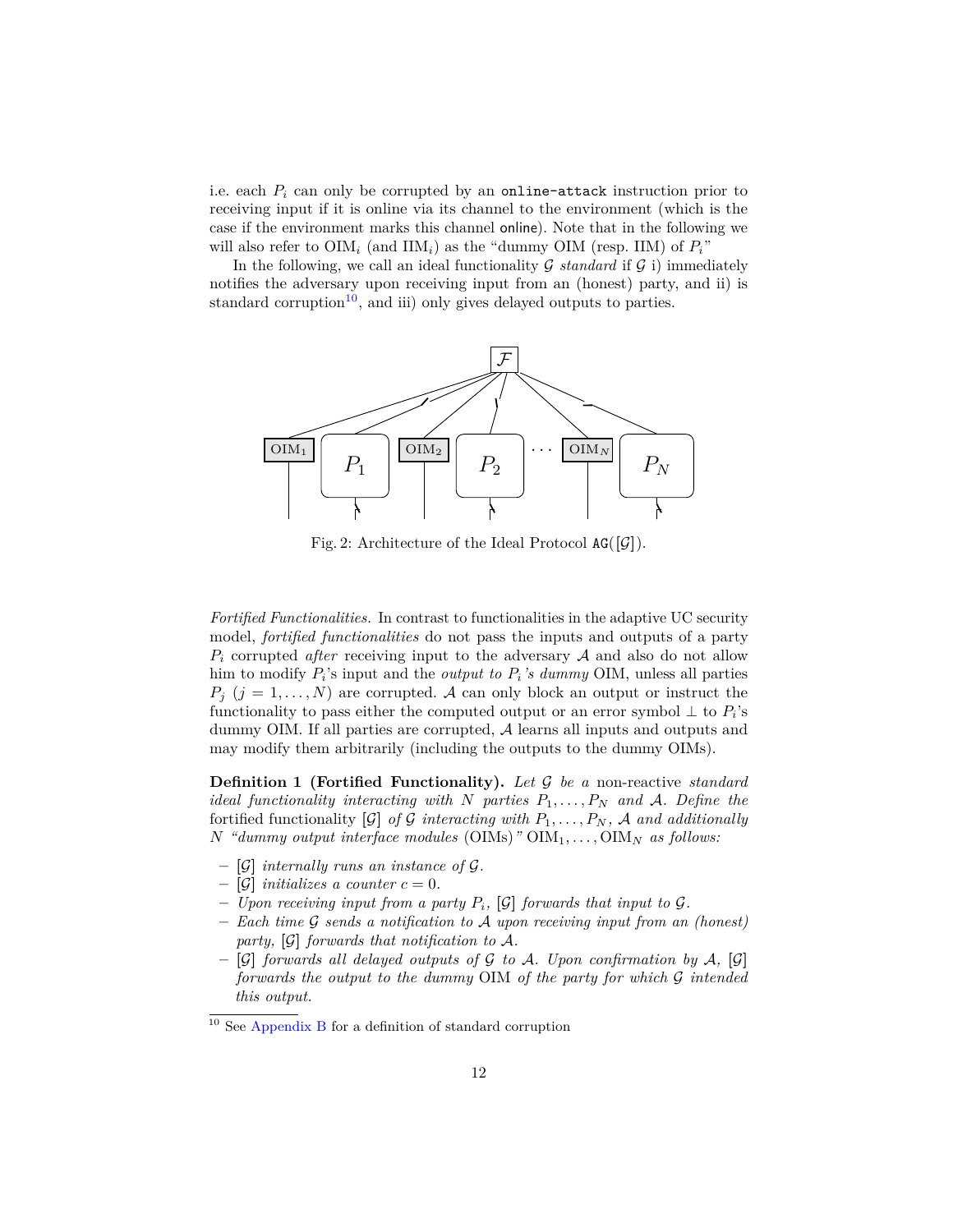- **–** *Upon receiving* (corrupt*, Pi*)*,* **[**G**]** *does the following:*
	- *If*  $[G]$  *has* not yet *received input from*  $P_i$ ,  $[G]$  *increments*  $c$ *, marks*  $P_i$  *as* corrupted before input *and forwards* (corrupt*, Pi*) *to* G*.*
	- If  $[\mathcal{G}]$  has already received input from  $P_i$ ,  $[\mathcal{G}]$  increments c, marks  $P_i$  as corrupted after input *and forwards* (corrupt*, Pi*) *to* G*.*
- **–** *If* G *outputs "corrupted" to P<sup>i</sup> upon receiving* (corrupt*, Pi*)*,* **[**G**]** *forwards this*  $to P_i$ <sup>[11](#page-12-0)</sup>
- **–** *Handling Parties P<sup>i</sup> marked as* corrupted before input*:*
	- If  $G$  *sends the input of*  $P_i$  *to*  $A$ ,  $[G]$  *forwards that input to*  $A$ *. Furthermore, if*  $A$  *sends a modified input value for*  $P_i$ ,  $[G]$  *forwards that value to*  $G$ *.*
	- If  $G$  sends an output intended for  $P_i$  to  $A$ ,  $[G]$  sends that output to  $A$ . A *may instruct*  $[\mathcal{G}]$  *to pass any output of his choice to*  $\text{OM}_i$ *.*
- **–** *Handling Parties P<sup>i</sup> marked as* corrupted after input*:*
	- If  $c < N$  and G sends the input of  $P_i$  to A after receiving (corrupt,  $P_i$ ), *ignore this message. Furthermore, if* A *sends a modified input value for Pi, ignore this value.*
	- If  $c < N$  and  $\mathcal G$  sends the output intended for  $P_i$  to  $\mathcal A$ ,  $[\mathcal G]$  first notifies A that  $\text{OIM}_i$  is about to receive output. A may then instruct  $[\mathcal{G}]$  to pass *that output or*  $\perp$  *to*  $\text{OM}_i$ *.*
- **–** *If c* = *N, send all inputs and outputs to* A*. In addition,* A *may determine the outputs of all dummy OIMs in this case.*
- **–** *All other messages between* A *and* G *are forwarded.*
- If A sends (output,  $\tilde{y}$ ,  $P_i$ ), [G] outputs  $\tilde{y}$  to  $P_i$  if [G] has marked  $P_i$ .<sup>[12](#page-12-1)</sup>

*Reactive Case.* If G is *reactive*, then  $[G]$  is defined as above except that  $[G]$ additionally interacts with *N* "dummy input interface modules"  $\text{IIM}_1, \ldots, \text{IIM}_N$ as follows: Upon receiving input from an honest party  $P_i$ ,  $[\mathcal{G}]$  forwards that input to  $G$  and sends open to the dummy IIM of  $P_i$ . [ $G$ ] forwards all inputs provided by a party  $P_i$  for rounds  $u \geq 2$  to the adversary  $\mathcal A$  if  $P_i$  is marked. Furthermore, upon receiving an input provided by the dummy IIM of a party  $P_i$  who is marked as corrupted before input,  $[\mathcal{G}]$  forwards this input to  $\mathcal A$  who may then modify it. However, upon receiving an input provided by the dummy IIM of a party *P<sup>i</sup>* who is *not* marked as corrupted before input,  $[\mathcal{G}]$  does not forward this input to A and does not allow A to modify it.

By construction,  $AG([G])$  captures our desired security goal: i)  $[G]$  ensures that corrupting a party *P<sup>i</sup>* (via an online-attack instruction) *after* it received

<span id="page-12-0"></span> $11$  Note that this output is always allowed by the control function. In particular, it is allowed when a party is corrupted before receiving input because the respective air-gap switch, which is disconnected at that point, is replaced by a standard channel if the party is corrupted via a physical-attack instruction or immediately connected if a party is corrupted via an online-attack instruction.

<span id="page-12-1"></span> $12$  Note that the adversary is able to determine what a corrupted party outputs. However, he cannot modify the output of the (unhackable) dummy OIM of a party corrupted after receiving input (unless  $c = N$ ).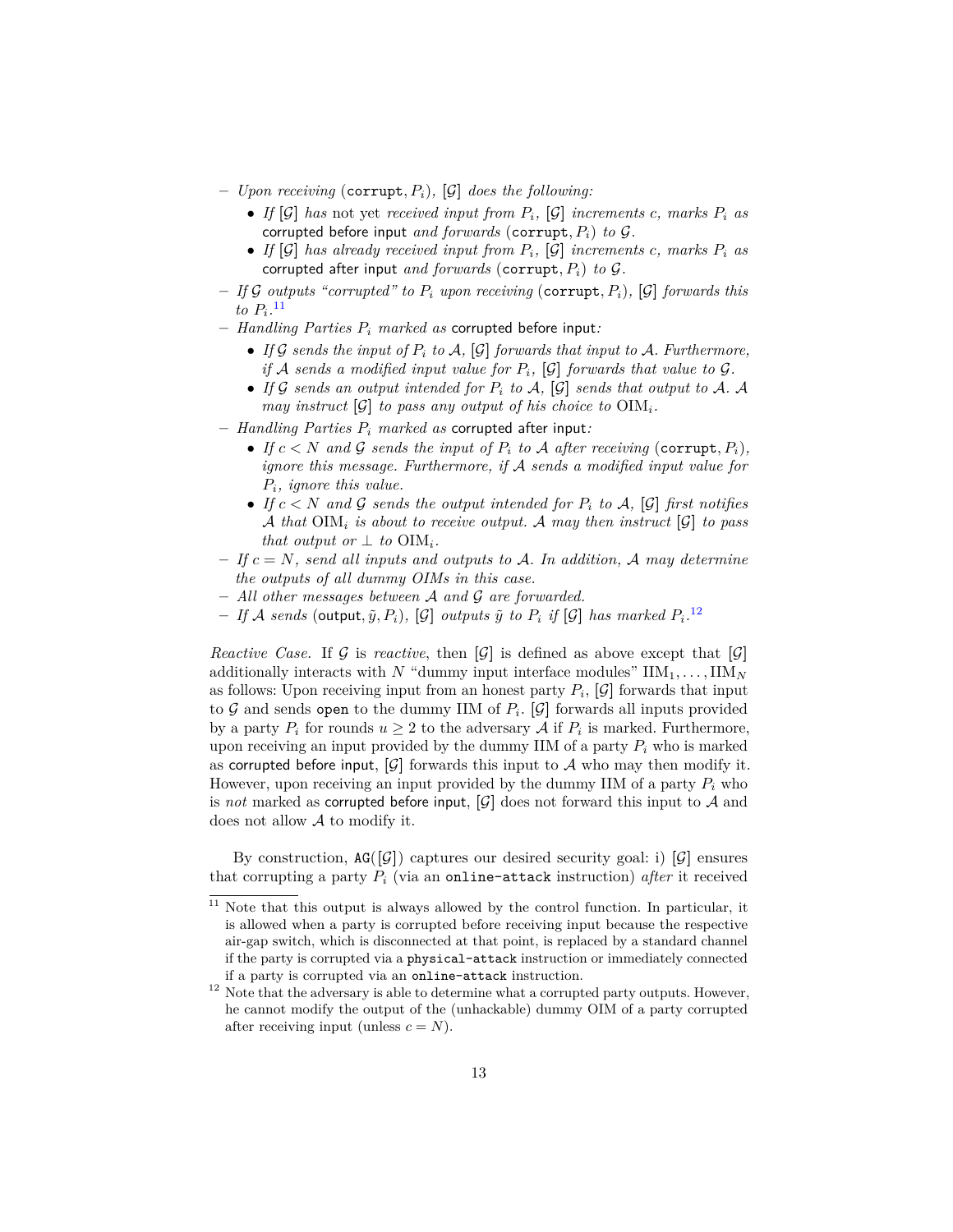its (first) input does not enable the adversary  $A$  to learn or modify  $P_i$ 's input(s) and result(s) of the MPC (i.e. outputs of  $P_i$ 's dummy OIM) unless *all* parties  $P_j$  $(j = 1, \ldots, N)$  are corrupted, and ii)  $P_i$ 's initially disconnected air-gap switches ensure that  $A$  can only corrupt a party  $P_i$  via online-attack instructions prior to receiving input if  $P_i$  is online via its channel to the environment.

#### <span id="page-13-0"></span>**2.5 Notify Transport Mechanism and Activation Instructions**

In the UC framework, the adversary is not activated when a party provides input or receives subroutine output from a sub-party and is therefore not able to corrupt it during this communication. In our setting of hacking adversaries, this is undesirable because it does not capture the possibility of parties being remotely hacked when they are online during immediate communication.

As a motivating example, consider a hackable party *P* that is connected to the environment and the adversary A via standard channels. Furthermore, *P* is also connected to an unhackable sub-party  $P'$  via a standard channel. Upon receiving input, *P* sends a message containing secret data (e.g. shares of its input) to  $P'$ .  $P'$  then sends a notification message to  $P$  who immediately *erases* all secret data after being activated again. As this message delivery is *immediate*, i.e.  $A$  is not activated during the communication between  $P$  and  $P'$ , he is unable to corrupt *P* before *P* has erased its secret data and sent it to an unhackable sub-party even though *P* has been *online all the time*.

To address this problem, we introduce a *notify transport mechanism* that activates A (under certain conditions) upon immediate message delivery.

*Notify Transport Mechanism.* Let  $\mu, \mu'$  by two ITIs such either

- $-\mu$  and  $\mu'$  are protocol (sub-)parties that are not combined, or
- $-\mu$  is a protocol (sub-)party and  $\mu'$  is an ideal functionality that is not a fortified functionality, or vice versa.

If  $\mu$  sends an external write instruction addressed to  $\mu'$  and the control function allows this instruction, then the adversary A is activated with a *notify transport message* consisting of  $\mu$ 's ID. Upon activation, A may forward the notify transport message to the environment  $Z$  or execute an online-attack instruction (or do nothing). If activated,  $\mathcal Z$  may only activate  $\mathcal A$  again who may then carry out an online-attack instruction (or do nothing). Afterwards, the external write instruction is carried out.

Note that, upon receiving a notify transport message,  $A$  is not allowed to block the message sent by  $\mu$  or activate another party.

*Why Exclude Fortified Functionalities?* The notify transport mechanism does not apply to the communication between the dummy parties and  $[\mathcal{G}]$ . This ensures that the ideal model adversary is not activated after a dummy party has sent its input to  $\lbrack \mathcal{G} \rbrack$  *before*  $\lbrack \mathcal{G} \rbrack$  receives this input. Note that he would otherwise be able to learn or modify a party's input and output through an online-attack instruction at a moment when the party has already received its input.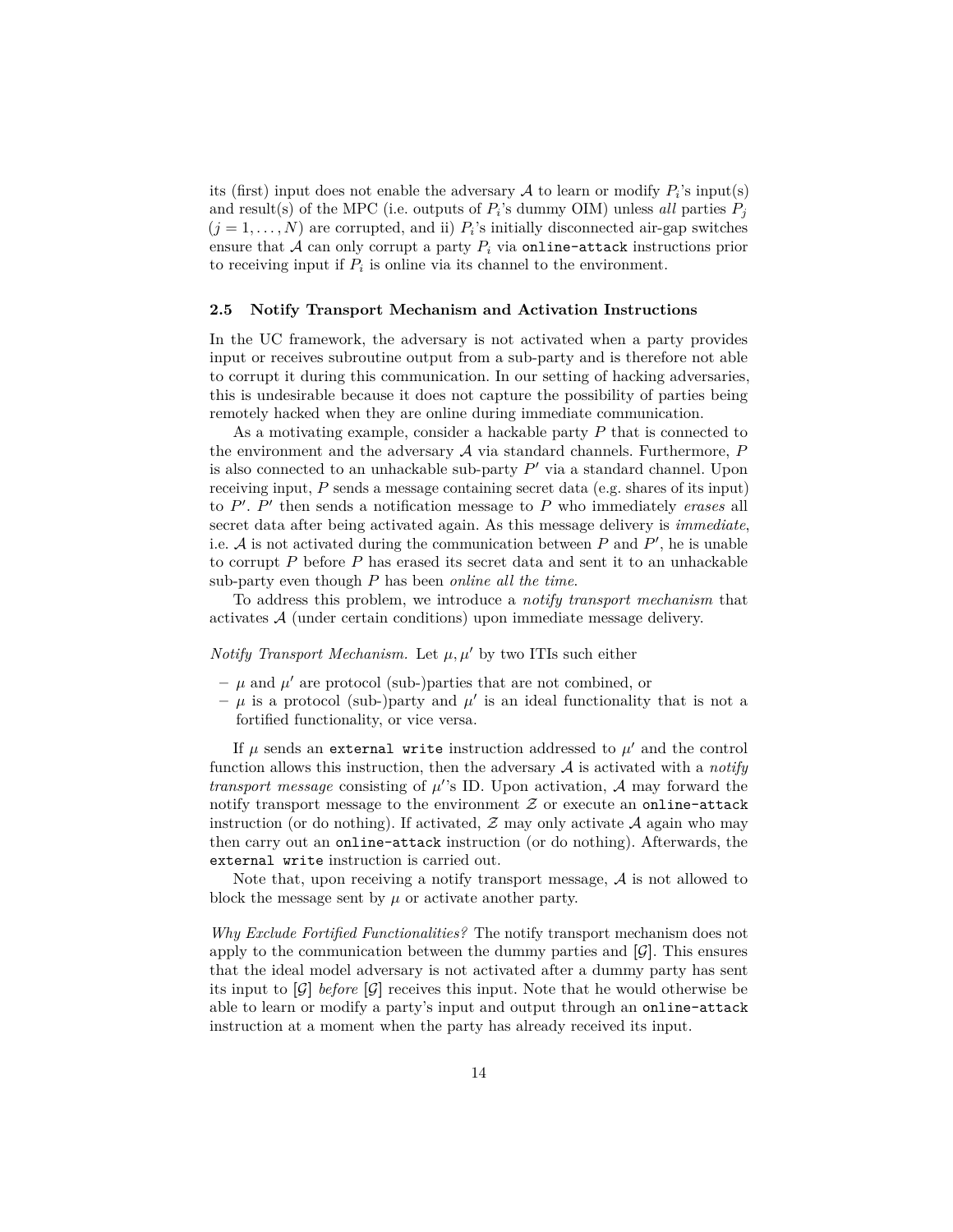*Activation Instructions.* In the UC framework, protocol parties are activated via external write instructions. This mechanism cannot be applied to parties that are offline, however. For instance, consider a party *P* that wants to send messages to multiple parties via data diodes while being offline. In order to do so, *P* must be activated multiple times. This raises a problem since there is no way to activate *P* via an external write instruction.

In order to address this problem, we allow the adversary to send *activation instructions*. Formally, A may activate a party *P* by writing (activate*, P*) on its outgoing message tape. *P* will then be activated.

#### **2.6 Fortified UC Emulation**

We now define the execution experiment in our framework by applying the rules specified in [Sections 2.1](#page-3-0) to [2.5](#page-13-0) to the UC execution experiment:

<span id="page-14-0"></span>**Definition 2 (Fortified UC Execution Experiment).** *An execution of a protocol*  $\sigma$  *with* adversary A *and an* environment Z *on input*  $a \in \{0,1\}^*$  *and with security parameter*  $n \in \mathbb{N}$  *is a run of a system of ITMs subject to the following restrictions:*

- **–** *First,* Z *is activated on input a* ∈ {0*,* 1} ∗ *. At each activation,* Z *may mark each channel that exists between* Z *and a protocol party either* online *or* offline*. In addition, for each channel to* Z*,* Z *is informed upon each activation if it can receive output from that channel (cf. [Section 2.2\)](#page-5-1).*
- **–** *The first ITI to be invoked by* Z *is the adversary* A*. The corruption model is as specified in [Section 2.3.](#page-6-0)*
- **–** Z *may invoke a single instance of a* challenge protocol*, which is set to be σ by the experiment. The SID of*  $\sigma$  *is determined by*  $\mathcal Z$  *upon invocation.*
- **–** Z *may provide inputs to the adversary. In addition,* Z *may provide inputs to the parties of σ subject to the protocol architecture (cf. [Section 2.1\)](#page-3-0). (Note that among the parties that may receive input from* Z *are interface modules, cf. [Section 2.4.](#page-9-0))*
- **–** *The adversary* A *may give subroutine outputs to* Z*. In addition,* A *may send messages to the parties of σ subject to the protocol architecture [\(Section 2.1\)](#page-3-0). At each activation,* A *is given the status (cf. [Section 2.2\)](#page-5-1). Moreover,* A *may activate a party through* activate *instructions (cf. [Section 2.5\)](#page-13-0).*
- **–** *Each party of σ may send messages to the adversary, provide inputs to its sub-parties and give subroutine outputs to the parties of which it is a sub-party or to the environment* Z *subject to the protocol architecture [\(Section 2.1\)](#page-3-0). Immediate messages may trigger the notify transport mechanism activating the adversary as specified in [Section 2.5.](#page-13-0)*
- **–** *At the end of the execution experiment,* Z *outputs a single bit.*

*Denote by*  $\text{Exec}_{\text{FortUC}}(\sigma, \mathcal{A}, \mathcal{Z})(n, a) \in \{0, 1\}$  the output of the environment  $\mathcal Z$ *on input*  $a \in \{0,1\}^*$  *and with security parameter*  $n \in \mathbb{N}$  *when interacting with*  $\sigma$ *and* A *according to the above definition.*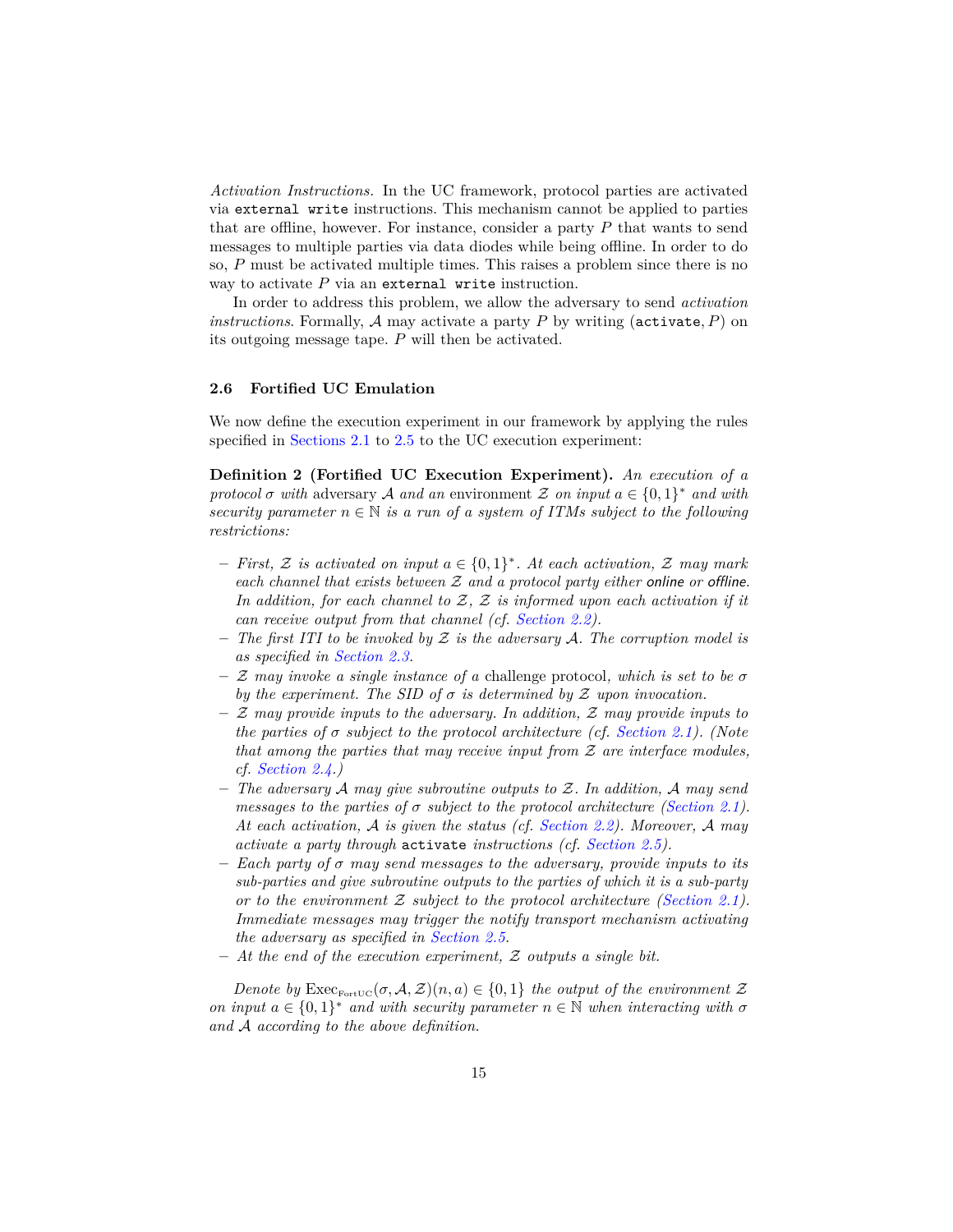We now define security in our framework in analogy to the UC framework:

**Definition 3** (Emulation in the Fortified UC Framework). Let  $\pi$  and  $\phi$ *be protocols.*  $\pi$  *is said to emulate*  $\phi$  *in the Fortified UC framework, denoted by*  $π$   $\geq$ <sub> $##$ </sub>  $φ$ <sup>[13](#page-15-1)</sup>, *if for every* PPT*-adversary A there exists a* PPT*-adversary S such that for every* ppt*-environment* Z *there exists a negligible function* negl *such that for all*  $n \in \mathbb{N}, a \in \{0, 1\}^*$  *it holds that* 

 $|\Pr[\text{Exec}_{\text{FortUC}}(\pi, A, \mathcal{Z})(n, a) = 1] - \Pr[\text{Exec}_{\text{FortUC}}(\phi, \mathcal{S}, \mathcal{Z})(n, a) = 1]| \leq \mathsf{negl}(n)$ 

Let  $\pi$  be a protocol with *N* main parties  $P_1, \ldots, P_N$ . We will later say that " $\pi$ " emulates  $\phi$  for up to *L* parties under adversarial control" if emulation holds for all  $(\text{real-model})$  ppt-adversaries A corrupting at most L parties  $P \in \{P_1, \ldots, P_N\}.$ 

## <span id="page-15-0"></span>**3 Properties of the Framework**

In this section, we list some important properties of our new security notion.

**Definition 4 (Emulation with Respect to the Dummy Adversary).** *Define the* dummy adversary D *as follows: i) When receiving a message* (*sid, pid, m*) *from the environment* Z*,* D *sends m to the party with extended identity* (*pid, sid*)*. ii)* When receiving (physical-attack, M) or (online-attack, P) or (taint, P) or (activate, P) from  $\mathcal{Z}, \mathcal{D}$  carries out that instruction. iii) When receiving m from the party with PID *pid* and SID *sid*,  $D$  sends  $(sid, pid, m)$  to  $Z$ . iv) When receiving the instruction status from  $\mathcal{Z}, \mathcal{D}$  sends the status  $\mathcal{Z}.$ 

Let  $\pi$  and  $\phi$  be protocols.  $\pi$  *is said to emulate*  $\phi$  with respect to the dummy adversary *in the Fortified UC framework if there exists a* PPT-*adversary*  $S_{\mathcal{D}}$  *such that for every* ppt*-environment* Z *there exists negligible function* negl *such that for all*  $n \in \mathbb{N}, a \in \{0, 1\}^*$  *it holds that* 

 $|\mathsf{Pr}[\text{Exec}_{\text{FortUC}}(\pi, \mathcal{D}, \mathcal{Z})(n, a) = 1] - \mathsf{Pr}[\text{Exec}_{\text{FortUC}}(\phi, \mathcal{S}_{\mathcal{D}}, \mathcal{Z})(n, a) = 1]| \leq \mathsf{negl}(n)$ 

<span id="page-15-3"></span>As in the UC framework, the dummy adversary is also complete in our framework and our security notion is also transitive:

**Proposition 1 (Completeness of the Dummy Adversary).** Let  $\pi$  and  $\phi$ *be protocols. Then,*  $\pi \geq_{\# \#} \phi$  *if and only if*  $\pi$  *emulates*  $\phi$  *with respect to the dummy adversary in the Fortified UC framework.*

*Proof (Idea).* The proof is almost identical to the proof in the UC framework (cf. [\[4\]](#page-42-1)). The only difference is that the environment  $\mathcal{Z}_{\mathcal{A}}$ , which internally runs a copy of a given adversary  $A$  and environment  $Z$ , forwards the status to  $A$  each time A is activated in  $\mathcal{Z}_A$ 's internal simulation. Note that  $\mathcal{Z}_A$  can obtain the status by sending status to the dummy adversary  $\mathcal{D}$ .

<span id="page-15-2"></span>**Proposition 2** (Transitivity). Let  $\pi_1, \pi_2, \pi_3$  be protocols. If  $\pi_1 \geq_{\text{max}} \pi_2$  and  $\pi_2 \geq_{\text{max}} \pi_3$  *then it holds that*  $\pi_1 \geq_{\text{max}} \pi_3$ *.* 

<span id="page-15-1"></span><sup>&</sup>lt;sup>13</sup> Think of " $#$ " as a fence, i.e. part of a fortification.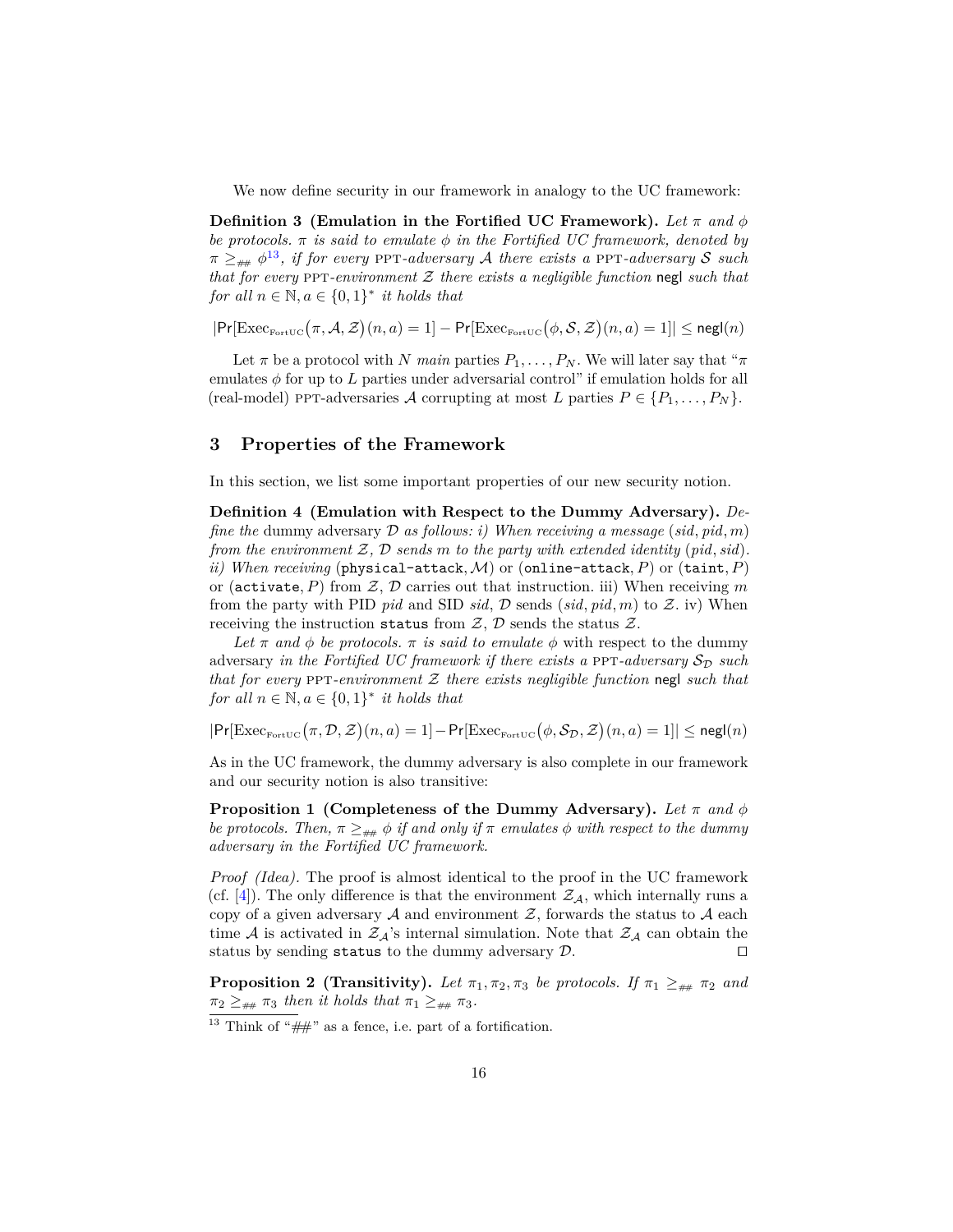*Proof (Idea).* The proof follows from the same argument as in the UC framework  $[4].$  $[4].$ 

Our security notion is equivalent to adaptive UC security for "plain" protocols that do not have unhackable sub-parties. We first formally define plain protocols:

**Definition 5 (Plain Protocols).** *A protocol*  $\pi$  *is called* plain *if all of the following hold: i) all (sub-)parties in π are hackable ii) π only uses standard channels iii*)  $\pi$  *has no interface modules iv) each party in*  $\pi$  *is combined with all of its sub-parties v) each (sub-)party in π that is not a (dummy) party of an ideal (sub-)protocol is connected to the adversary via a standard channel vi)* (sub-)parties in  $\pi$  only make calls to standard functionalities.

*Plain protocols can be naturally interpreted as protocols in the UC framework.*

We will later use plain protocols that additionally have air-gap switches between specific ITIs as sub-protocols in our constructions. To this end, we define the following:

Given a plain protocol  $\pi$ , define  $\overline{\pi}$  to be identical to  $\pi$  except for the following: All standard channels, except the ones between combined parties and between parties and the environment, are replaced with *initially disconnected air-gap switches*. Upon receiving input, each party connects all of its air-gap switches. We will later use protocols of the form  $\overline{SC(F)}^{14}$  $\overline{SC(F)}^{14}$  $\overline{SC(F)}^{14}$  as sub-protocols in our constructions.

We have the following theorem:

**Theorem 1 (Equivalence with UC Emulation for Plain Protocols).** *Let π and φ be plain protocols. Then,*

<span id="page-16-1"></span><span id="page-16-0"></span>
$$
\pi \geq_{\# \#} \phi \iff \pi \geq_{\text{UC}} \phi \iff \overline{\pi} \geq_{\# \#} \phi,
$$

*where*  $\geq_{\text{UC}}$  *denotes UC emulation with respect to* adaptive *(PID-wise*<sup>[15](#page-16-3)</sup>) *corruption.*

*Proof (Idea).* These statements follow from the fact that UC environments can easily simulate Fortified UC environments interacting with plain protocols and vice versa. This is because in a plain protocol the notify transport mechanism is only triggered if a party sends a message to a (standard) ideal functionality (which by convention immediately notifies the adversary upon input. Note that the notify transport mechanism is not triggered during communication between combined parties.) and the online state of a party in a plain protocol can be trivially derived.  $\Box$ 

Let  $\rho^{\phi}$  be a protocol that makes subroutine calls to a polynomial number of instances of a protocol  $\phi$ . The following theorem guarantees that if  $\pi$  emulates  $\phi$ in the Fortified UC framework then one can replace subroutine calls to instances of  $\phi$  by subroutine calls to instances of  $\pi$  without losing security.

<span id="page-16-2"></span><sup>&</sup>lt;sup>14</sup> Note that in the ideal protocol  $\overline{SC(F)}$ , each dummy party is connected to F via an initially disconnected air-gap switch and to the environment via a standard channel.

<span id="page-16-3"></span><sup>&</sup>lt;sup>15</sup> Recall that the PIDs of combined parties are equal in their first component (cf. [Section 2.3\)](#page-6-0). "PID-wise corruption" therefore means that parties with PIDs which are equal in their first component are corrupted together.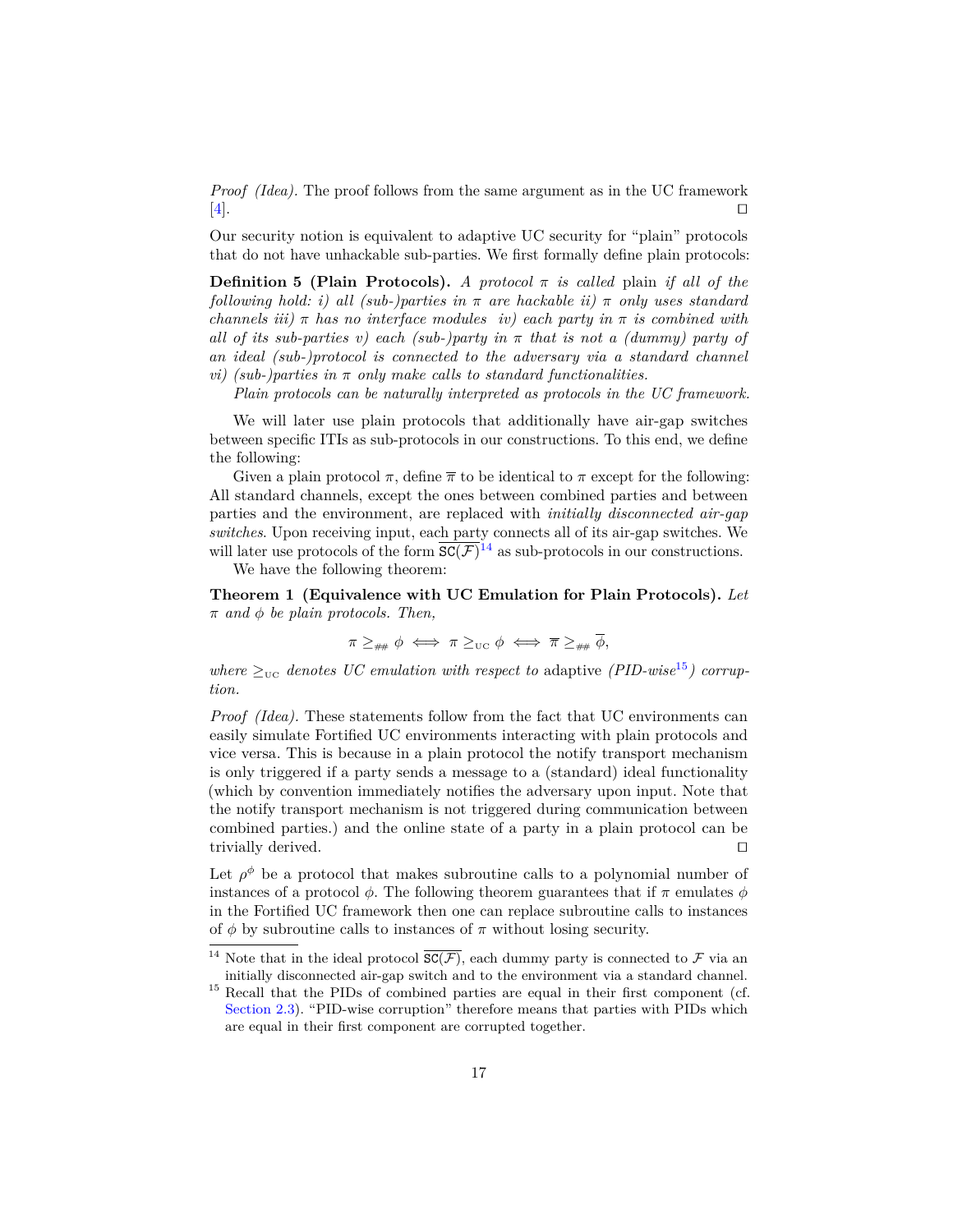**Theorem 2 (Composition Theorem).** *Let*  $\pi$ ,  $\phi$ ,  $\rho$  *be protocols. Then,* 

$$
\pi \geq_{\scriptscriptstyle\# \#} \phi \implies \rho^\pi \geq_{\scriptscriptstyle\# \#} \rho^\phi
$$

*Proof (Sketch).* The proof is very similar to the proof of the composition theorem of the UC framework(cf.  $[4]$ ). The two main differences are the following

The environment  $\mathcal{Z}_{\pi}$ , which internally runs a given environment  $\mathcal{Z}$ , the protocol  $\rho$  and all but one of the instances of  $\pi$  or  $\phi$  that are called by  $\rho$  and interacts with the dummy adversary  $\mathcal D$  and either  $\pi$  or  $\phi$  as challenge protocol, behaves as in proof of the composition theorem of the UC framework (cf. [\[4\]](#page-42-1)) and additionally does the following:

- 1.  $\mathcal{Z}_{\pi}$  marks each channel to a party in the challenge protocol according to the online state of the respective calling party in  $\rho$  in its internal simulation. This ensures that the online states of the parties in the challenge protocol when interacting with  $\mathcal{Z}_{\pi}$  are the same as when run as subroutines of  $\rho$  in an interaction with the environment  $Z$ .
- 2.  $\mathcal{Z}_{\pi}$  determines if a party *E* in its internal simulation who is a calling party of a party *P* in the challenge protocol is online via a channel *C* to *P* by deriving the relevant information from the status reported by the adversary (which contains information about whether *P* is online via a channel  $C' \neq C$  to another ITM  $\mu \neq E$ ) and by checking whether it can receive output<sup>[16](#page-17-0)</sup> via C from  $P^{17}$  $P^{17}$  $P^{17}$  This ensures that the online state of *E* when internally run by  $\mathcal{Z}_{\pi}$ is the same as when running in an interaction between  $\rho$  and the environment Z.
- 3. If Z sends (physical-attack, M) in  $\mathcal{Z}_\pi$ 's internal simulation,  $\mathcal{Z}_\pi$  sends (physical-attack,  $\mathcal{M}'$ ) to  $\mathcal{D}$ , where the parties in  $\mathcal{M}'$  are the main parties of  $\mathcal{Z}_{\pi}$ 's challenge protocol who are the respective sub-parties of the parties in M. Furthermore, if Z sends (online-attack, P) for a party P in  $\mathcal{Z}_{\pi}$ 's challenge protocol,  $\mathcal{Z}_{\pi}$  forwards (online-attack, P) to D. Finally, if Z sends (online-attack, E) for a party E in  $\mathcal{Z}_{\pi}$ 's internal simulation,  $\mathcal{Z}_{\pi}$  checks the online state of *E* in its internal simulation and ignores this instruction if *E* is offline or internally carries out this instruction if *E* is online.

The simulator  $S$ , which internally runs the dummy adversary  $D$  and copies of the simulator  $S_{\pi}$  implied by  $\pi \geq_{\# \#} \phi$ , and interacts with a given environment Z and the protocol  $\rho^{\phi}$ , behaves as in proof of the composition theorem of the UC framework (cf. [\[4\]](#page-42-1)) and additionally does the following:

 $\mathcal S$  keeps track of a "simulated" status as follows:

1. If *E* is a party who is *not* a party of an instance of  $\phi$  and *C* is channel between *E* and an ITM who is also *not* a party of an instance of  $\phi$ , then *E* is

<span id="page-17-0"></span><sup>&</sup>lt;sup>16</sup> Recall that for each channel to  $\mathcal{Z}_{\pi}$ ,  $\mathcal{Z}_{\pi}$  is informed upon each activation if it can receive output from that channel, cf. [Section 2.2.](#page-5-1)

<span id="page-17-1"></span><sup>17</sup> Recall that, by definition, *E* is online via channel *C* if and only if *E* can receive output via *C* from the sub-party *P* and *P* is online via a channel  $C' \neq C$  to another ITM  $\mu \neq E$ , cf. [Section 2.2.](#page-5-1)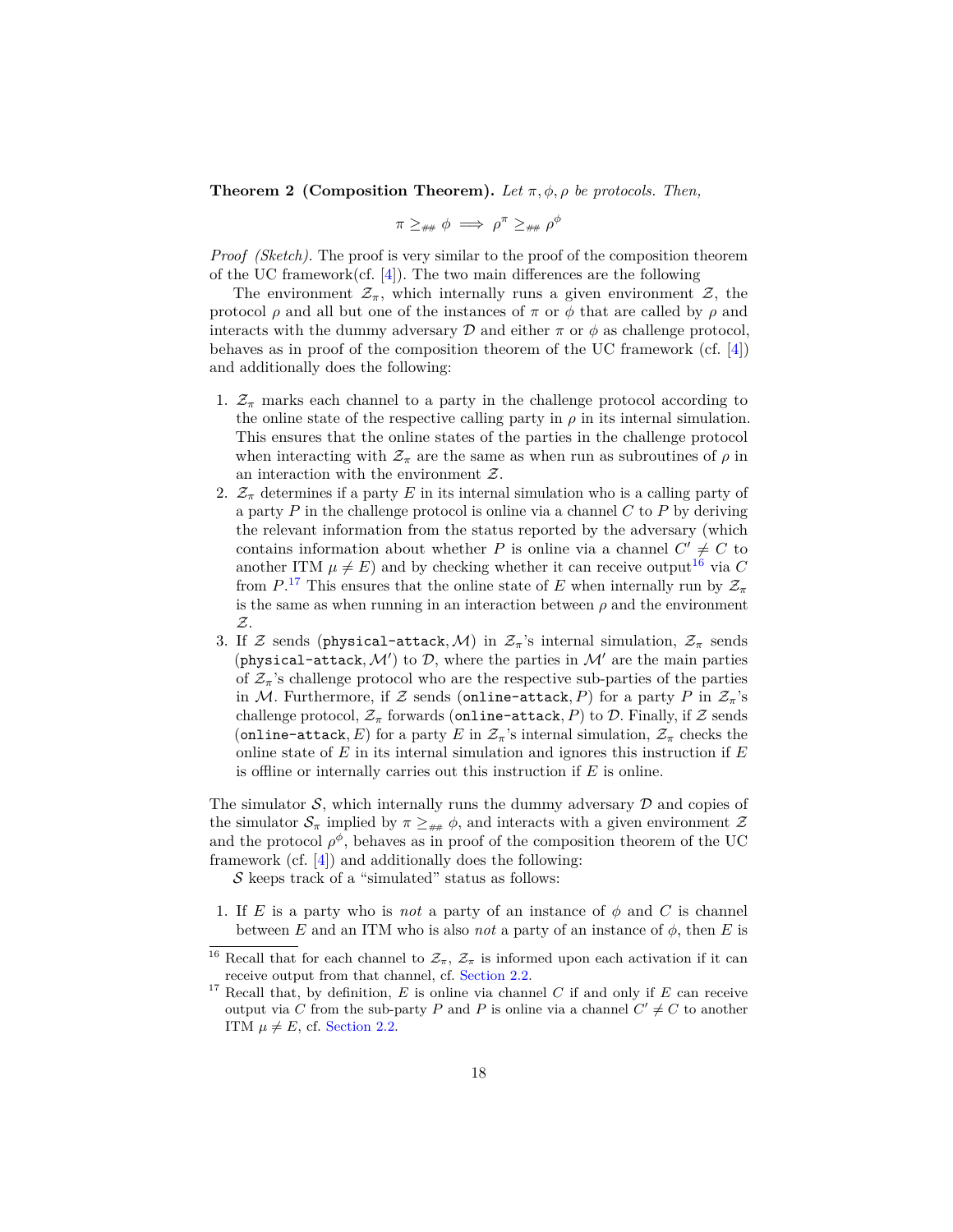online via *C* in  $S$ 's "simulated" status if and only if the status  $S$  receives<sup>[18](#page-18-0)</sup> from the experiment states that *E* is online via *C*.

- 2. At each activation, S internally hands the copies of the simulator  $S_\pi$  a status that is derived from the status that  $S$  receives from the experiment (by taking the information about the channels involving the parties in the respective instance of  $\phi$ ). Afterwards, S sends the instruction status to all copies of  $\mathcal{S}_{\pi}$ , receiving a status from each copy.
- 3. If *P* is a party of an instance of  $\phi$  and  $C'$  is a channel between *P* and any other ITM, then  $P$  is online via  $C'$  in  $S$ 's "simulated" status if and only if the status reported by the respective copy of the simulator  $S_\pi$  for that instance of  $\phi$  claims  $P$  to be online via  $C'$ .
- 4. If *E* is a party who is *not* a party of an instance of  $\phi$  and  $C''$  is channel between *E* and a party *P* who is a party of an instance of  $\phi$ , then *E* is online via  $C''$  in  $S$ 's "simulated" status if and only if the status that  $S$  receives from the experiment states that  $E$  is online via  $C''$  and the status reported by the respective copy of  $S_{\pi}$  for that instance of  $\phi$  claims that *P* is online via a channel  $\widetilde{C} \neq C''$  to another ITM  $\mu \neq E$ .

When the environment  $\mathcal Z$  sends the instruction status to  $\mathcal S$ , then  $\mathcal S$  reports the "simulated" status to Z. When Z sends (online-attack,  $E$ ) for a party  $E$ who is *not* a party of an instance of  $\phi$ , then S checks the online state of E that is implied by the "simulated" status and ignores this instruction if *E* is offline or carries out the instruction if E is online. When  $\mathcal Z$  sends (online-attack, P) for a party *P* that is a party of an instance of  $\phi$ , then S forwards this message to the respective copy of  $S_\pi$  for that instance.

[Theorems 1](#page-16-1) and [2](#page-16-0) allow for modular composition with UC-secure protocols. This will be used in the subsequent sections where we will construct protocols  $\rho^{\mathsf{SC}(\mathcal{F})}$ such that  $\rho^{\mathsf{SC}(\mathcal{F})} \geq_{\# \#} \mathsf{AG}([\mathcal{G}])$  for some fortified functionality  $[\mathcal{G}]$ . Given a protocol  $\pi$  such that  $\pi \geq_{\text{UC}} \text{SC}(\mathcal{F})$ , we can replace all instances of  $\overline{\text{SC}(\mathcal{F})}$  by instances of  $\bar{\pi}$  as follows: By [Theorem 1](#page-16-1) we have that  $\bar{\pi} \geq_{\# \#} \overline{SC(F)}$ . Hence,  $\rho^{\bar{\pi}} \geq_{\# \#} \rho^{SC(F)}$  by [Theorem 2.](#page-16-0) Therefore,  $\rho^{\overline{\pi}} \geq_{\# \#}$  AG([G]) by transitivity [\(Proposition 2\)](#page-15-2).

*Remark 2 (Further Discussion of the Composition Theorem).*

1. Not giving the environment the possibility to learn if it can receive output via a channel between the environment and a party does not lead to a composable security notion. As an example, consider a two-party protocol *π* that only uses standard channels. In particular, parties  $P_1, P_2$  in  $\pi$  are always online. Consider a protocol  $\pi'$  that is identical to  $\pi$  except that the parties are connected to the environment via initially-connected air-gap switches. Each party in  $\pi'$  disconnects its air-gap switch to the environment upon receiving input. Before giving output, a party connects its air-gap switch to

<span id="page-18-0"></span><sup>&</sup>lt;sup>18</sup> Recall that, at each activation, the adversary  $S$  gets informed via which channels each party is online, cf. [Section 2.2.](#page-5-1)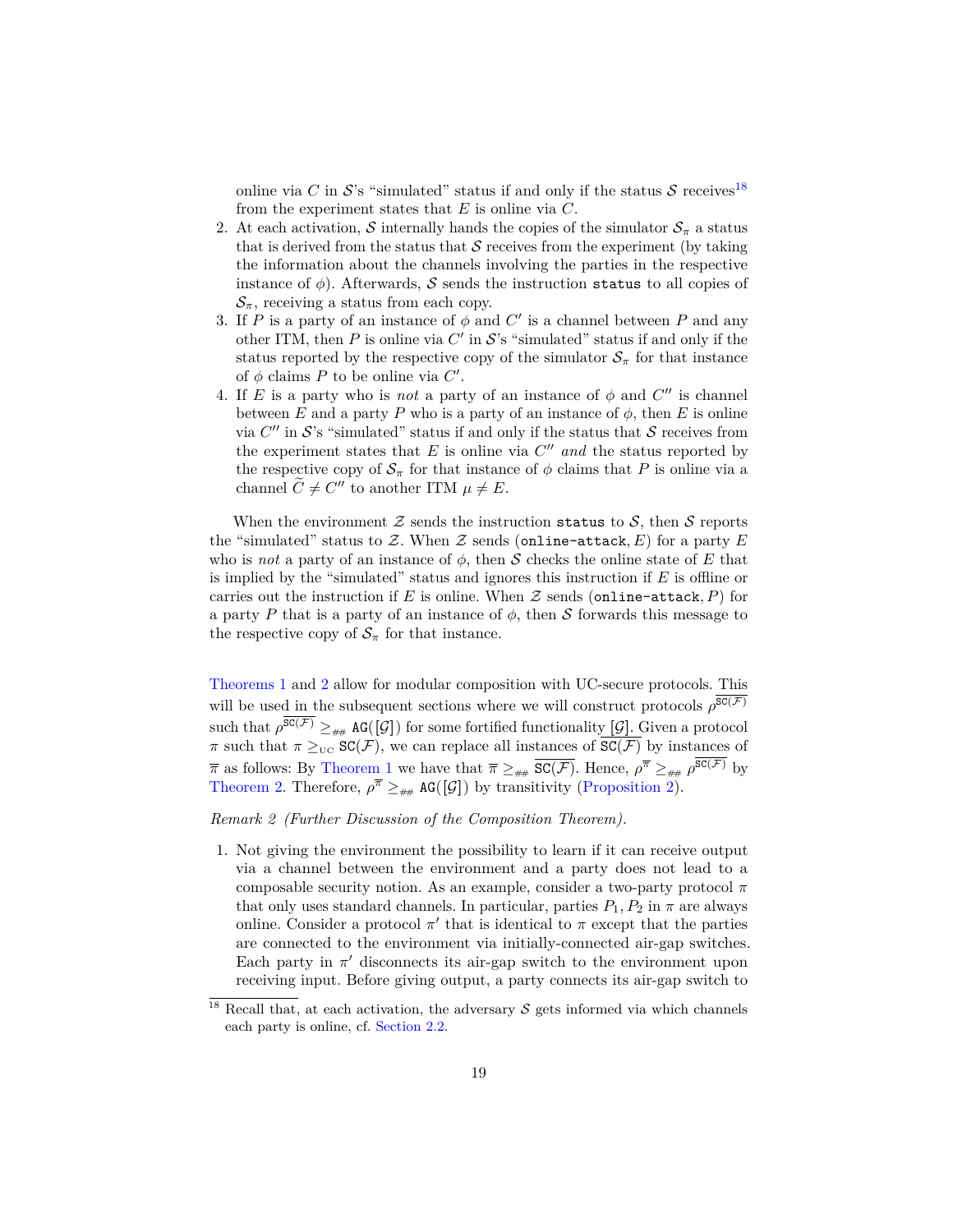the environment again. It is easy to see that  $\pi$  emulates  $\pi'$  according to this modified notion (where environments are not able learn if they can receive output).

Now, consider a protocol  $\rho^{\pi}$  that consists of two parties  $E_1, E_2$  making subroutine calls to one instance of  $\pi$ , i.e.  $P_i$  is a sub-party of  $E_i$  in  $\rho^{\pi}$ . The protocol architecture of  $\rho^{\pi}$  is such that each  $E_i$  is offline via all channels except to  $P_i$ . It holds that  $\rho^{\pi}$  does not emulate  $\rho^{\pi'}$ . This is because the parties  $E_i$  in  $\rho^{\pi}$  are online but offline in  $\rho^{\pi'}$ . Hence, an environment who instructs the dummy adversary  $D$  to send an online-attack instruction to  $E_i$  can easily distinguish these two protocols by observing if that party becomes corrupted or not.

2. Stipulating that a party is online if it can receive input from the environment, i.e. not giving the environment the possibility to modify the online state of its channels to the parties (by marking the channel), neither leads to a composable security notion. As an example, consider a two-party protocol *π* where each party *P<sup>i</sup>* is connected to the environment via a standard channel. Furthermore, both parties are connected to the adversary via initiallyconnected air-gap switches. Let  $\pi'$  be identical to  $\pi$  except that all air-gap switches to the adversary are initially disconnected. It is easy to see that  $\pi$ emulates  $\pi'$  according to this modified notion (where a party is online if it can receive input from the environment).

Now, consider a protocol  $\rho^{\pi}$  that consists of two parties  $E_1, E_2$  making subroutine calls to one instance of  $\pi$ , i.e.  $P_i$  is a sub-party of  $E_i$  in  $\rho^{\pi}$ . The protocol architecture of  $\rho^{\pi}$  is such that each  $E_i$  is offline via all channels except to  $P_i$ . By construction, the parties  $P_i$  in  $\rho^{\pi}$  are still initially online. However, the parties  $P_i$  in  $\rho^{\pi'}$  are initially offline. Hence, an environment who instructs the dummy adversary  $D$  to send an online-attack instruction to  $P_i$  can easily distinguish these two protocols by observing if that party becomes corrupted or not.

3. Only giving the adversary the current online state of a party as opposed to the information via which channels a party is online does also not lead to a composable security notion. As an example, consider a two-party protocol  $\pi$  where the environment is connected to the parties  $P_1, P_2$  via initially-connected air-gap switches (i.e. the environment operates these air-gap switches). Furthermore, both parties in  $\pi$  are connected to the adversary via initially-disconnected air-gap switches. Let  $\pi'$  be identical to  $\pi$  except that all air-gap switches to the adversary are initially-connected. It is easy to see that  $\pi$  emulates *π*<sup>'</sup> according to this modified notion (where the adversary is only given the current online state of each party).

Now, consider a protocol  $\rho^{\pi}$  that consists of two parties  $E_1, E_2$  making subroutine calls to one instance of  $\pi$ , i.e.  $P_i$  is a sub-party of  $E_i$  in  $\rho^{\pi}$ . Each  $E_i$  is connected to the environment and adversary via initially-connected air-gap switches. On any input, each  $E_i$  disconnects its air-gap switch to the environment. On input 0, each  $E_i$  disconnects its air-gap switch to the adversary but lets its air-gap switch to  $P_i$  remain connected. In contrast,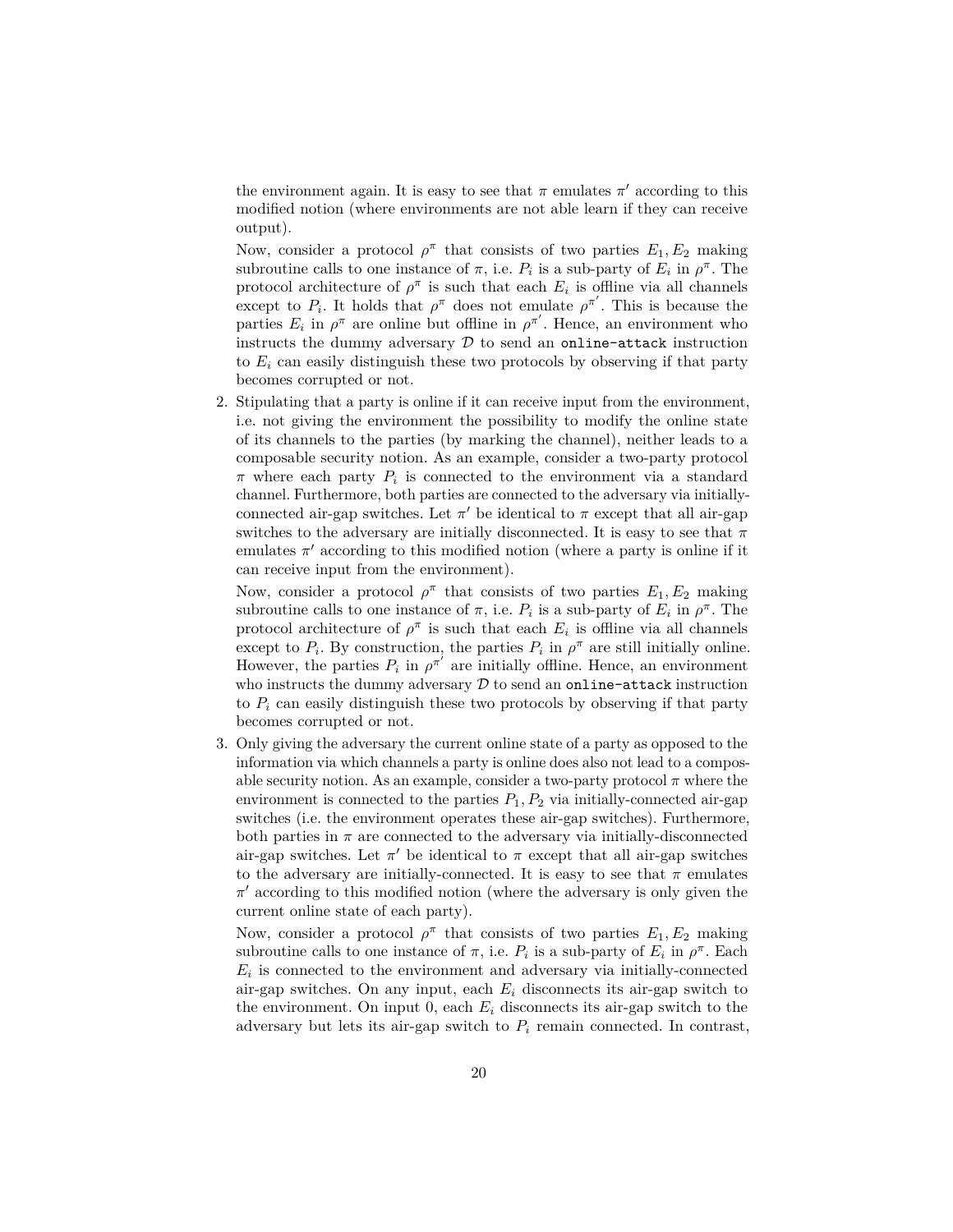on input 1, each  $E_i$  disconnects its air-gap switch to  $P_i$  but lets its air-gap switch to the adversary remain connected.

It holds that  $\rho^{\pi}$  does not emulate  $\rho^{\pi'}$ . This can be argued as follows: Consider the environment  $\mathcal Z$  interacting with the dummy adversary  $\mathcal D$  that randomly chooses a bit  $b$ , hands  $b$  to  $E_1$  as input, and then instructs  $D$  to send an online-attack instruction to  $E_1$ . By construction, the party  $E_1$  will then be corrupted or not depending on the input *b*. More specifically, *E*<sup>1</sup> will be corrupted if  $b = 1$  and remain uncorrupted otherwise (since  $P_1$  in  $\pi$  is offline). However, in the protocol  $\rho^{\pi'}$ ,  $E_1$  is always online regardless of its inputs. This is because  $E_1$  is either online via its channel to the adversary or to the party in  $\pi'$  who, by construction, is always online. Therefore, a potential simulator interacting with  $\rho^{\pi'}$  who only gets the online state of the parties cannot decide if the online attack on *E*<sup>1</sup> should be carried out or ignored.

### <span id="page-20-1"></span>**4 Construction for Non-Reactive Functionalities**

In this section, we present a construction for realizing the fortified functionality  $[\mathcal{G}]$  of every *non-reactive* (standard adaptively well-formed<sup>[19](#page-20-0)</sup>) functionality  $\mathcal{G}$ .

The broad idea is to have the parties *P*1*, . . . , P<sup>N</sup>* send *encrypted shares* of their inputs via data diodes in an *offline sharing phase* and subsequently use these shares to compute the desired function in an *online compute phase*. This, however, cannot be done straightforwardly. To begin with, the parties are not able to retrieve public keys themselves in the sharing phase since this would necessitate going online, making them susceptible to online attacks. Therefore, each party *P<sup>i</sup>* sends its shares to an unhackable sub-party called *encryption unit* (Enc-unit) via a data diode. The Enc-unit retrieves the public keys and sends encrypted shares to hackable sub-parties of the designated receivers called *buffers* (note that since the parties  $P_1, \ldots, P_N$  are offline they cannot receive messages).

Furthermore, each message has to be authenticated so that the adversary cannot change the input of a party by modify the messages it sends. One could do this with an additional unhackable "authentication unit" which signs each ciphertext or have the Enc-unit sign all ciphertexts. However, since we want to use as few and as simple unhackable sub-parties as possible, we take a different approach. Each party *P<sup>i</sup>* sends its shares together with valid *signatures* to its Enc-unit. The verification key is sent, over an intermediary sub-party called *join* (J), to a hackable sub-party called *registration module* (RM) that disconnects itself from J after receiving input and forwards the verification key to a *public bulletin board* via a data diode. Once a party  $P_i$  has sent all of its shares, it erases everything except for its own share, its verification key and its decryption key. In order for this sign-then-encrypt approach to be secure, we assume that the PKE scheme is non-malleable (*IND-parallel-CCA-secure*) and that the digital signature is unforgeable (*EUF-naCMA secure*) and also satisfies a property we call *length-normal*, guaranteeing that signatures of messages of equal length are

<span id="page-20-0"></span> $19$  Cf. [Appendix B](#page-44-1) for a definition of adaptively well-formed functionalities.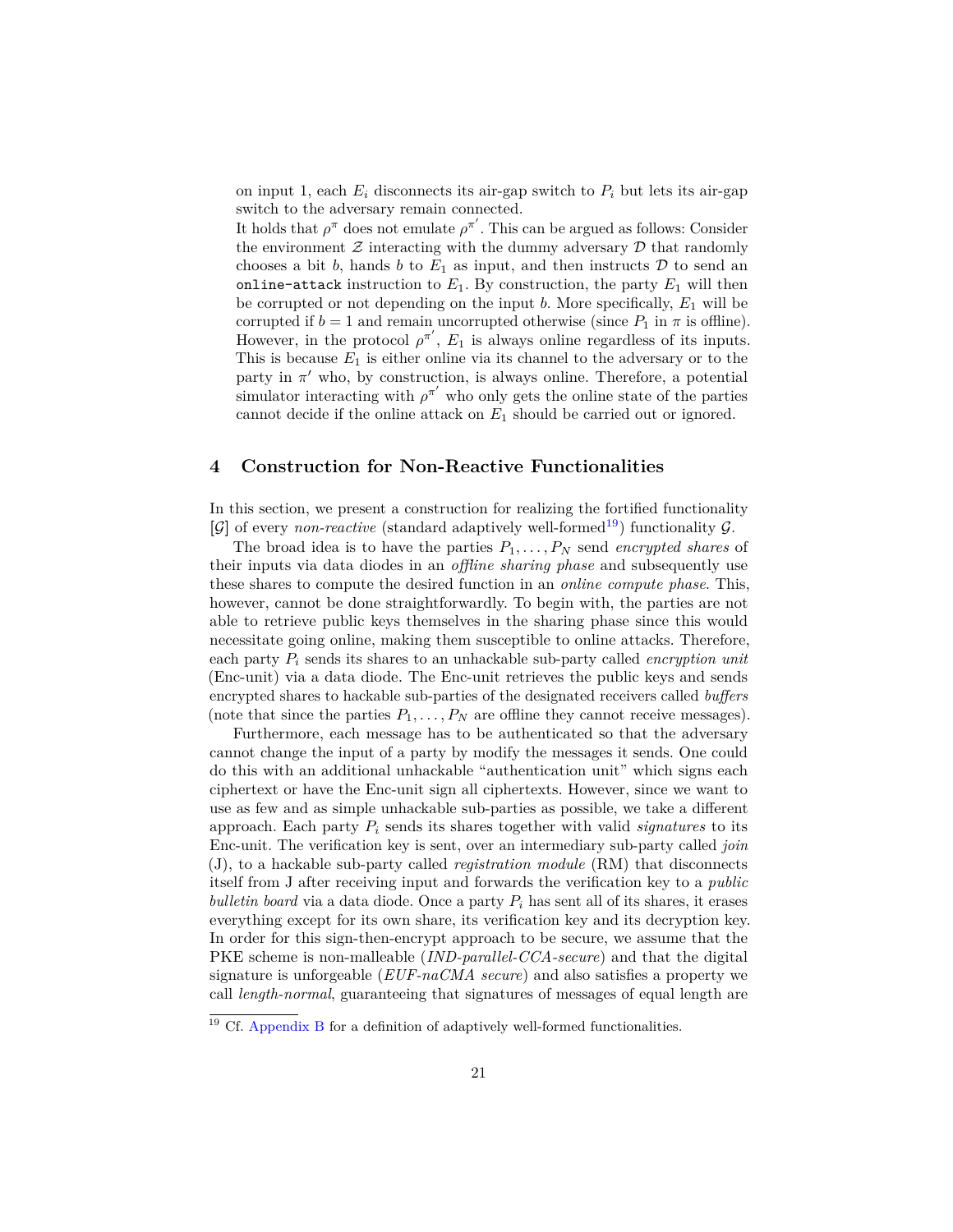also of equal length. This prevents an adversary from learning information of plaintexts based on the length of their ciphertext. Each party *P<sup>i</sup>* is connected to its sub-party J via an *initially disconnected air-gap switch* in order to prevent the adversary from corrupting  $P_i$ 's RM but not  $P_i$  before  $P_i$  has received its input.

In the compute phase, the adversary must be prevented from using values that are *different* from the shares sent by the honest parties to the corrupted parties in the sharing phase. Otherwise, he would be able to modify the inputs of the parties who were honest during the sharing phase. The parties  $P_i$  therefore not only use the shares they received but also the signatures of these shares and the registered verification keys during the compute phase. The result of the compute phase is a special "error symbol" if not all signatures are valid. Since the signing keys were erased at the end of the sharing phase, the adversary cannot generate new valid signatures for parties  $P_i$  corrupted after receiving input. He is also unable to revoke the verification key of such parties since this would require corrupting the respective RM, which is impossible since that party is offline.

Moreover, an adversary could *swap* a message in the sharing phase addressed to (the buffer of) an honest party  $P_j$  with a ciphertext of a share and signature received by a corrupted party (by encrypting that tuple with the respective public key). Furthermore, an adversary controlling at least two parties  $P_i, P_j$  knows two shares and valid signatures of each party and could use one of these tuples *twice* in the compute phase. To prevent these attacks, a party *P<sup>i</sup>* signs each share *along with the designated receiver's PID*. In addition, a party  $P_i$  also includes its own PID in each message it sends to prevent the adversary from reusing messages sent by honest parties for the parties corrupted before receiving input.

Finally, one cannot simply send the result of the compute phase to a party *P<sup>i</sup>* since this would allow the adversary to learn and modify the output of the parties corrupted after receiving input. Instead, we introduce another unhackable sub-party called *output interface module* (OIM). Each party *P<sup>i</sup>* sends not only the shares of its input  $x_i$  but also shares of a *random pad*  $r_i$  and of a *MAC key*  $k_i$  in the sharing phase. Furthermore, each party  $P_i$  sends  $r_i$  and  $k_i$  to its OIM via a data diode. In the compute phase, the parties will then use these shares to compute  $(y_i + r_i, \text{Mac}(k_i, y_i + r_i))$ , where  $y_i$  is the desired output value (of party *Pi*). Each party then sends its result to its OIM, which will check authenticity by verifying the MAC tag and, if correct, reconstruct and output the value *y<sup>i</sup>* .

In the following, we will take a modular approach and define a functionality  $\mathcal{F}_{\mathcal{G}}^{\text{nrec}}$  that implements the verification of the input values in the compute phase as well as the subsequent multi-party computation on the shares. Using [Theorems 1](#page-16-1) and [2,](#page-16-0) we will be able to replace the sub-protocol  $\overline{SC(\mathcal{F}_{\mathcal{G}}^{nreac})}$  in our construction with an existing adaptively UC-secure protocol (cf. [Remark 4\)](#page-34-0).

<span id="page-21-0"></span>We first define the functionality  $\mathcal{F}_{\mathcal{G}}^{\text{nreac}}$ .

**Construction 1** *Let* G *be a* non-reactive *standard adaptively well-formed ideal*  $functionality$ .  $\mathcal{F}_{\mathcal{G}}^{n\text{reac}}$  proceeds as follows, running with parties  $P_1, \ldots, P_N$  and *adversary* A *and parametrized with a digital signature scheme* SIG *and a message authentication code* MAC*.*

*1. Initialize the Boolean variable* verify = true*.*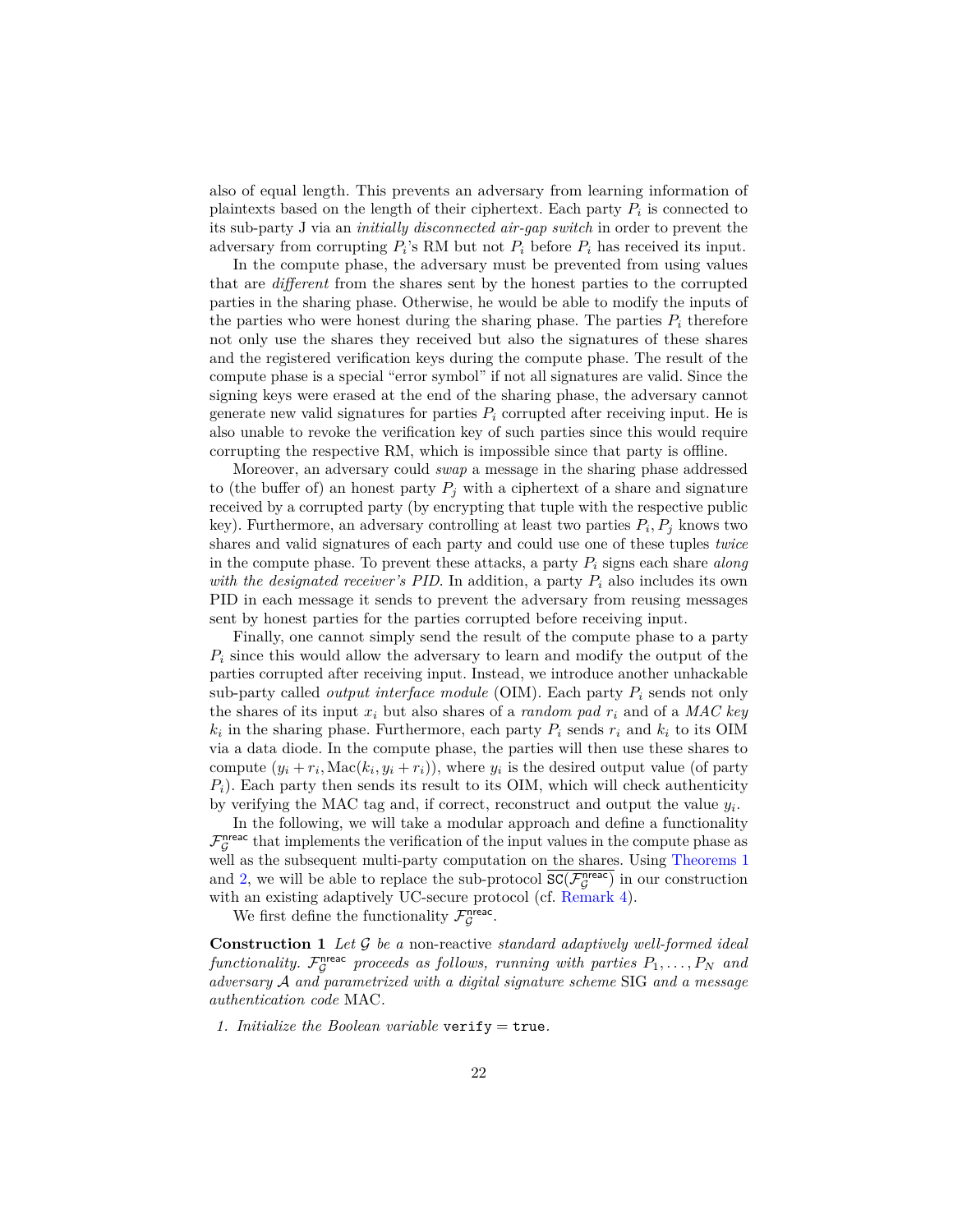2. Upon receiving input from party  $P_i$ , store it and send (received,  $P_i$ ) to A. *Upon receiving* (confirmed,  $P_i$ ) *from*  $A$ *, mark*  $P_i$  *as* input given.

### **Consistency Check**

- *3. Once each party has been marked as* input given*, check if each stored input is of the form*  $\overline{vk_i} = (vk_1^{(i)}, \ldots, vk_N^{(i)}), (s_{ji}, r_{ji}, k_{ji}, \sigma_{ji}) \ (j = 1, \ldots, N).$ 
	- *(i)* If no, set verify = false.
	- *(ii)* If yes, check if  $\overline{vk}_1 = \cdots = \overline{vk}_N$ .
		- *(A) If this does not hold, set* verify = false*.*
		- *(B) Else, set*  $(\mathsf{vk}_1, \ldots, \mathsf{vk}_n) = (\mathsf{vk}_1^{(1)}, \ldots, \mathsf{vk}_N^{(1)})$ *. For all*  $i = 1, \ldots, N$ *, check if*  $Vrfy_{\text{SIG}}(vk_j, P_i, s_{ji}, r_{ji}, k_{ji}, \sigma_{ji}) = 1$  *for all*  $j = 1, ..., N$ *.* 
			- *(a)* If this does not hold for every  $i, j$ , set verify = false.
			- *(b) Else, proceed with [Item 4.](#page-22-0)*

#### **Reconstruction and Computation**

- <span id="page-22-0"></span>4. For each  $i = 1, ..., N$ , compute  $x_i = s_{i1} + s_{i2} + \cdots + s_{iN}$ ,  $k_i = k_{i1} + k_{i2} +$  $\cdots + k_{iN}$  and  $r_i = r_{i1} + r_{i2} + \cdots + r_{iN}$ .
- <span id="page-22-1"></span>*5.* Internally run G on input  $(x_1, \ldots, x_N)$ . Let  $(y_1, \ldots, y_N)$  be the output of G. *For all*  $i = 1, ..., N$ *, compute*  $o_i = y_i + r_i$  *and*  $\theta_i \leftarrow \text{Mac}(k_i, o_i)$ *.*
- *6. If party P<sup>i</sup> requests an output, proceed as follows:*
	- *(i) If* verify = false, send a private delayed output  $\perp$  *to*  $P_i$ *.*
	- *(ii) Else, if [Item 5](#page-22-1) has already been carried out, send a private delayed output*  $(o_i, \theta_i)$  *to*  $P_i$ *.*
- *7.* F nreac G *is standard corruption (cf. [Appendix B\)](#page-44-1). Once all parties are corrupted,*  $\tilde{\mathcal{F}}_{\mathcal{G}}^{\text{prec}}$  sends its private randomness to A (Note that this ensures that  $\mathcal{F}_{\mathcal{G}}^{\text{preac}}$ *is also adaptively well-formed).*
- *8. All other messages between* A *and* G *are ignored.*

Let  $\mathcal{F}_{\text{reg}}$  be the public bulletin board functionality (cf. [Appendix B.5](#page-45-0) for a definition). Let  $PKE = (Gen_{PKE}, Enc, Dec)$  be a public-key encryption scheme,  $SIG = (Geng_{IG}, Sig, Vrf_{YSIG})$  a digital signature scheme and  $MAC = (Gen_{MAC}, Mac, Vrf_{MAC})$  a message authentication code (cf. [Ap](#page-46-0)[pendix B.6](#page-46-0) for a definition of these primitives). Given a *non-reactive* standard adaptively well-formed functionality  $\mathcal{G}$ , we next define our protocol  $\Pi_{\mathcal{G}}^{\mathsf{N}-1,\mathsf{nreac}}$ for realizing  $AG([\mathcal{G}])$ . (For a definition of  $AG([\mathcal{G}])$ , see [Section 2.4.](#page-9-0))

<span id="page-22-2"></span>**Construction 2** Define the protocol  $\Pi_{\mathcal{G}}^{\mathbb{N}-1}$ ,nreac as follows: Architecture: *See [Fig. 3](#page-23-0) for a graphical depiction.* **Offline Sharing Phase**

*Upon input*  $x_i$ *, each party*  $P_i$  ( $i = 1, ..., N$ ) *does the following:* 

- **–** Disconnect *air-gap switch to the environment.*
- $-$  *Generate* ( $\mathsf{pk}_i, \mathsf{sk}_i$ )  $\leftarrow$  Gen<sub>PKE</sub>(1<sup>n</sup>)*,*  $k_i \leftarrow$  Gen<sub>MAC</sub>(1<sup>n</sup>)*,*
- $(\mathsf{sgk}_i, \mathsf{vk}_i) \leftarrow \text{Gen}_{\text{SIG}}(1^n) \text{ and a random pad } r_i \leftarrow \{0, 1\}^{p_i(n)}$ .
- $-$  *Generate shares*  $s_{i1} + s_{i2} + \cdots + s_{iN} = x_i$  and  $k_{i1} + k_{i2} + \cdots + k_{iN} = k_i$  $and r_{i1} + r_{i2} + \cdots + r_{iN} = r_i.$
- **–** Connect *air-gap switch to J.*
- $-$  *Send*  $(k_i, r_i)$  *to* OIM *and*  $(\mathsf{pk}_i, \mathsf{vk}_i)$  *to J.*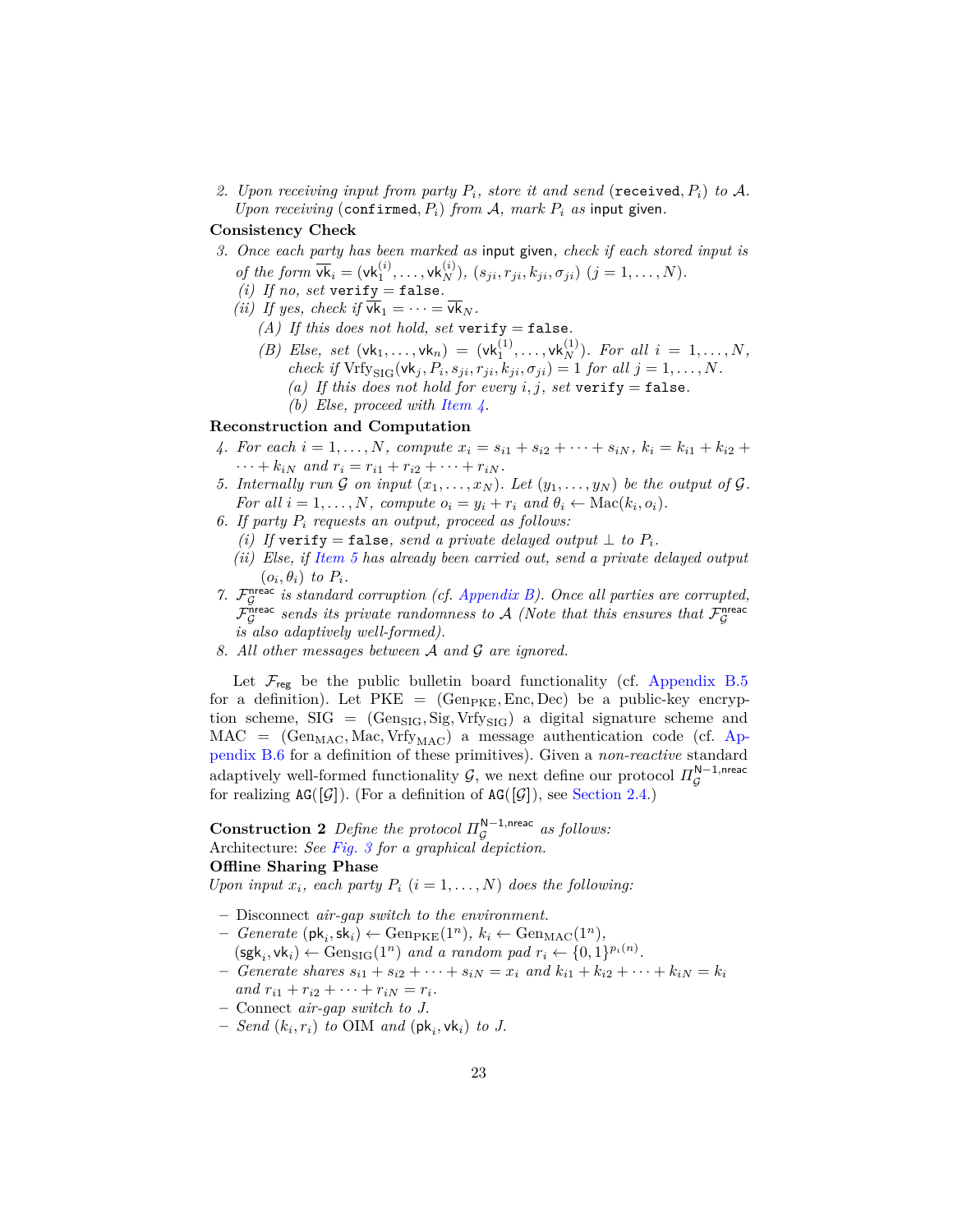<span id="page-23-0"></span>

Fig. 3: Architecture of  $\Pi_{\mathcal{G}}^{\mathsf{N}-1,\text{prec}}$ . Each party  $P_i$  has 3 hackable sub-parties, called *buffer*, *registration module* (RM) and *join* (J), and 2 unhackable sub-parties, called Enc(-unit) and OIM. Buffer and Enc-unit are connected to the adversary via standard channels. All air-gap switches, except for  $P_i$ 's air-gap switch to the environment and the RM's air-gap switch to *J*, are initially *disconnected*.

- $-$  *Create signatures*  $\sigma_{ij} \leftarrow \text{Sig}(\text{sgk}_i, P_j, s_{ij}, r_{ij}, k_{ij})$   $(j = 1, \ldots, N)$
- $P = \text{Send}(P_j, s_{ij}, r_{ij}, k_{ij}, \sigma_{ij}) \ (j \in \{1, 2, \ldots, m\} \setminus \{i\}) \ to \ \text{Enc-unit}$
- $-$  Erase *everything except for*  $(s_{ii}, r_{ii}, k_{ii}, \sigma_{ii})$ ,  $\forall k_i$  *and*  $\forall k_i$ .

*Registration module and J: On input*  $(\mathsf{pk}_i, \mathsf{vk}_i)$  *to J, J forwards the input to RM. RM then* disconnects *air-gap switch to J and registers* pk*<sup>i</sup> and* vk*<sup>i</sup> by sending these keys to the public bulletin-board functionality*  $\mathcal{F}_{\text{reg}}$ .

*<i>Enc-unit:* Receive a list  $L = \{(P_j, v_j)\}_{j=\{1,\ldots,N\}\setminus\{i\}}$  *from one's main party*  $P_i$ *. At each activation, for each*  $(P_j, v_j) \in L$ *, request*  $pk_j$  *belonging to*  $P_j$  *from*  $\mathcal{F}_{reg}$ *. If retrievable, compute*  $c_{ij} \leftarrow \text{Enc}(\text{pk}_j, v_j)$ *, send*  $(\tilde{P_i}, c_{ij})^{20}$  $(\tilde{P_i}, c_{ij})^{20}$  $(\tilde{P_i}, c_{ij})^{20}$  to buffer of  $P_j$  and *delete*  $(P_i, v)$  *from L. Then, go into idle mode.* 

*Buffer: Store each message received. On input* retrieve*, send all stored messages to one's main party.*

#### **Online Compute Phase**

*Having completed its last step in the sharing phase, a party P<sup>i</sup> does the following:*

- $-$  Connect *air-gap switches to buffer, to*  $\mathcal{F}_{reg}$  *and to*  $\mathcal{F}_{\mathcal{G}}$ *.*
- **–** *Request from* Freg *all verification keys* {vk*l*}*l*∈{1*,...,N*}\{*i*} *registered by the other parties' registration modules. If not all verification keys can be retrieved yet, go into idle mode and request again at the next activation.*
- **–** *Send* retrieve *to buffer and check if the buffer sends at least N* −1 *messages. If no, go into idle mode and when activated again send* retrieve *and check*

<span id="page-23-1"></span> $20$  Sending the sender's PID as prefix is not necessary but simplifies the discussion. Note that for  $(P_i, c)$  we also say that "*c* is addressed as coming from party  $P_i$ ".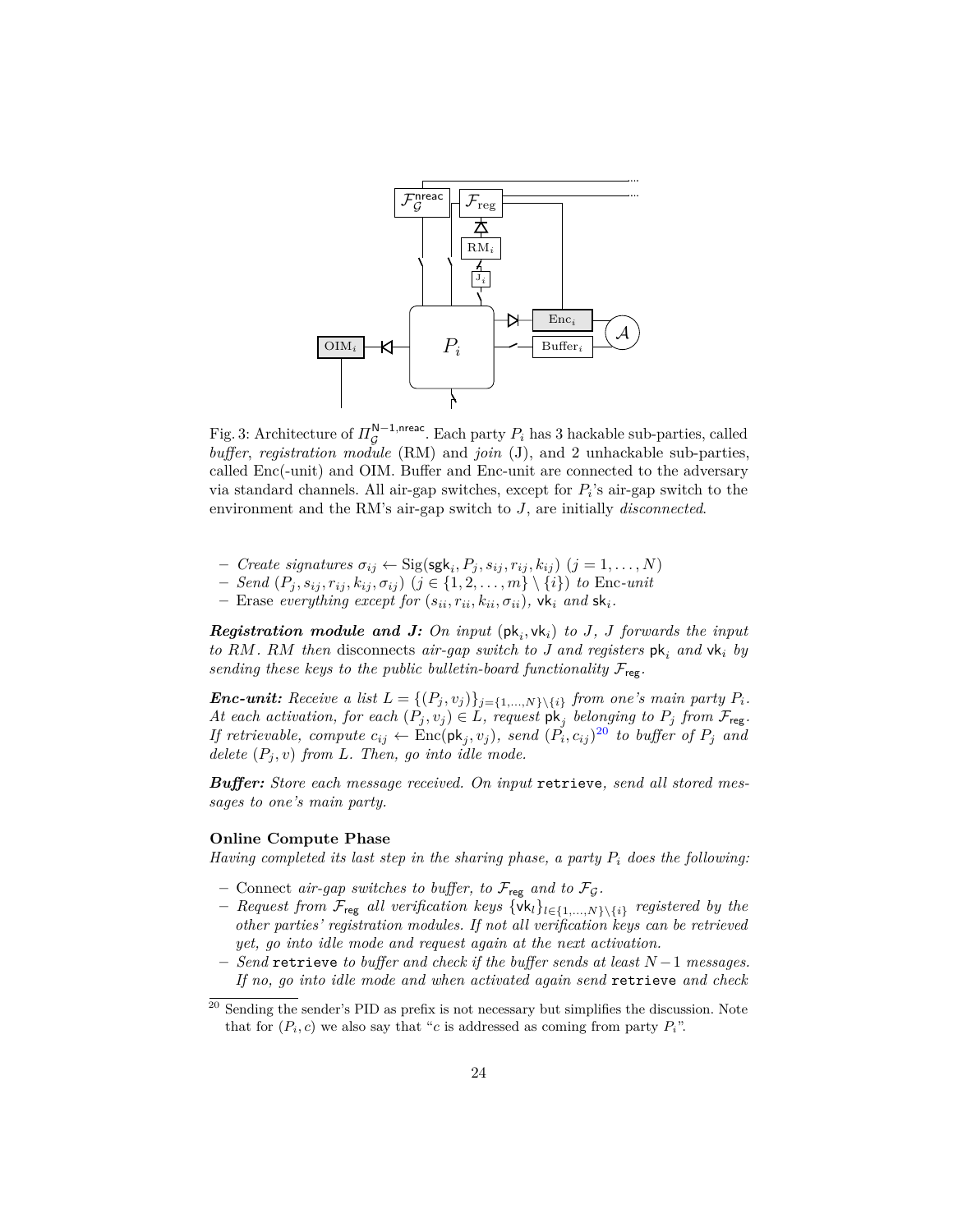*again. If yes, check if one has received from each party*  $P_i$  *a set*  $\mathcal{M}_i = \{(P_i, \tilde{c})\}$ *with the following property* (∗) (Validity Check)*:*

There exists a tuple  $(P_j, \hat{s}_{ji}, \hat{r}_{ji}, \hat{k}_{ji}, \hat{\sigma}_{ji})$  and a  $(P_j, c) \in \mathcal{M}_j$  such that:

- Dec(sk<sub>*i*</sub>, *c*) = ( $P_j$ ,  $\hat{s}_{ji}$ ,  $\hat{r}_{ji}$ ,  $\hat{k}_{ji}$ ,  $\hat{\sigma}_{ji}$ ) *and*  $\text{Vrfy}_{\text{SIG}}(\textsf{vk}_j, P_i, \hat{s}_{ji}, \hat{r}_{ji}, \hat{k}_{ji}, \hat{\sigma}_{ji}) = 1$
- For all  $(P_j, \tilde{c}) \in \mathcal{M}_j$  it holds that either  $\text{Dec}(\mathsf{sk}_i, \tilde{c}) = (P_j, \hat{s}_{ji}, \hat{r}_{ji}, \hat{k}_{ji}, \hat{\sigma}_{ji})$ or  $(P_j, \tilde{c})$  is "invalid", i.e., either decrypts to a tuple  $(P_j, \tilde{s}_{ji}, \tilde{r}_{ji}, \tilde{k}_{ji}, \tilde{\sigma}_{ji})$  $such$  *that*  $Vrfys_{\text{IG}}(vk_j, P_i, \tilde{s}_{ji}, \tilde{r}_{ji}, \tilde{k}_{ji}, \hat{\sigma}_{ji}) = 0$ , or decrypts to a tuple  $(P', \tilde{s}_{ji}, \tilde{r}_{ji}, \tilde{k}_{ji}, \tilde{\sigma}_{ji})$  such that  $P' \neq P_j$ , or does not decrypt correctly.

*If this does not hold, send* ⊥ *to*  $\mathcal{F}_{\mathcal{G}}$ *. Else, send all retrieved verification keys*  $(\mathbf{v}\mathbf{k}_1,\ldots,\mathbf{v}\mathbf{k}_N)$  *as well as all tuples*  $(\hat{s}_{ji},\hat{r}_{ji},\hat{k}_{ji},\hat{\sigma}_{ji})$   $(j \in \{1,\ldots,N\})$  to  $\mathcal{F}_{\mathcal{G}}$ .

#### **Online Output Phase**

*Having completed its last step in the compute phase, a party P<sup>i</sup> requests output from* F<sup>G</sup> *and forwards that output to* OIM*.*

*OIM: Store the first input*  $(k_i, r_i)$  *from one's main party. On second input*  $(o_i, \theta_i)$ *or*  $\perp$  *from one's main party, do the following: If the received value equals*  $\perp$ *, output*  $\perp$ *. Otherwise, check if*  $Vrfv_{MAC}(k_i, o_i, \theta_i) = 1$  *and output*  $y_i = o_i + r_i$  *if this holds, and* ⊥ *otherwise.*

*Remark 3.* Note that we do not model how to reuse modules such as the registration modules that stay disconnected throughout the protocol execution. In practice, one may assume, e.g., a physical reset mechanism for these modules.

We will prove that  $\Pi_{\mathcal{G}}^{\mathbb{N}-1,\text{meac}}$  emulates the ideal protocol  $AG([\mathcal{G}])$  in the Fortified UC framework for adversaries corrupting at most  $N-1$  parties  $P \in$  ${P_1, \ldots, P_N}$  under the assumptions that PKE is IND-parallel-CCA-secure, SIG is EUF-naCMA-secure and length-normal and MAC is EUF-1-CMA-secure (cf. [Appendix B.6](#page-46-0) for a formal definition of these security notions).

Next, we define the following experiment, which will be used in the proof.

**Definition 6** (Auxiliary Experiment). *The experiment*  $\mathsf{Exp}_{\mathcal{A}(z),\text{PKE},\text{SIG}}^{\text{aux}}(n)$ *is defined as follows: At the beginning, the experiment generates keys* ( $pk, sk$ )  $\leftarrow$ Gen<sub>PKE</sub>(1<sup>n</sup>) and (vk, sgk)  $\leftarrow$  Gen<sub>SIG</sub>(1<sup>n</sup>). On input 1<sup>n</sup>, z and pk, the adversary A may then non-adaptively send queries to a signing oracle  $\mathcal{O}_{\text{Sig(sgh, \cdot)}}$ . *Afterwards, the experiment sends* vk *to* A*.* A *may then send a message of the form*  $(prf_1, prf_2, m)$  *to the experiment. The experiment then computes*  $\sigma \leftarrow \text{Sig}(\textsf{sgk}, \textsf{prf}_2, m), c^* \leftarrow \text{Enc}(\textsf{pk}, \textsf{prf}_1, m, \sigma), \text{ and sends } c^* \text{ to } \mathcal{A}.$  During the *experiment,* A *may send a single* parallel *query to a decryption oracle*  $\mathcal{O}_{\text{Dec}(\textbf{sk},.)}$ *subject to the restriction that the query does not contain c* ∗ *. At the end of the experiment,* A sends a tuple  $(m', \sigma')$  to the experiment. The experiment then *checks if*  $Vrfy_{\text{SIG}}(vk, m', \sigma') = 1$  *and*  $m'$  *has not been sent to*  $\mathcal{O}_{\text{Sig(sgk, \cdot)}}$  *before. If this holds, the experiment outputs* 1 *and* 0 *otherwise.*

<span id="page-24-0"></span>We have the following lemma.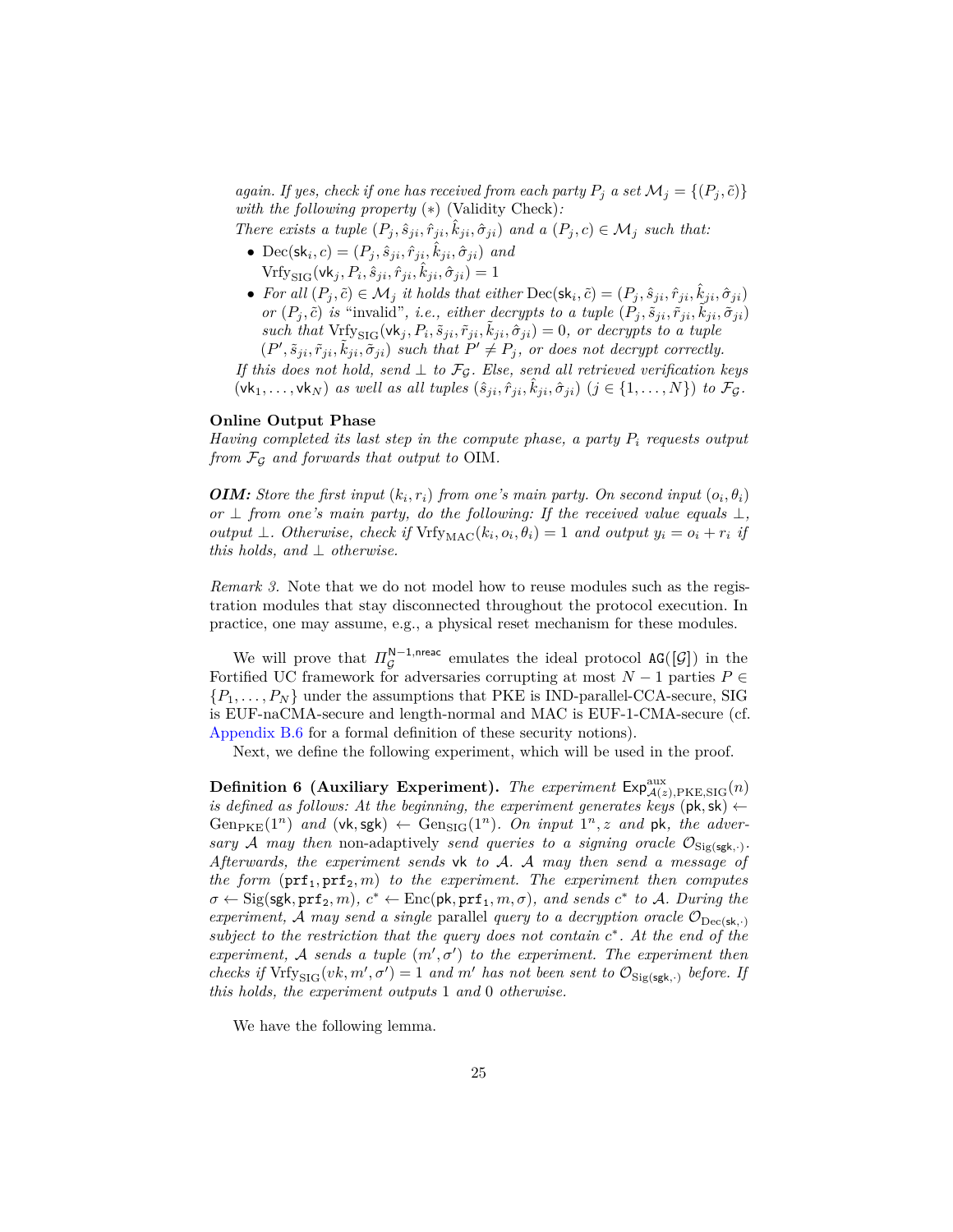**Lemma 1.** *If* PKE *is IND-pCCA-secure and* SIG *EUF-naCMA-secure, then for every* PPT-adversary A and all  $z \in \{0,1\}^*$ , there exists a negligible function negl *such that*

 $Pr[Exp_{\mathcal{A}(z),\text{PKE},\text{SIG}}^{aux}(n) = 1] \leq \mathsf{negl}(n)$ 

*Proof (Sketch).* Assume there exists an adversary A that wins in the experiment  $Exp_{\text{PKE},\text{SIG},\mathcal{A}(z)}^{aux}(n)$  with non-negligible probability. Since PKE is IND-pCCAsecure, one can replace  $c^*$  by  $c' \leftarrow \text{Enc}(\textsf{pk}, 0^L)$ , where  $L = |(\textsf{prf}_1, m, \sigma)|$ , incurring only a negligible loss in  $\mathcal{A}$ 's success probability. Then, one can directly construct an adversary  $\mathcal{A}'$  out of  $\mathcal A$  that breaks the EUF-naCMA-security of SIG with non-negligible probability.  $A'$  simply internally simulates the experiment  $Exp_{\text{PKE},\text{SIG},\mathcal{A}(z)}^{aux}(n)$  for  $\mathcal A$  using his signing oracle and  $c'$  for  $c^*$ . Once  $\mathcal A$  sends a tuple  $(m,\sigma)$  to the experiment  $Exp_{PKE,SIG,\mathcal{A}(z)}^{aux}(n)$ , A' sends  $(m,\sigma)$  to the EUF-naCMA experiment.  $A'$  then wins in the EUF-naCMA experiment if and only if A wins in the experiment  $Exp_{\text{PKE},\text{SIG},\mathcal{A}(z)}^{aux}(n)$ .

We will use the above experiment to show that an environment  $\mathcal Z$  cannot send "fake messages"  $(P_i, c')$  to an honest party  $P_j$  addressed as coming from a party  $P_i$  that has *not* been corrupted before receiving input such that i)  $c'$  was not generated by the Enc-unit of  $P_i$  and ii)  $(P_i, c')$  is accepted by  $P_j$ .

Next, we define the simulator for the dummy adversary.

<span id="page-25-0"></span>**Definition 7 (Definition of the Simulator).** *Define the simulator* Sim *interacting with an environment* Z *and a fortified ideal functionality* **[**G**]** *as follows:*

- *1. At the beginning,* Sim *internally defines N parties corresponding to the parties in*  $\Pi_{\mathcal{G}}^{N-1, \text{prec}}$ . Throughout the simulation, Sim will keep track of the online *state of these parties by marking them as* online *or* offline*. At the beginning,* Sim *marks these parties according to the initial online states of the dummy parties in the ideal protocol.*
- *2.* Sim *initializes a Boolean variable* verify = true*.*
- *3.* Sim *carries out the* physical-attack instruction received from Z on its first activation. Sim carries out an (online-attack,  $P_i$ ) instruction only if Sim has marked party *P<sup>i</sup>* as online.
- 4. Each time  $Z$  sends status, Sim sends the set of markings of each party.
- 5. Throughout the simulation, Sim reports the respective notify transport tokens to  $\mathcal Z$  (note that we will not mention them anymore in the following).
- <span id="page-25-2"></span>6. Sim generates  $(\mathsf{pk}_i, \mathsf{sk}_i) \leftarrow \text{Gen}_{\text{PKE}}(1^n), k_i \leftarrow \text{Gen}_{\text{MAC}}(1^n)$  and  $(\mathsf{sgk}_i, \mathsf{vk}_i) \leftarrow$ Gen<sub>SIG</sub> $(1^n)$  for each party  $P_i$  that was not corrupted *before* receiving input.
- 7. For each *i* such that party  $P_i$  is honest, Sim reports (registered,  $sid', RM_i$ ,  $\mathsf{pk}_i, \mathsf{vk}_i$ ). If  $\mathcal Z$  answers with "ok", Sim stores  $(\mathsf{pk}_i, \mathsf{vk}_i)$  as "registered".
- <span id="page-25-1"></span>8. Each time Sim is activated by  $[\mathcal{G}]$  after an *honest* party  $P_i$  received its input, Sim generates 3*N* random strings  $s'_{ij}, r'_{ij}, k'_{ij}$ , computes *σ* 0 *ij* ← Sig(sgk*<sup>i</sup> , P<sup>j</sup> , s*<sup>0</sup> *ij , r*<sup>0</sup> *ij , k*<sup>0</sup> *ij* ) (*j* = 1*, . . . , N*) and *cij* ←  $Enc(\mathsf{pk}_j, P_i, s'_{ij}, r'_{ij}, k'_{ij}, \sigma'_{ij})$ . Each time party Z activates the Enc-unit of  $P_i$ , Sim reports the respective tuple  $(P_i, c_{ij})$  if  $\mathsf{pk}_j$  is stored as "registered".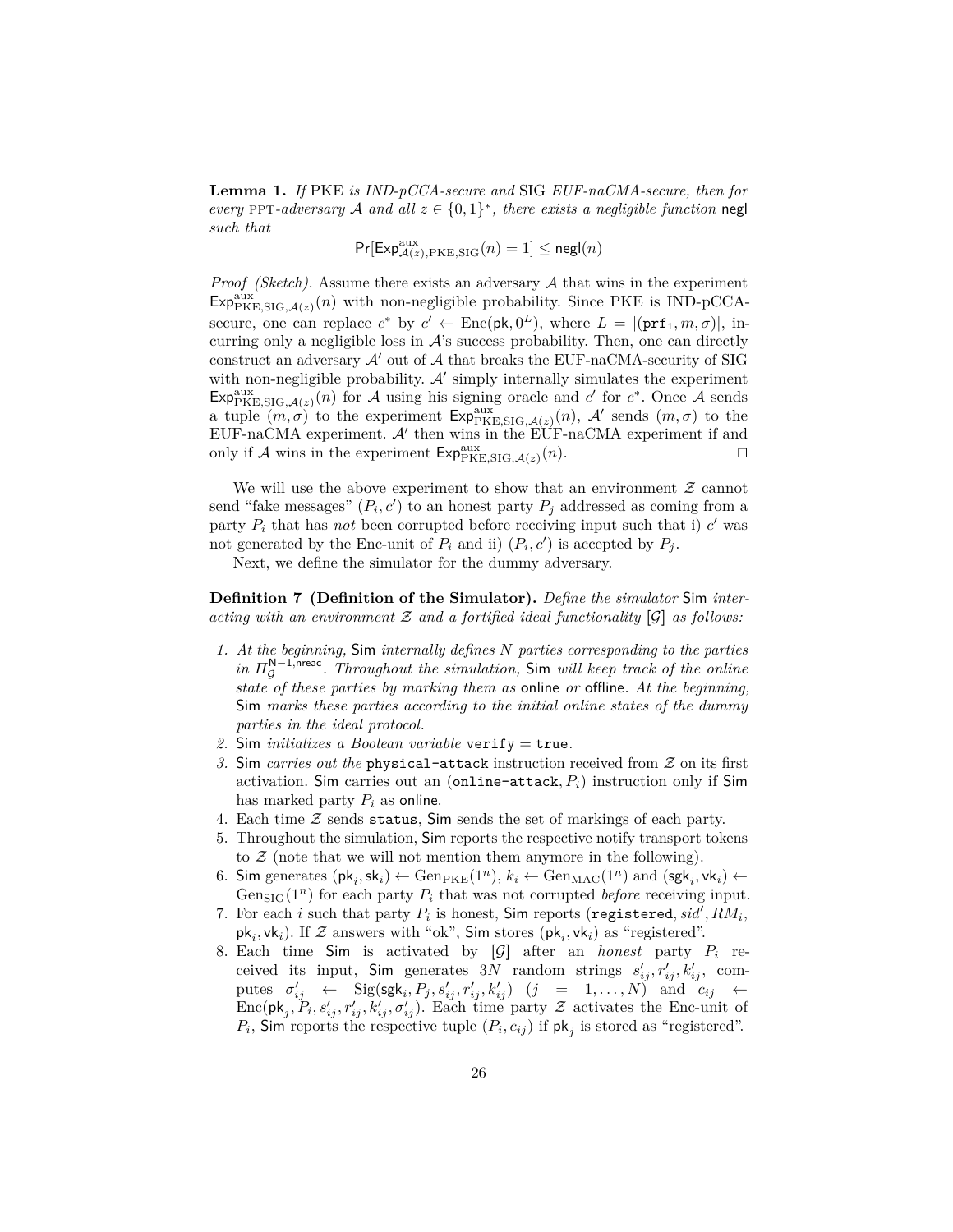- 9. Once Sim has reported all  $(P_i, c_{ij})$   $(j = 1, ..., N)$  as well as  $(r$ egistered,  $sid', RM_i, pk_i, vk_i)$  for an honest party  $P_i$ , Sim marks  $P_i$  as online.
- <span id="page-26-1"></span>10. If a party *P<sup>i</sup>* is corrupted after receiving input, Sim sends  $(s'_{ii}, r'_{ii}, k'_{ii}, \sigma'_{ii}, \mathsf{vk}_i, \mathsf{sk}_i)$  to  $\mathcal{Z}$ .
- 11. If  $\mathcal{Z}$  sends a value  $(\mathsf{pk}_l, \mathsf{vk}_l)$  to  $\mathcal{F}_{\mathsf{reg}}$  for a party  $P_l$  corrupted before receiving input,  $Sim$  stores  $(\mathsf{pk}_l, \mathsf{vk}_l)$  as "registered".
- 12. Each time  $\mathcal Z$  sends a message addressed to buffer of a party  $P_i$ , Sim stores that message as a message "received by  $P_i$ ".
- 13. If  $Z$  activates an honest party  $P_j$  who is marked as online and has received at least  $N-1$  messages and all  $vk_l$   $(l = 1, ..., N)$  are stored as "registered", then Sim stores  $vk_j = (vk_1, ..., vk_N)$  and reports (received,  $P_i$ ) to  $Z$ . Upon receiving (confirmed,  $P_i$ ) from  $Z$ , Sim marks  $P_j$  as input given.
- 14. If Z sends a tuple consisting of a vector  $\overline{vk}_j$  and  $(s'_{lj}, r'_{lj}, k'_{lj}, \sigma'_{lj})$   $(l = 1, ..., N)$ as the input to  $\mathcal{F}_{\mathcal{G}}$  for a corrupted party  $P_j$ , then Sim stores that input (if an input has already been stored for  $P_j$  then Sim overwrites it) and, if not done yet, marks  $P_j$  as input given.
- 15. Once all parties are marked as input given, Sim does the following:
	- (i) If not all  $\overline{vk}_i$   $(i = 1, ..., N)$  are equal, Sim sets verify = false.
		- (ii) For each *j* such that party  $P_j$  is honest, Sim checks if the following two conditions hold:
			- $P_j$  has received for each *i* such that party  $P_i$  is *not* corrupted before receiving input the tuple  $(P_i, c_{ij})$ , where  $c_{ij}$  is the respective ciphertext generated by Sim.
			- $P_j$  has received for each *l* such that party  $P_l$  is corrupted before receiving input a set  $\mathcal{M}_l$  fulfilling property  $(*)$  (*Validity Check*, see Page [24\)](#page-23-0).

If at least one of these conditions does not hold,  $Sim sets verify = false$ .

- (iii) For each tuple consisting of a vector  $\overline{vk}_j$  and  $(s'_{lj}, r'_{lj}, k'_{lj}, \sigma'_{lj})$  $(l = 1, \ldots, N)$  which was stored by Sim as the input to  $\mathcal{F}_{\mathcal{G}}$  for a corrupted party  $P_j$ , Sim checks the following:
	- for each *i* such that party *P<sup>i</sup>* was *not* corrupted before receiving input, Sim checks if  $(s'_{ij}, r'_{ij}, k'_{ij}) = (s_{ij}, r_{ij}, k_{ij})$ , where  $(s_{ij}, r_{ij}, k_{ij})$ is the respective tuple generated by Sim. If this does not hold or  $\text{Vrfy}_{\text{SIG}}(\text{vk}_i, P_j, s'_{ij}, r'_{ij}, k'_{ij}, \sigma'_{ij}) = 0$ , Sim sets verify = false.
	- for each *l* such that party *P<sup>l</sup>* was corrupted before receiving input,  $\mathsf{Sim\ sets\ verify} = \mathtt{false\ if\ Vrfy}_{\mathsf{SIG}}(\mathsf{vk}_l, P_j, s'_{lj}, r'_{lj}, k'_{lj}, \sigma'_{lj}) = 0.$
- <span id="page-26-0"></span>16. Sim *extracts* the input, MAC key and random pad of each party *P<sup>l</sup> corrupted before receiving input* by decrypting all ciphertexts coming from Z, and by observing the inputs  $\mathcal Z$  sends to  $\mathcal F_G$  for corrupted parties. Sim sends each extracted input to  $[\mathcal{G}]$ .
- 17. Once all parties are marked as input given and  $\mathcal Z$  activates an honest party  $P_i$ , then Sim instructs  $[\mathcal{G}]$  to
	- (i) send the output to  $P_i$ 's dummy OIM if verify = true.
	- (ii) output  $\perp$  to  $P_i$ 's dummy OIM if verify = false.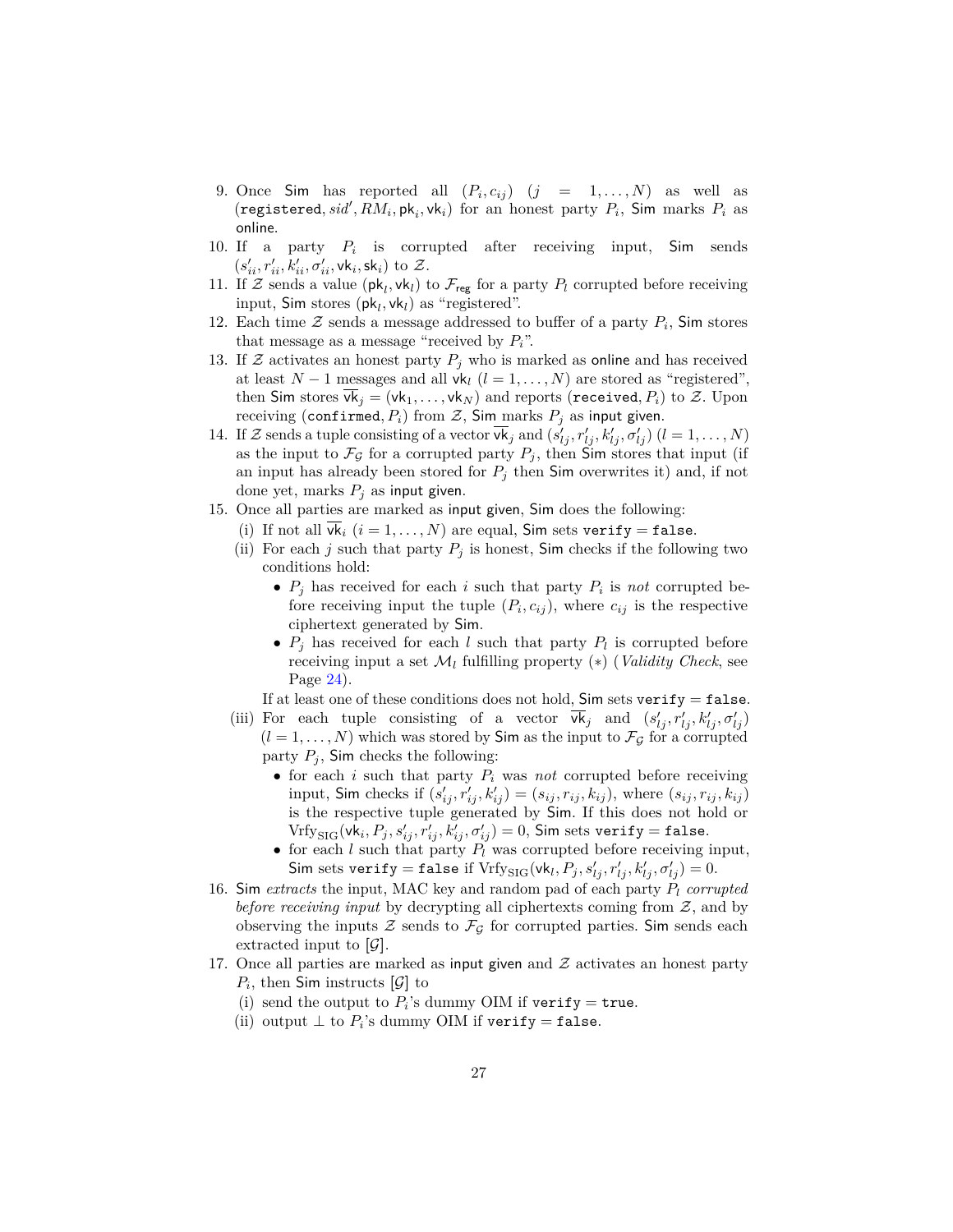- <span id="page-27-1"></span>18. Once all parties are marked as input given and  $\mathcal Z$  requests the output of  $\mathcal F_G$ for a party  $P_i$  *corrupted after receiving input*, then
	- (i) If verify = true, Sim generates a random string  $\tilde{y}_i \leftarrow \{0, 1\}^{p_i(n)}$  and sends  $(\tilde{y}_i, \text{Mac}(k_i, \tilde{y}_i))$  to  $\mathcal{Z}$ .
	- (ii) If verify = false, Sim sends  $\perp$  to  $\mathcal{Z}$ .
- <span id="page-27-3"></span>19. If  $\mathcal Z$  sends a message  $(m', t')$  addressed to OIM of a party  $P_i$  *corrupted after receiving input*, then
	- (i) If Z has not yet requested the output of  $\mathcal{F}_{\mathcal{G}}$  for  $P_i$  yet, Sim instructs  $[\mathcal{G}]$ to output  $\perp$  to the dummy OIM of  $P_i$ .
	- (ii) If  $\mathcal Z$  has already requested the output of  $\mathcal F_G$  for  $P_i$  and Sim sent  $(\tilde{y}_i, \text{Mac}(k_i, \tilde{y}_i))$  (in [Item 18\)](#page-27-1) to  $\mathcal{Z}$ , then
		- If  $m' \neq \tilde{y}_i$ , Sim instructs [G] to output  $\perp$  to the dummy OIM of  $P_i$ .
		- If  $m' = \tilde{y}_i$  and  $Vrfy_{MAC}(k_i, m', t') = 1$ , then Sim instructs [ $\mathcal{G}$ ] to send the output to the dummy OIM of party *P<sup>i</sup>* . Otherwise, Sim instructs  $[\mathcal{G}]$  to output  $\perp$  to the dummy OIM of  $P_i$ .
	- (iii) If Z has already requested the output of  $\mathcal{F}_{\mathcal{G}}$  for  $P_i$  and Sim sent  $\perp$  (in [Item 18\)](#page-27-1) to  $\mathcal{Z}$ , then Sim instructs  $[\mathcal{G}]$  to output  $\perp$  to  $P_i$ 's dummy OIM.
- 20. Once all parties are marked as input given and  $\mathcal Z$  requests the output of  $\mathcal F_G$ for a party *P<sup>i</sup> corrupted before receiving input*, then
	- (i) If verify = true, Sim sends  $(y_i + r_i, \text{Mac}(k_i, y_i + r_i))$  to Z, where  $y_i$  is the output of  $[\mathcal{G}]$  for party  $P_i$  and  $k_i, r_i$  are the MAC key and random pad extracted in [Item 16.](#page-26-0)
	- (ii) If verify = false, Sim sends  $\perp$  to  $\mathcal{Z}$ .
- 21. Sim lets Z determine the output of the dummy OIM of each party *corrupted before receiving input*.

We now state the theorem:

<span id="page-27-0"></span>**Theorem 3 (Up to** *N* **− 1 Corrupted Parties, Non-Reactive Case).** *Let*  $\mathcal G$  *be a* non-reactive *standard*<sup>[21](#page-27-2)</sup> *adaptively well-formed functionality. Assume* PKE *is NM-CPA-secure and* SIG *is EUF-naCMA-secure and length-normal, and* MAC *is EUF-1-CMA-secure. Then it holds that*

$$
\varPi_{\mathcal{G}}^{\mathsf{N}-1,\mathrm{nreac}} \geq_{\# \#} \mathrm{AG}([\mathcal{G}])
$$

*for up to N* − 1 *parties under adversarial control.*

*Proof.* By [Proposition 1,](#page-15-3) it suffices to find a simulator for the dummy adversary.

In the following proof, we will consider a sequence of hybrids  $H_0, \ldots, H_4$ . Starting from the real protocol  $\Pi_{\mathcal{G}}^{\mathbb{N}-1,\text{nreac}}$ , we will define ideal protocols that gradually reduce the simulator's abilities (i.e. restrict the set of parties for which he may learn/modify the inputs/outputs). The final hybrid  $H_4$  will be the ideal protocol  $AG([G])$  and the simulator as defined in [Definition 7.](#page-25-0)

Let  $\mathcal Z$  be an environment that instructs  $\mathcal D$  to corrupt at most  $N-1$  parties  $P \in \{P_1, \ldots, P_N\}$ . Let  $\text{out}_i(\mathcal{Z})$  be the output of  $\mathcal Z$  in the hybrid  $H_i$ .

In the following, we will say *corrupted before input* and *corrupted after input* for the sake of brevity.

<span id="page-27-2"></span> $21$  Cf. [Section 2.4](#page-10-2) for a definition of standard ideal functionalities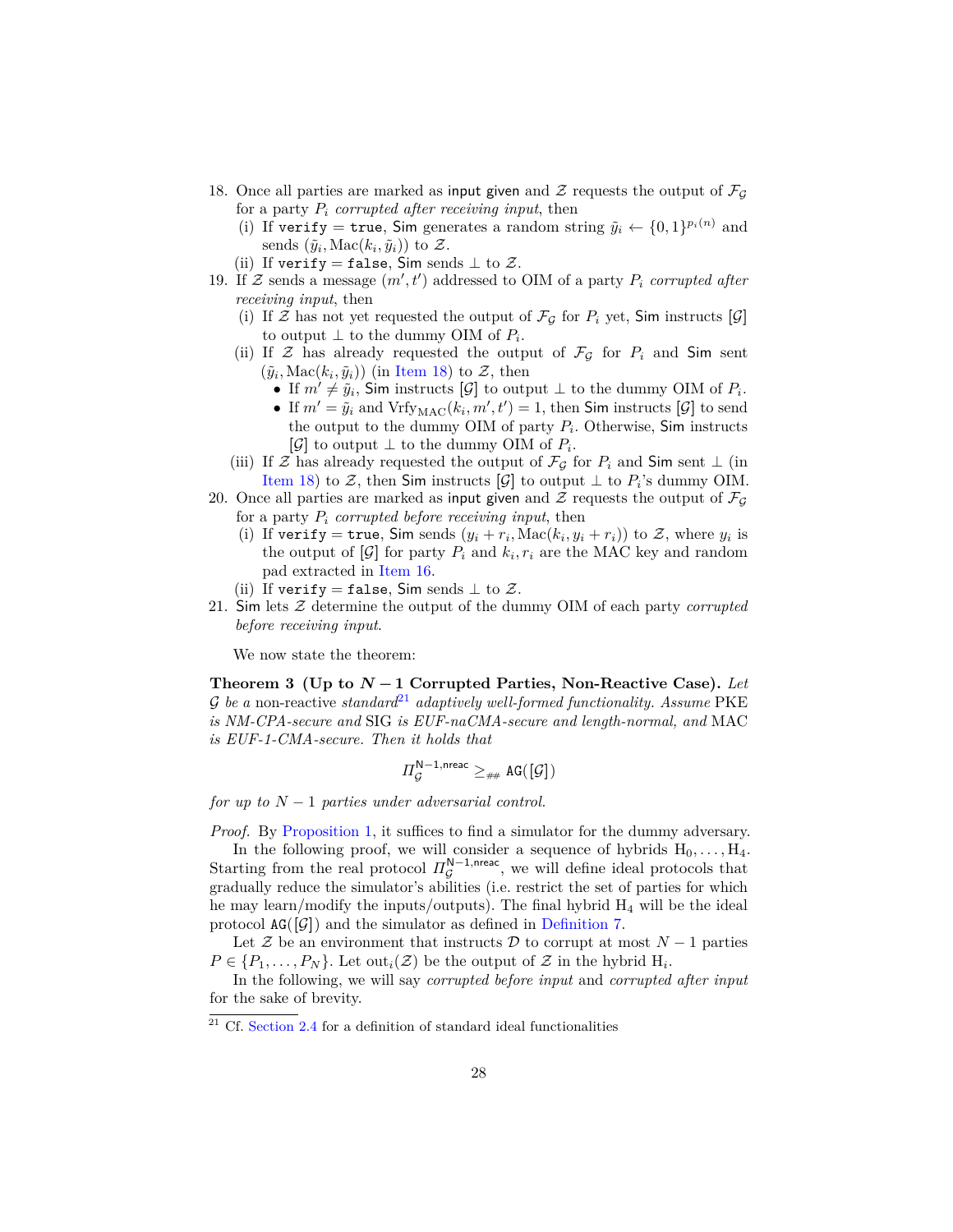*Hybrid*  $H_0$ . Let  $H_0$  be the execution experiment between the environment  $\mathcal{Z}$ , the dummy adversary  $\mathcal D$  and the real protocol  $\Pi_{\mathcal G}^{{\sf N}-1, {\sf nreac}}$ .

*Hybrid*  $H_1$ . Let  $H_1$  be the execution experiment between the environment  $Z$ , the ideal protocol  $AG(\mathcal{F}_1)$  and the ideal-model adversary  $Sim_1$ , where  $\mathcal{F}_1$  and  $Sim_1$ are defined as follows: Define  $\mathcal{F}_1$  to be identical to  $[\mathcal{G}]$  except for the following:  $\mathcal{F}_1$ hands the adversary the inputs and outputs of *every* party (honest and corrupted) and allows him to determine the outputs of the dummy OIMs of *all corrupted* parties (i.e. all parties corrupted before *and* after input).

Define  $\mathsf{Sim}_1$  to be like the simulator in [Definition 7](#page-25-0) except for the following: In [Item 8,](#page-25-1)  $\text{Sim}_1$  reports the ciphertexts as they are generated in the real protocol (in particular, generates shares of the actual inputs). Also, if a party  $P_i$  is corrupted after having received input,  $\text{Sim}_1$  reports the respective shares as they are generated in the real protocol in [Item 10](#page-26-1) along with a valid signature and  $\mathsf{v}\mathsf{k}_i$ , sk<sub>*i*</sub>. In [Item 18,](#page-27-1) if  $\mathsf{verify} = \mathsf{true}$ ,  $\mathsf{Sim}_1$  reports  $(y_i + r_i, \mathsf{Mac}(k_i, y_i + r_i))$  to  $\mathcal{Z},$ where  $y_i$  is the output  $\textsf{Sim}_1$  receives for the respective party from  $\mathcal{F}_1$  and  $k_i, r_i$  are the MAC key and one-time pad generated in [Items 6](#page-25-2) and [8.](#page-25-1) If  $\text{verify} = \text{false}$ , Sim<sub>1</sub> reports  $\perp$ . In [Item 19,](#page-27-3) if Z sends a message  $(m', t')$  addressed to OIM of a party  $P_i$  (corrupted after input),  $\mathsf{Sim}_1$  carries out the program of the OIM (using the MAC key and one-time pad generated in [Items 6](#page-25-2) and [8\)](#page-25-1), computing a value *y*<sup> $\prime$ </sup> ∈ {0, 1}<sup>*p*<sub>*i*</sub>(*n*) ∪ {⊥}, and then instructs [ $\mathcal{G}$ ] to output *y*<sup> $\prime$ </sup> to *P*<sup>*i*</sup>'s dummy OIM.</sup>

Consider the following events:

Let  $\mathbf{E}_{\text{fakemess}}$  be the event that there exists an *honest* party  $P_j$  that retrieves a tuple  $(P_i, c')$  in its buffer such that party  $P_i$  is *not* corrupted before input and  $Dec(\mathsf{sk}_j, c') = (P_i, s'_{ij}, r'_{ij}, k'_{ij}, \sigma'_{ij})$  and  $Vrfy_{\text{SIG}}(\mathsf{vk}_i, P_j, s'_{ij}, r'_{ij}, k'_{ij}, \sigma'_{ij}) = 1$  but either  $c' \neq c_{ij}$  or  $c_{ij}$  has not been generated yet (by the Enc-unit of party  $P_i$ ).

Let  $\mathbf{E}_{\text{fakeinp}}$  be the event that Z sends an input  $(s'_{ij}, r'_{ij}, k'_{ij}, \sigma'_{ij})$  for a corrupted party  $P_j$  to  $\mathcal{F}_{\mathcal{G}}$  such that  $Vrf_{SIG}(vk_i, P_j, s'_{ij}, r'_{ij}, k'_{ij}, \sigma'_{ij}) = 1$  but  $(s'_{ij}, r'_{ij}, k'_{ij}) \neq (s_{ij}, r_{ij}, k_{ij})$ , where  $(s_{ij}, r_{ij}, k_{ij})$  was generated by a party  $P_i$  that was *not* corrupted before input.

Let  $\mathbf{E} = \mathbf{E}_{\text{fakemess}} \cup \mathbf{E}_{\text{fakeinp}}$ . It holds that

$$
Pr[\text{out}_0(\mathcal{Z}) = 1 \land \neg \mathbf{E}] = Pr[\text{out}_1(\mathcal{Z}) = 1 \land \neg \mathbf{E}]
$$

This is because if **E**fakemess does not occur then a message in the buffer of a party  $P_i$  that is addressed as coming from a party  $P_i$  who was *not* corrupted before input decrypts to a valid message/signature pair if and only if it equals the ciphertext  $c_{ij}$  sent by  $P_i$ . Moreover, for each corrupted party  $P_i$ , since  $\mathbf{E}_{\text{fakeinp}}$ does not occur,  $Z$  only sends inputs  $(s'_{ij}, r'_{ij}, k'_{ij}, \sigma'_{ij})$  to  $\mathcal{F}_{\mathcal{G}}$  such that either  $Vrfy_{\text{SIG}}(\text{vk}_i, P_j, s'_{ij}, r'_{ij}, k'_{ij}, \sigma'_{ij}) = 0$  or  $Vrfy_{\text{SIG}}(\text{vk}_i, P_j, s'_{ij}, r'_{ij}, k'_{ij}, \sigma'_{ij}) = 1$  and  $(s'_{ij}, r'_{ij}, k'_{ij}) = (s_{ij}, r_{ij}, k_{ij})$  was generated by party  $P_i$  (who was not corrupted before input).

Therefore, it holds that

$$
|\mathsf{Pr}[\mathrm{out}_0(\mathcal{Z})=1]-\mathsf{Pr}[\mathrm{out}_1(\mathcal{Z})=1]|\leq \mathsf{Pr}[\mathbf{E}]\leq \mathsf{Pr}[\mathbf{E}_{\mathrm{fakemess}}]+\mathsf{Pr}[\mathbf{E}_{\mathrm{fakeinp}}]
$$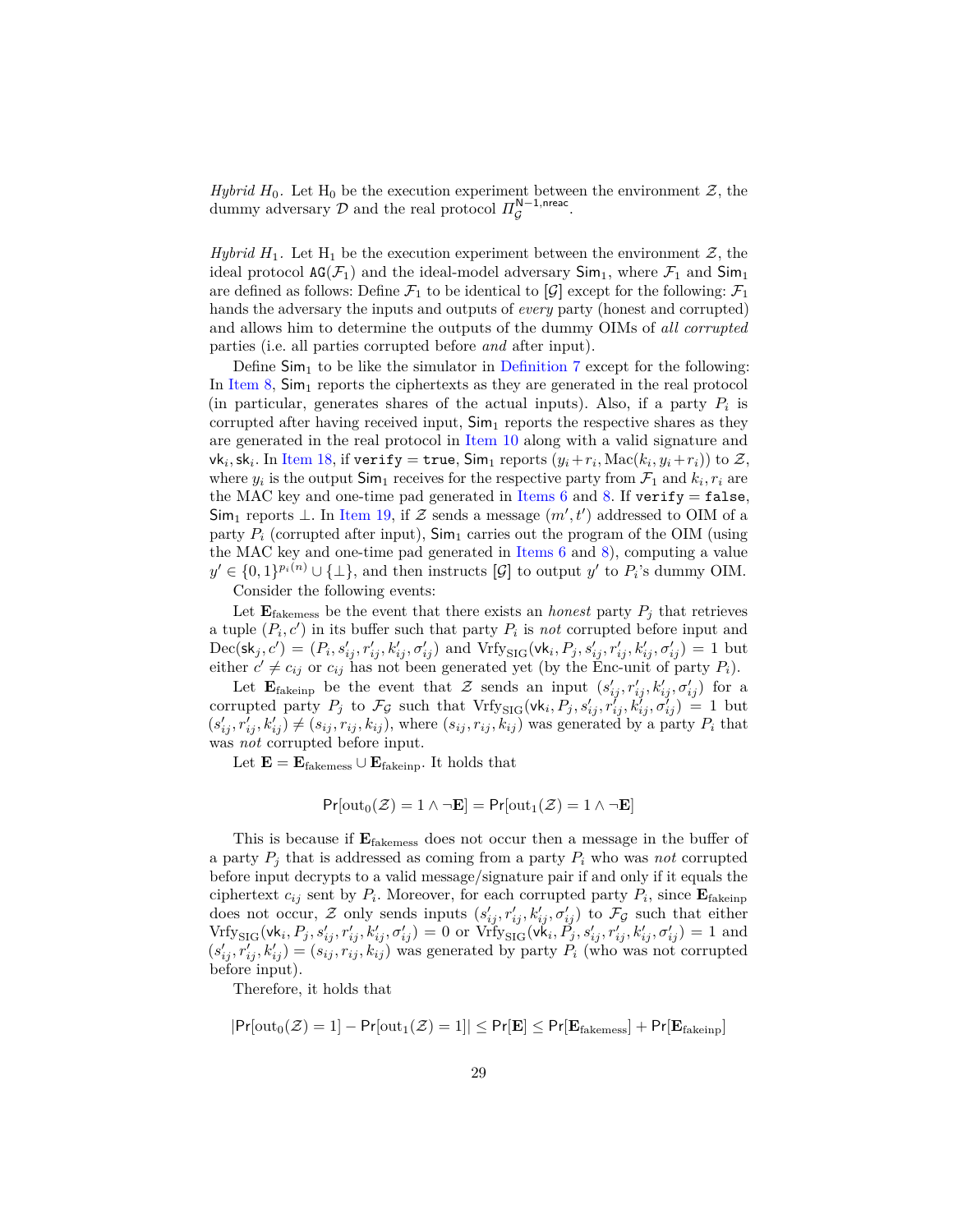#### *Claim 1:* Pr[**E**fakemess] *is negligible.*

Consider the following adversary  $A$  in the auxiliary experiment  $\mathsf{Exp}_{PKE, SIG, \mathcal{A}(z)}^{\text{aux}}(n)$ : At the beginning, A randomly selects a tuple  $(i, j) \in \{1, \ldots, N\} \times \{1, \ldots, N\}$ such that  $i \neq j$ . A then simulates hybrid H<sub>0</sub> using the public key pk from the experiment for  $\mathsf{pk}_j$  in its internal simulation. When  $\mathcal{Z}$  gives the party  $P_i$  its input  $x_i$ , A generates shares  $s_{il}$ ,  $r_{il}$ ,  $k_{il}$  of  $x_i$ , of a random pad  $r_i$  and of a MAC key  $k_i$ just like in H<sub>0</sub>. A sends the tuples  $(P_l, s_{il}, r_{il}, k_{il})$  for  $l \neq j$  to the signing oracle  $\mathcal{O}_{\text{Sig(sgk,.)}}$ , receiving signatures  $\sigma_{il}$ . After receiving the verification key vk from the experiment,  $A$  uses vk for vk<sub>i</sub> in its internal simulation. Using  $pk$ ,  $A$  encrypts all tuples  $(P_i, s_{il}, r_{il}, k_{il}, \sigma_{il})$  ( $l \notin \{i, j\}$ ) and sends them to the respective party in its internal simulation. Once the message  $(P_i, c_{ij})$  is supposed to be sent in the internal simulation, A sends  $(P_i, P_j, s_{ij}, r_{ij}, k_{ij})$  to the experiment, receiving  $c^*$ . A then uses  $(P_i, c^*)$  for  $(P_i, c_{ij})$  in its simulation. When  $P_j$  is activated and is online and has received at least  $N-1$  messages,  $\mathcal A$  sends all ciphertexts addressed as coming from  $P_i$  such that  $c \neq c^*$  to the decryption oracle  $\mathcal{O}_{\text{Dec}(\mathsf{sk},\cdot)}$  (if  $c^*$  has not been generated yet,  $A$  sends all ciphertexts addressed as coming from  $P_i$ ). For each message  $(P_l, m, \sigma)$  he receives from the oracle  $\mathcal{O}_{\text{Dec}(\textbf{sk}, \cdot)}$ , A checks if  $Vrfy_{\text{SIG}}(vk, P_j, m, \sigma) = 1$ . If this holds for a message  $(P_l, m', \sigma')$ , then A sends  $(P_j, m', \sigma')$  to the experiment. If during the simulation,  $P_i$  is corrupted before input or  $P_j$  is corrupted (before or after input) or if no message  $A$  receives from  $\mathcal{O}_{\text{Dec}(\textsf{sk}, \cdot)}$  is valid, then A sends  $\perp$  to the experiment.

By construction, it holds that if  $\mathbf{E}_{\text{fakemess}}$  occurs and  $\mathcal{A}$  has correctly guessed an index  $(i, j)$  for which  $\mathbf{E}_{\text{fakemess}}$  occurs, then A sends a message  $c'$  to  $\mathcal{O}_{\text{Dec}(\textbf{sk},.)}$ such that  $c \neq c^*$  or  $c^*$  has not been generated yet and  $Dec(\mathsf{sk}, c') = (P_i, m', \sigma')$ and  $Vrfy_{\text{SIG}}(vk, P_j, m', \sigma') = 1$ . Since A does not send a message of the form  $(P_j, m)$  to the signing oracle  $\mathcal{O}_{\text{Sig(sgk,.)}}$ , it follows that  $\text{Exp}_{\text{PKE},\text{SIG},\mathcal{A}(z)}^{\text{aux}}(n) = 1$ . Furthermore, the probability that A correctly guesses an index  $(i, j)$  for which **E**<sub>fakemess</sub> occurs is at least  $1/(N \cdot (N-1))$ . Hence,

## $Pr[\text{Exp}_{\text{PKE},\text{SIG},\mathcal{A}(z)}^{aux}(n) = 1] \geq Pr[\mathbf{E}_{\text{fakemess}}]/(N \cdot (N-1))$

Therefore, since  $Pr[Exp^{aux}_{PKE,SIG, \mathcal{A}(z)}(n) = 1]$  is negligible by [Lemma 1](#page-24-0) and  $N \cdot (N-1)$  is polynomial in *n*, it follows that Pr[ $\mathbf{E}_{\text{fakemess}}$ ] is also negligible.

## *Claim 2:* Pr[**E**fakeinp] *is negligible.*

Consider the following adversary  $A$  against the EUF-naCMA security of SIG: At the beginning, A randomly selects an index  $i \in \{1, \ldots, N\}$ . A then simulates hybrid H<sub>0</sub>. When  $\mathcal{Z}$  gives the party  $P_i$  its input  $x_i$ ,  $\mathcal{A}$  generates shares  $s_{ij}$ ,  $r_{ij}$ ,  $k_{ij}$  of  $x_i$ , of a random pad  $r_i$  and of a MAC key  $k_i$  just like in H<sub>0</sub>. A sends the tuples  $(P_j, s_{ij}, r_{ij}, k_{ij})$   $(j \neq i)$  to the signing oracle  $\mathcal{O}_{\text{Sig(sgh,')}}$ , receiving signatures  $\sigma_{ij}$ . After receiving vk, A then uses vk for vk<sub>i</sub>, encrypts all tuples  $(P_i, s_{ij}, r_{ij}, k_{ij}, \sigma_{ij})$   $(j = 1, \ldots, N)$  and sends them to the respective party in its internal simulation. Each time  $\mathcal{Z}$  sends a tuple  $(s'_{ij}, r'_{ij}, k'_{ij}, \sigma'_{ij})$  as input for a corrupted party  $P_j$  to  $\mathcal{F}_{\mathcal{G}}$  such that  $(s'_{ij}, r'_{ij}, k'_{ij}) \neq (s_{ij}, r_{ij}, k_{ij})$ , A checks if  $Vrfy_{\text{SIG}}(\text{vk}_i, P_j, s'_{ij}, r'_{ij}, k'_{ij}, \sigma'_{ij}) = 1.$  If this holds,  $\mathcal{A}$  sends  $(P_j, s'_{ij}, r'_{ij}, k'_{ij}, \sigma'_{ij})$  to the experiment. If during the simulation,  $P_i$  is corrupted before input or if no message A checks is valid, then A sends  $\perp$  to the experiment.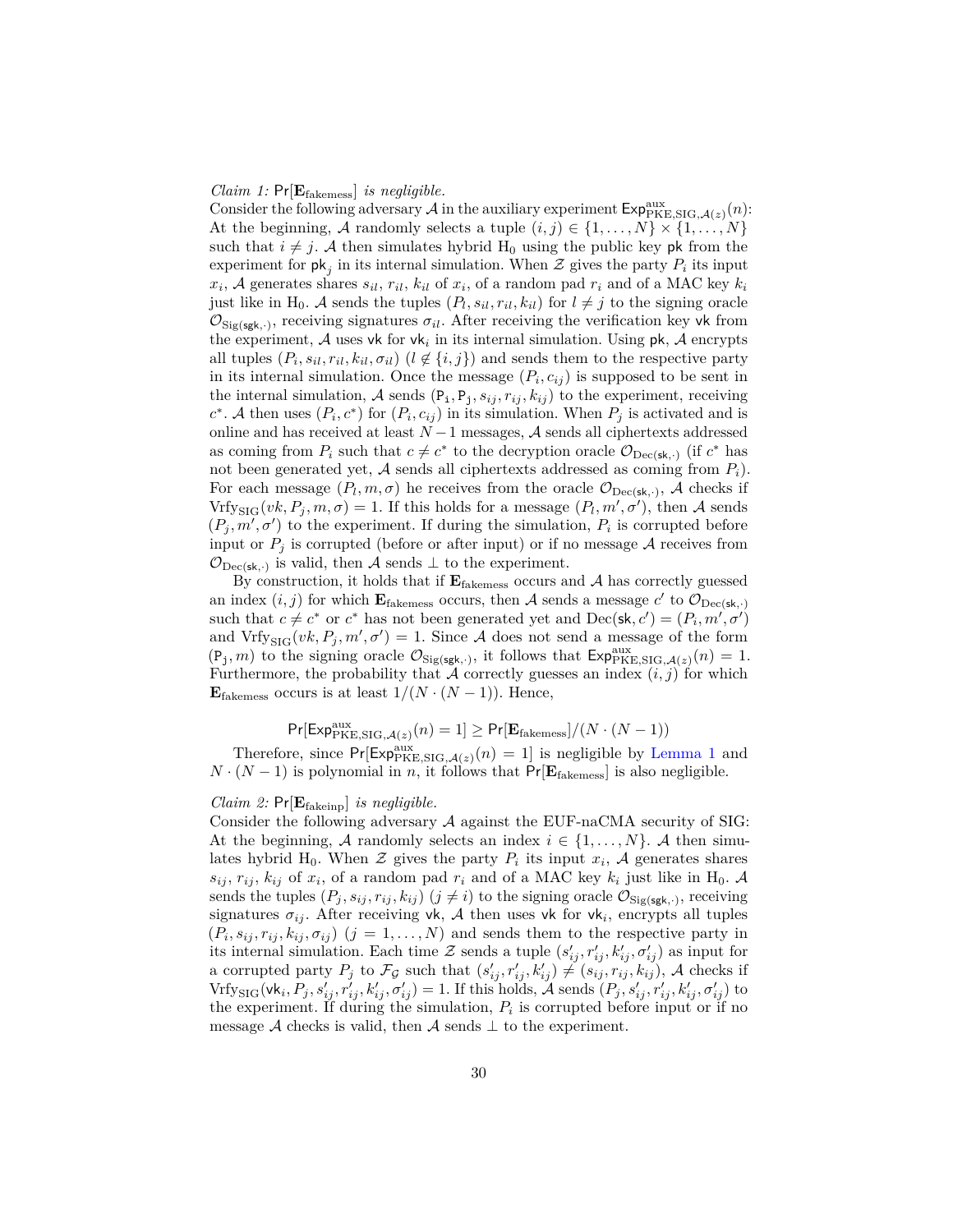By construction, it holds that if  $E_{\text{fakeinp}}$  occurs and  $A$  has correctly guessed an index *i* for which  $\mathbf{E}_{\text{fakeinp}}$  occurs, then  $\mathsf{Exp}_{\text{SIG},\mathcal{A}(z)}^{\text{euf-nacma}}(n) = 1$  because the tuple  $(P_j, s'_{ij}, r'_{ij}, k'_{ij}, \sigma_{ij})$  is valid and  $(P_j, s'_{ij}, r'_{ij}, k'_{ij}) \neq (P_j, s_{ij}, r_{ij}, k_{ij})$  has not been sent to the signing oracle  $\mathcal{O}_{\text{Sig(sgk, \cdot)}}$ . Furthermore, the probability that A correctly guesses an index *i* for which  $\mathbf{E}_{\text{fakeinp}}$  occurs is at least  $1/N$ . Hence,

$$
\Pr[\mathsf{Exp}^{\mathsf{euf\text{-}nacma}}_{\mathsf{SIG},\mathcal{A}(z),}(n) = 1] \geq \Pr[\mathbf{E}_{\mathsf{fakeinp}}]/N
$$

Therefore, since  $Pr[Exp_{SIG, A(z)}^{euf-nacma}(n) = 1]$  is negligible because SIG is EUFnaCMA-secure by assumption and  $N$  is polynomial in  $n$ , it follows that  $Pr[\mathbf{E}_{\text{fakeinp}}]$ is also negligible.

Hence, there exist a negligible function  $\operatorname{\sf negl}_1$  such that

$$
|\Pr[\text{out}_0(\mathcal{Z})=1]-\Pr[\text{out}_1(\mathcal{Z})=1]|\leq \mathsf{negl}_1(n)
$$

*Hybrid*  $H_2$ . Let  $H_2$  be the execution experiment between the environment  $\mathcal{Z}$ , the ideal protocol  $AG(\mathcal{F}_1)$  (again) and the ideal-model adversary  $Sim_2$ , where  $Sim_2$  is defined as follows:

Define  $\textsf{Sim}_2$  to be like  $\textsf{Sim}_1$  except for the following: In [Item 8,](#page-25-1) each time  $\text{Sim}_2$  is activated by  $\mathcal{F}_1$  after an *honest* party  $P_i$  received its input,  $\text{Sim}_2$ generates *N* random strings  $k'_{ij}$  and computes  $\sigma'_{ij} \leftarrow \text{Sig(sgk}_i, P_j, s_{ij}, r_{ij}, k'_{ij})$  $(j = 1, \ldots, N)$ , where the  $s_{ij}$  and  $r_{ij}$   $(j = 1, \ldots, N)$  are still the shares of the input  $x_i$  and a random pad  $r_i$ , respectively. Sim<sub>2</sub> then iteratively reports  $(P_i, \text{Enc}(\mathsf{pk}_j, P_i, s_{ij}, r_{ij}, k'_{ij}, \sigma'_{ij}))$   $(j \in \{1, ..., N\} \setminus \{i\})$  to Z. If a party  $P_i$  is corrupted after having received input,  $\textsf{Sim}_2$  sends  $(s_{ii}, r_{ii}, k'_{ii}, \sigma'_{ii}, \textsf{vk}_i, \textsf{sk}_i)$  to  $\mathcal{Z}$ in [Item 10.](#page-26-1) (Note that in [Item 18](#page-27-1)  $\text{Sim}_2$  still uses the MAC key  $k_i \leftarrow \text{Gen}_{\text{MAC}}(1^n)$ generated in [Item 6](#page-25-2) for the output of  $\mathcal{F}_{\mathcal{G}}$  to a party  $P_i$  corrupted after input (if that output is  $\neq \bot$ ).

Let  $H_{2,0}, \ldots, H_{2,N}$  be the execution experiment between the environment  $\mathcal{Z}$ , the ideal protocol  $AG(\mathcal{F}_1)$  and the ideal-model adversary  $Sim_{2,0}, \ldots, Sim_{2,N}$ , respectively, where  $\mathsf{Sim}_{2,i}$  is defined as follows:

Define the simulators  $\mathsf{Sim}_{2,i}$  to be like  $\mathsf{Sim}_1$  except for the following: In [Item 8,](#page-25-1) each time  $\textsf{Sim}_{2,i}$  is activated by  $\mathcal{F}_1$  after an *honest* party  $P_l \in \{P_1, \ldots, P_i\}$  received its input,  $\textsf{Sim}_{2,i}$  generates *N* random strings  $k'_{lj}$ , computes  $\sigma'_{lj} \leftarrow \text{Sig}(\textsf{sgk}_l, P_j, s_{lj}, r_{lj}, k'_{lj})$   $(j = 1, ..., N)$ , and iteratively reports  $(P_l, \text{Enc}(\mathsf{pk}_j, P_l, s_{lj}, r_{lj}, k'_{lj}, \sigma'_{lj}))$   $(j \in \{1, \ldots, N\} \setminus \{l\})$  to Z. If a party  $P_l \in \{P_1, \ldots, P_i\}$  is corrupted after having received input,  $\mathsf{Sim}_{2,i}$  sends  $(s_{ll}, r_{ll}, k'_{ll}, \sigma'_{ll}, \mathsf{vk}_l, \mathsf{sk}_l)$  to  $\mathcal{Z}$  in [Item 10.](#page-26-1)

It holds that

$$
Pr[\text{out}_{2,0}(\mathcal{Z})=1] = Pr[\text{out}_1(\mathcal{Z})=1]
$$

and

$$
Pr[\text{out}_{2,N}(\mathcal{Z})=1] = Pr[\text{out}_{2}(\mathcal{Z})=1]
$$

Assume that there exists a non-negligible function  $\epsilon$  such that  $Pr[\text{out}_1(\mathcal{Z})]$ 1] =  $Pr[\text{out}_2(\mathcal{Z}) = 1]$  >  $\epsilon$ . Then there exists an *i*<sup>\*</sup> ∈ {1, ..., *N*} such that

$$
Pr[\text{out}_{2,i^*-1}(\mathcal{Z})=1] - Pr[\text{out}_{2,i^*}(\mathcal{Z})=1]| > \epsilon/N
$$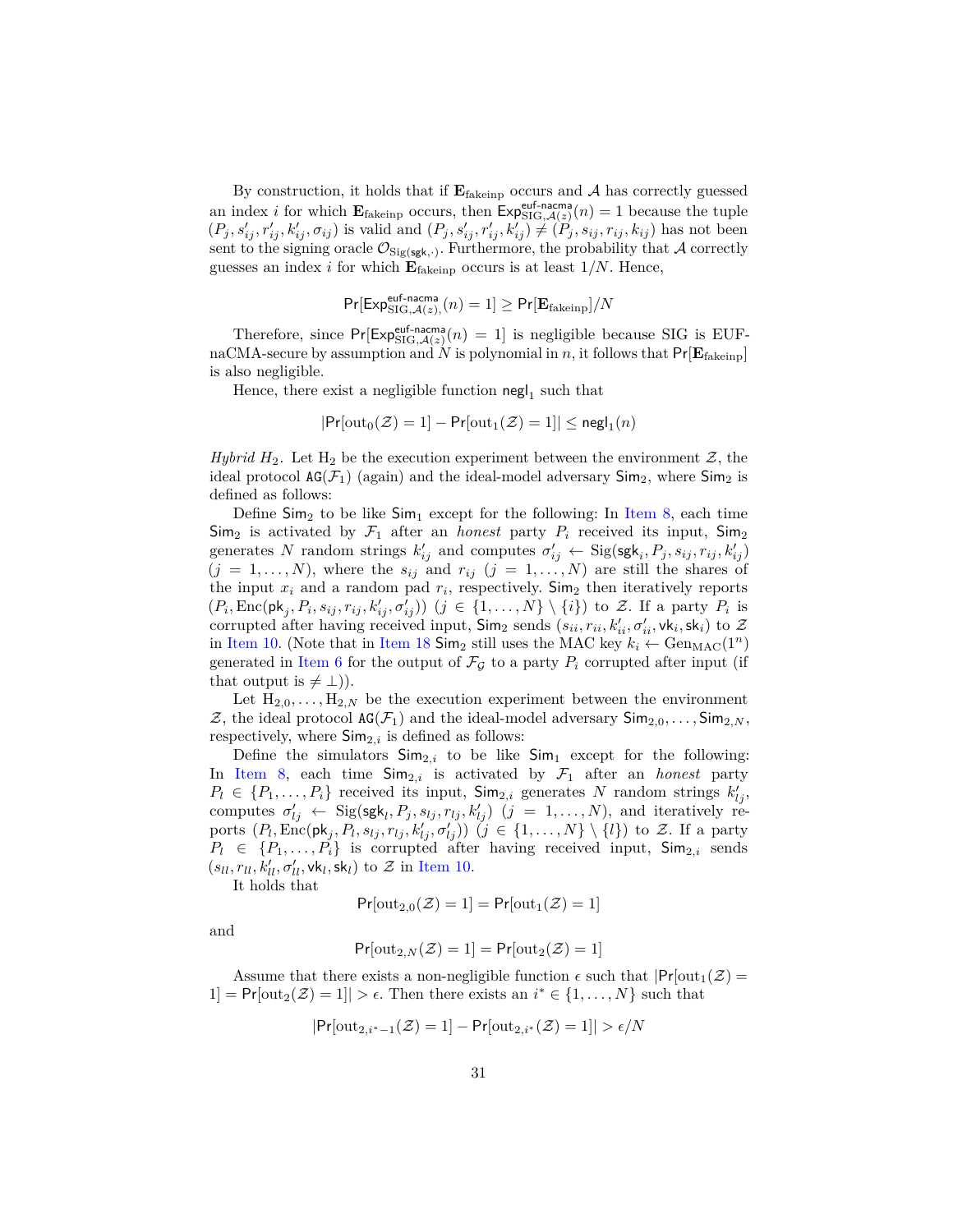Moreover, if party  $P_{i^*}$  is not corrupted after input, i.e. if it is corrupted before input or remains honest throughout the execution, then the views of  $\mathcal Z$  in H<sub>2,*i*<sup>∗</sup>−1</sub> and  $H_{2,i^*}$  are identically distributed. Therefore,

$$
\epsilon/N < |\text{Pr}[\text{out}_{2,i^*-1}(\mathcal{Z})=1] - \text{Pr}[\text{out}_{2,i^*}(\mathcal{Z})=1]|
$$
  
=|\text{Pr}[\text{out}\_{2,i^\*-1}(\mathcal{Z})=1 \land \text{party } P\_{i^\*} \text{ corrupted after input}]  
- \text{Pr}[\text{out}\_{2,i^\*}(\mathcal{Z})=1 \land \text{party } P\_{i^\*} \text{ corrupted after input}]|

Consider the following adversary  $A$  against the IND-pCCA security of PKE: At the beginning, A randomly selects an index  $j \in \{1, ..., N\} \setminus \{i^*\}.$ A then simulates the experiment  $H_{2,i^*-1}$ . When Z gives the party  $P_{i^*}$  its input  $x_i^*$ , A generates shares  $s_{i^*l}$ ,  $r_{i^*l}$ ,  $k_{i^*l}$  of the input  $x_{i^*}$ , of a random pad  $r_{i^*}$  and of a MAC key  $k_{i^*}$  just like in  $H_{2,i^*-1}$ . A additionally generates random strings  $k'_{i^*l}$  ( $l \in \{1, ..., N\}$ ). A then generates signatures  $\sigma_{i^*j}, \sigma'_{i^*j}$  for  $(P_j, s_{i^*j}, r_{i^*j}, k_{i^*j})$  and  $(P_j, s_{i^*j}, r_{i^*j}, k'_{i^*j})$ , respectively, and sends  $(P_{i^*}, s_{i^*j}, r_{i^*j}, k_{i^*j}, \sigma_{i^*j}), (P_{i^*}, s_{i^*j}, r_{i^*j}, k'_{i^*j}, \sigma'_{i^*j})$  to the experiment, receiving a ciphertext  $c^*$ . Note that  $\mathcal{A}$ 's challenge messages are allowed, i.e. have the same length, because SIG is length-normal.  $A$  then continues simulating the experiment  $H_{2,i^*-1}$  using  $c^*$  as  $c_{i^*j}$  and his decryption oracle to decrypt the ciphertexts in the buffer of  $P_j$  that are addressed as coming from the parties corrupted before input but do not equal  $c^*$  (the ones that are equal to  $c^*$  are ignored. Note that a tuple  $(P_l, c^*)$  sent by a party  $P_l$  corrupted before input is always invalid since  $P_l \neq P_{i^*}$ ). Note that in  $\mathcal{A}$ 's internal simulation, party  $P_{i^*}$  receives the correct value from  $\mathcal{F}_{\mathcal{G}}$  (i.e.  $(y_{i^*} + r_{i^*}, \text{Mac}(k_{i^*}, y_{i^*} + r_{i^*}))$  or  $\perp$ ). At the end of the experiment, A outputs what  $Z$  outputs. If during the simulation,  $Z$  corrupts  $P_j$  (before or after input) or if  $P_{i^*}$  is *not* corrupted after input, A sends  $\perp$  to the experiment.

Let output<sub>b</sub>( $A$ ) denote the output of  $A$  in the IND-pCCA experiment when the challenge bit *b* is chosen. By construction, assuming party  $P_{i^*}$  is corrupted after input, if A guessed an index  $j$  such that party  $P_j$  remains honest then it holds that if the challenge bit is 0 the view of  $\mathcal Z$  in  $\mathcal A$ 's internal simulation is distributed as in the experiment  $H_{2,i^*-1}$  and if the challenge bit is 1 the view of  $\mathcal Z$  in  $\mathcal A$ 's internal simulation is distributed as in the experiment  $H_{2,i^*}$ . Moreover, assuming party  $P_{i^*}$  is corrupted after input, the probability that  $A$  guesses an index *j* such that party  $P_j$  remains honest is at least  $1/(N-1)$ . Hence,

 $|\text{Pr}[\text{output}_0(\mathcal{A})=1]-\text{Pr}[\text{output}_1(\mathcal{A})=1]|$ =|Pr[out2*,i*∗−1(Z) = 1 ∧ **party** *P<sup>i</sup>* <sup>∗</sup> **corrupted after input** ∧ **Guess correct**] − Pr[out2*,i*<sup>∗</sup> (Z) = 1 ∧ **party** *P<sup>i</sup>* <sup>∗</sup> **corrupted after input** ∧ **Guess correct**]|  $> \epsilon/(N \cdot (N-1))$ 

This contradicts the IND-pCCA security of PKE. Hence, there exist a negligible function  $\mathsf{negl}_2$  such that

$$
|\text{Pr}[\text{out}_1(\mathcal{Z})=1]-\text{Pr}[\text{out}_2(\mathcal{Z})=1]|\leq \text{negl}_2(n)
$$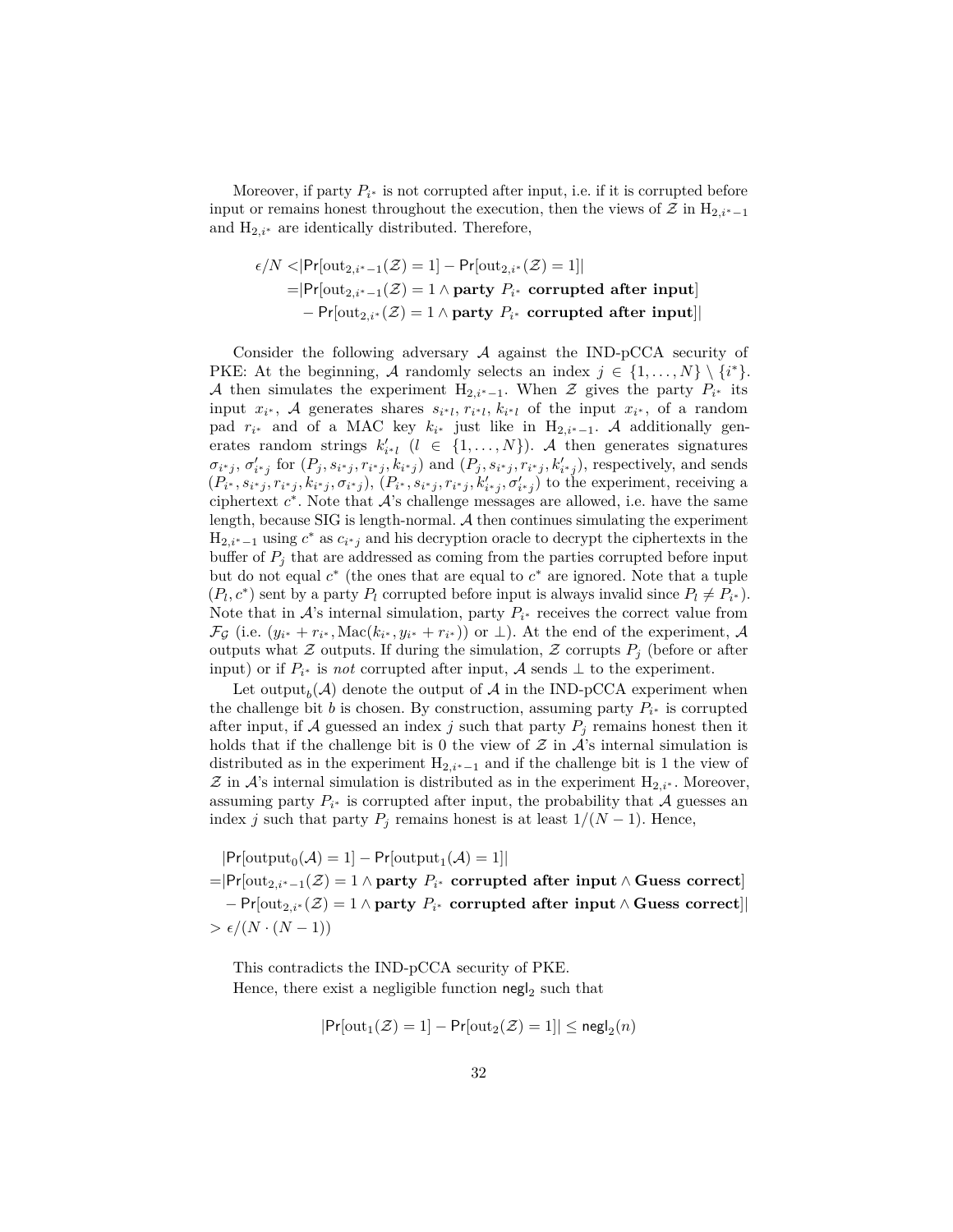*Hybrid*  $H_3$ . Let  $H_3$  be the execution experiment between the environment  $\mathcal{Z}$ , the ideal protocol  $AG(\mathcal{F}_2)$  and the ideal-model adversary  $Sim_3$ , where  $\mathcal{F}_2$  and  $Sim_3$ are defined as follows:

Let  $\mathcal{F}_2$  be identical to  $\mathcal{F}_1$  except that now the adversary is allowed to determine the outputs only of the dummy OIMs of the parties *corrupted before input*.

Define  $\textsf{Sim}_3$  to be like  $\textsf{Sim}_2$  except that [Item 19](#page-27-3) is identical to the same step of the simulator in [Definition 7.](#page-25-0)

Let  $\mathbf{E}_{\text{fakeoup}}$  be the event that  $\mathcal Z$  sends a message  $(m', t')$  to OIM of a party  $P_i$  corrupted after input such that  $Vrfy_{MAC}(k_i, m', t') = 1$  but either  $P_i$  has received  $\bot$  from  $\mathcal{F}_{\mathcal{G}}$  or a tuple  $(m, t)$  such that  $m' \neq m$  or  $P_i$  has not received an output from  $\mathcal{F}_G$  yet.

It is easy to see that the following holds:

$$
Pr[\text{out}_2(\mathcal{Z}) = 1 \land \neg \mathbf{E}_{\text{fakeoutput}}] = Pr[\text{out}_3(\mathcal{Z}) = 1 \land \neg \mathbf{E}_{\text{fakeoutput}}]
$$

Therefore, it holds that

$$
|\mathsf{Pr}[\text{out}_2(\mathcal{Z})=1]-\mathsf{Pr}[\text{out}_3(\mathcal{Z})=1]|\leq \mathsf{Pr}[\mathbf{E}_{\text{fakeoutput}}]
$$

*Claim 3:* Pr[**E**fakeoutp] *is negligible.*

Consider the adversary  $\mathcal A$  against the EUF-1-CMA-security of MAC. At the beginning, A randomly selects an index  $i \in \{1, \ldots, N\}$ . A then simulates the hybrid H<sub>2</sub>. Once  $\mathcal Z$  expects the output from  $\mathcal F_{\mathcal G}$  for party  $P_i$  (if  $P_i$  is corrupted after input), A computes the (padded) result *m* for this party. If  $m = \perp$ , A sends  $\perp$  to Z. Otherwise, A sends m to the MAC oracle  $\mathcal{O}_{\text{Mac}(k, \cdot)}$ , receiving a tag t. A then sends  $(m, t)$  to Z. If Z sends a tuple  $(m', t')$  to OIM of  $P_i$  such that  $m' \neq m$ , then A sends  $(m', t')$  to the experiment. If during the simulation,  $P_i$  is *not* corrupted after input or if Z sends  $\perp$  or a tuple  $(m', t')$  such that  $m' = m$  to OIM of  $P_i$ , then  $\mathcal A$  sends  $\perp$  to the experiment.

By construction, it holds that if  $E_{\text{fakeoutp}}$  occurs and A correctly guessed an index for which  $\mathbf{E}_{\text{fakeoutput}}$  occurs, then  $\text{Exp}_{\text{MAC},\mathcal{A}(z)}^{\text{euf-1-cma}}(n) = 1$  because  $(m',t')$  is valid and  $m' \neq m$  has not been sent to  $\mathcal{O}_{\text{Mac}(k, \cdot)}$ . Moreover, the probability that A correctly guesses an index for which  $\mathbf{E}_{\text{fakeoutp}}$  occurs is at least 1/*N*. Hence,

$$
\Pr[\mathsf{Exp}_{\mathsf{MAC},\mathcal{A}(z)}^{\mathsf{euf-l-cma}}(n)=1] \geq \Pr[\mathbf{E}_{\mathsf{fakeoutput}}]/N
$$

Therefore, since  $Pr[Exp_{MAC,A(z)}^{euf-1-cma}(n) = 1]$  is negligible because MAC is EUF-1-CMA-secure by assumption and *N* is polynomial in *n*, it follows that  $Pr[E_{\text{fakeoutp}}]$ is also negligible.

Hence, there exist a negligible function  $\operatorname{\mathsf{negl}}_3$  such that

$$
|\mathsf{Pr}[\texttt{out}_2(\mathcal{Z})=1]-\mathsf{Pr}[\texttt{out}_3(\mathcal{Z})=1]|\leq \mathsf{negl}_3(n)
$$

*Hybrid*  $H_4$ . Let  $H_4$  be the execution experiment between  $\mathcal{Z}$ , the ideal protocol  $AG(\mathcal{F}_3)$  and the ideal-model adversary  $Sim_4$ , where  $\mathcal{F}_3$  and  $Sim_4$  are defined as follows: Let  $\mathcal{F}_3$  be identical to  $\mathcal{F}_2$  except that the adversary is *not* given the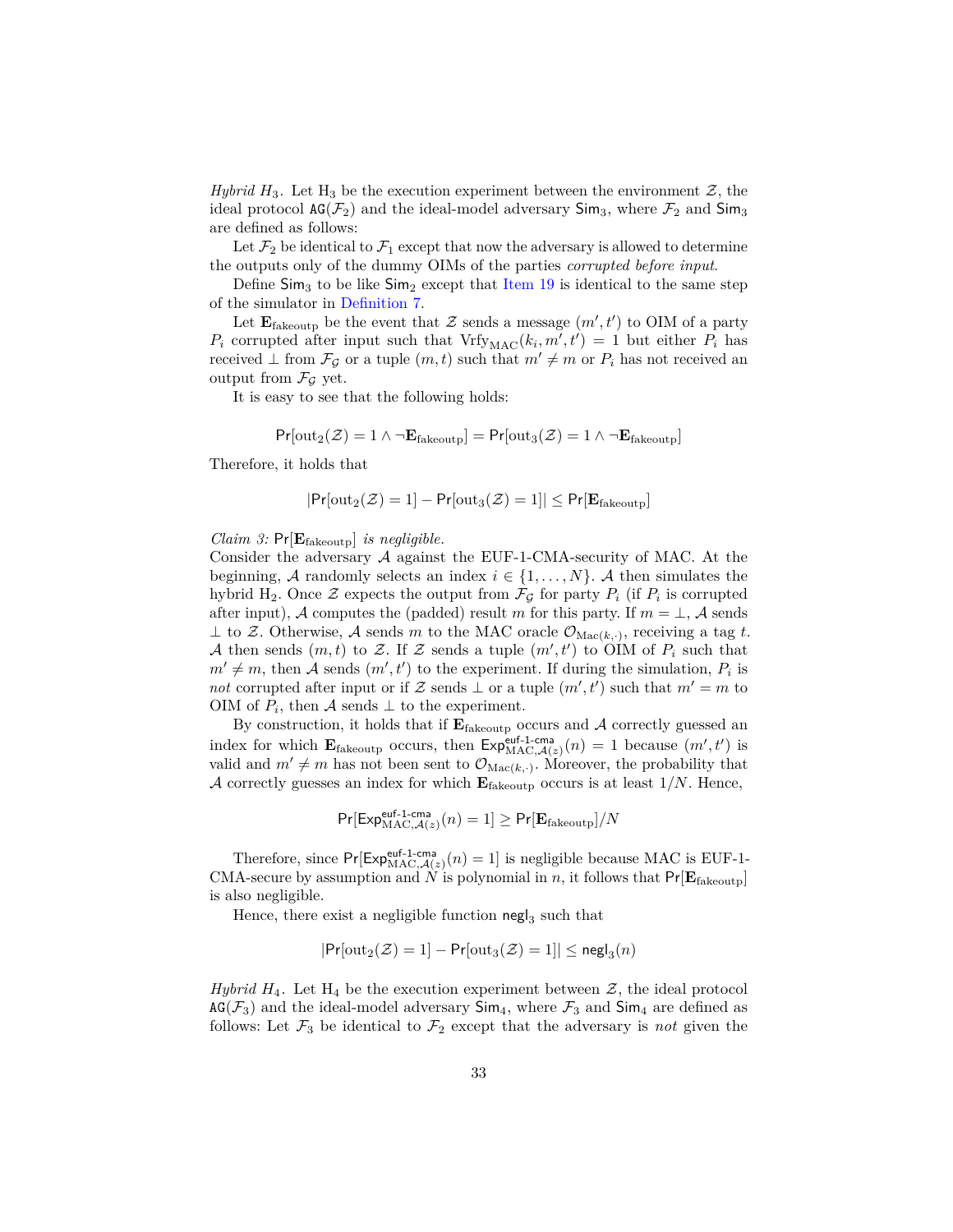inputs and outputs of honest parties anymore. The adversary is only given the inputs and outputs of parties corrupted after input when all parties are corrupted.

Let  $H_{4,0}, \ldots, H_{4,N}$  be the execution experiment between the environment  $\mathcal{Z},$ the ideal protocol  $AG(\mathcal{F}_{3,0}), \ldots, AG(\mathcal{F}_{3,N})$  and the adversary  $Sim_{4,0}, \ldots, Sim_{4,N}$ , respectively, where  $\mathcal{F}_{3,i}$  and  $\mathsf{Sim}_{4,i}$  are defined as follows:

Define  $\mathcal{F}_{3,i}$  be identical to  $\mathcal{F}_2$  except now the adversary is not given the inputs and outputs of the parties  $P_l \in \{1, \ldots, i\}$  if they are honest or corrupted after input unless all parties are corrupted.

Define the simulators  $\text{Sim}_{4,i}$  to be like  $\text{Sim}_{3}$  except for the following: In [Item 8,](#page-25-1) each time  $\textsf{Sim}_{4,i}$  is activated by  $\mathcal{F}_{3,i}$  after an *honest* party  $P_l \in \{P_1, \ldots, P_i\}$  received its input,  $\textsf{Sim}_{4,i}$  generates 3*N* random strings  $s'_{lj}, r'_{lj}, k'_{lj}$ , computes  $\sigma'_{lj} \leftarrow$  Sig(sgk<sub>l</sub>, j,  $s'_{lj}, r'_{lj}, k'_{lj}$ )  $(j = 1, ..., N)$ , and iteratively reports  $(P_l, \text{Enc}(\mathbf{pk}_j, P_l, s'_{lj}, r'_{lj}, k'_{lj}, \sigma'_{lj})$   $(j \in \{1, ..., N\} \setminus \{l\})$  to Z. If a party  $P_l \in \{P_1, \ldots, P_i\}$  is corrupted after having received input,  $\textsf{Sim}_{4,i}$  sends  $(s'_{ll}, r'_{ll}, k'_{ll}, \sigma'_{ll}, \mathsf{vk}_l, \mathsf{sk}_l)$  to  $\mathcal Z$  in [Item 10.](#page-26-1) In [Item 18,](#page-27-1) if verify = true, then for every corrupted party  $P_l \in \{P_1, \ldots, P_i\}$ , Sim<sub>4</sub> generates a random string  $\tilde{y}_l \leftarrow \{0, 1\}^{p_l(n)}$  and sends  $(\tilde{y}_l, \text{Mac}(k_l, \tilde{y}_l))$  to Z as the output from  $\mathcal{F}_{\mathcal{G}}$ , where  $k_l \leftarrow \text{Gen}_{\text{MAC}}(1^n)$  is the MAC key generated in [Item 6.](#page-25-2) If verify = false, then for every corrupted party,  $\textsf{Sim}_{4,i}$  sends  $\perp$  to  $\mathcal Z$  as the output from  $\mathcal F_{\mathcal G}$ .

It holds that

$$
Pr[\text{out}_{4,0}(\mathcal{Z})=1] = Pr[\text{out}_3(\mathcal{Z})=1]
$$

and

$$
\mathsf{Pr}[\text{out}_{4,N}(\mathcal{Z})=1]=\mathsf{Pr}[\text{out}_4(\mathcal{Z})=1]
$$

Assume that there exists a non-negligible function  $\epsilon$  such that  $|Pr[\text{out}_3(\mathcal{Z})]$  $1] = Pr[\text{out}_4(\mathcal{Z}) = 1] > \epsilon$ . Then there exists an  $i^* \in \{1, ..., N\}$  such that

$$
Pr[\text{out}_{4,i^*-1}(\mathcal{Z})=1] = Pr[\text{out}_{4,i^*}(\mathcal{Z})=1]| > \epsilon/N
$$

Moreover, if party  $P_{i^*}$  is not corrupted after input, i.e. if it is corrupted before input or remains honest throughout the execution, then the views of  $\mathcal Z$  in H<sub>4,*i*<sup>∗</sup>−1</sub> and H4*,i*<sup>∗</sup> are identically distributed. Therefore,

$$
\epsilon/N < |\Pr[\text{out}_{4,i^*-1}(\mathcal{Z})=1] - \Pr[\text{out}_{4,i^*}(\mathcal{Z})=1]|
$$
\n
$$
= |\Pr[\text{out}_{4,i^*-1}(\mathcal{Z})=1 \land \text{party } P_{i^*} \text{ corrupted after input}]
$$
\n
$$
- \Pr[\text{out}_{4,i^*}(\mathcal{Z})=1 \land \text{party } P_{i^*} \text{ corrupted after input}]|
$$

Consider the following adversary  $A$  against the IND-pCCA security of PKE: At the beginning, A randomly selects an index  $j \in \{1, ..., N\} \setminus \{i^*\}$ . A then simulates the experiment  $H_{4,i^*-1}$ . When  $\mathcal Z$  gives the party  $P_{i^*}$  its input  $x_{i^*}$ , A generates shares  $s_{i^*l}$  and  $r_{i^*l}$  of  $x_{i^*}$  and of a random pad  $r_{i^*}$  and generates random strings  $k'_{i^*l}$  ( $l \in \{1, ..., N\}$ ) just like in  $H_{4,i^*-1}$ . A additionally generates random strings  $s'_{i^*j}$  and  $r'_{i^*j}$  ( $l \in \{1, ..., N\}$ ). A then generates signatures  $\sigma_{i^*j}, \sigma'_{i^*j}$  for  $(P_j, s_{i^*j}, r_{i^*j}, k'_{i^*j})$  and  $(P_j, s'_{i^*j}, r'_{i^*j}, k'_{i^*j})$ , respectively, and sends  $(P_{i^*}, s_{i^*j}, r_{i^*j}, k'_{i^*j}, \sigma_{i^*j}), (P_{i^*}, s'_{i^*j}, r'_{i^*j}, k'_{i^*j}, \sigma'_{i^*j})$  to the experiment, receiving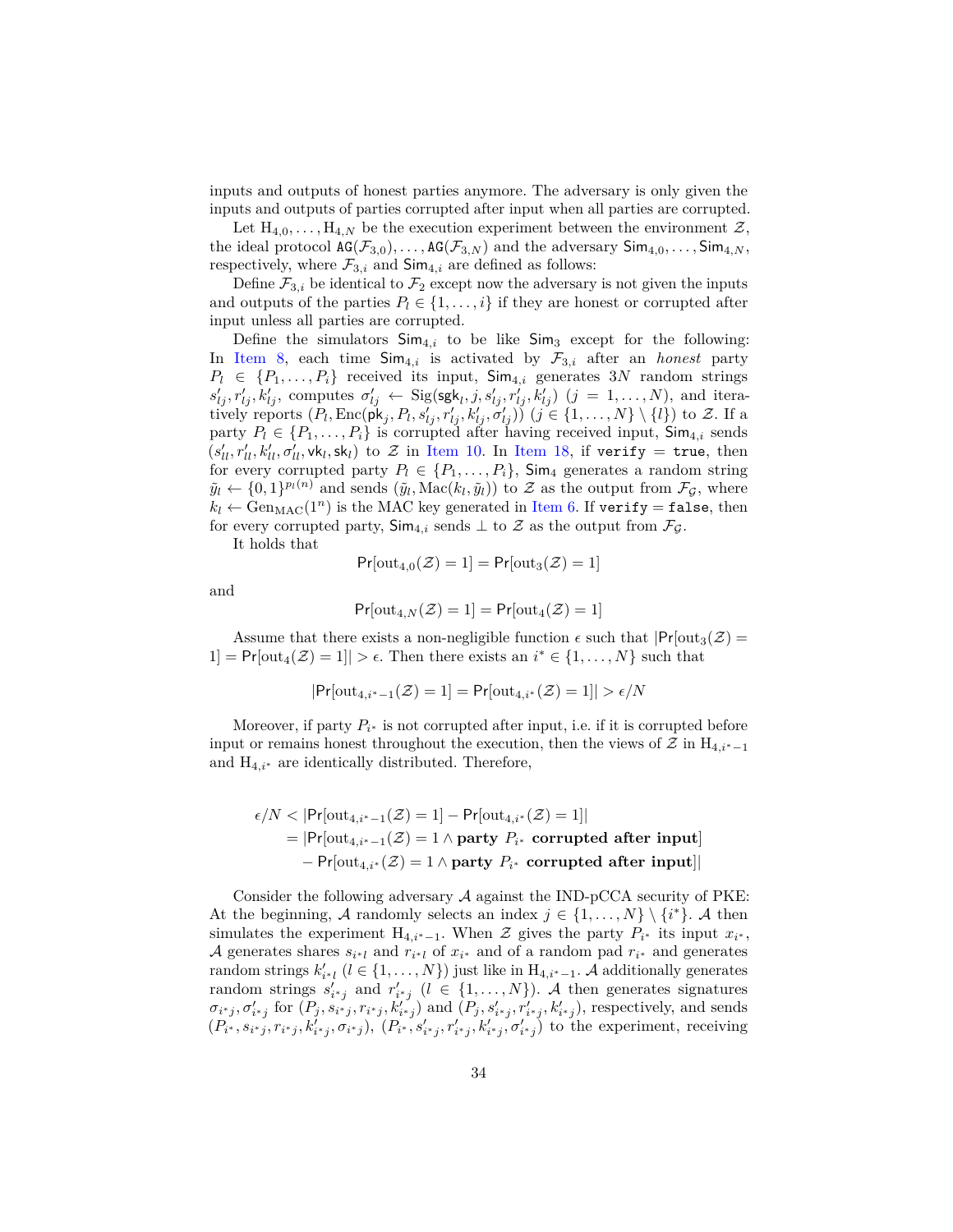a ciphertext  $c^*$ . Note that  $A$ 's challenge messages are allowed because SIG is length-normal. A then continues simulating the experiment  $H_{4,i^*-1}$  using  $c^*$  as  $c_{i^*j}$  and his decryption oracle to decrypt the ciphertexts in the buffer of  $P_j$  that are addressed as coming from the parties corrupted before input but do not equal  $c^*$  (the ones that are equal to  $c^*$  are ignored. Note that a tuple  $(P_l, c^*)$ sent by a party  $P_l$  corrupted before input is always invalid since  $P_l \neq P_{i^*}$ ). Note that in  $\mathcal{A}$ 's internal simulation, party  $P_{i^*}$  receives the correct value from  $\mathcal{F}_{\mathcal{G}}$  (i.e.  $(y_{i^*} + r_{i^*}, \text{Mac}(k_{i^*}, y_{i^*} + r_{i^*}) \text{ or } \perp)$ . At the end of the experiment, A outputs what Z outputs. If during the simulation, Z corrupts  $P_i$  (before or after input) or if party  $P_{i^*}$  is *not* corrupted after input, then A sends  $\perp$  to the experiment.

Let output<sub>b</sub>( $A$ ) denote the output of  $A$  in the IND-pCCA experiment when the challenge bit *b* is chosen. By construction, assuming party  $P_{i^*}$  is corrupted after input, if A guessed an index *j* such that party  $P_j$  remains honest then it holds that if the challenge bit is 0 the view of  $\mathcal Z$  in  $\mathcal A$ 's internal simulation is distributed as in the experiment  $H_{4,i^*-1}$  and if the challenge bit is 1 the view of  $\mathcal Z$  in  $\mathcal A$ 's internal simulation is distributed as in the experiment  $H_{4,i^*}$ . Moreover, assuming party  $P_{i^*}$  is corrupted after input, the probability that  $A$  guesses an index *j* such that party  $P_j$  remains honest is at least  $1/(N-1)$ . Hence,

 $|\text{Pr}[\text{output}_0(\mathcal{A})=1]-\text{Pr}[\text{output}_1(\mathcal{A})=1]|$ =|Pr[out4*,i*∗−1(Z) = 1 ∧ **party** *P<sup>i</sup>* <sup>∗</sup> **corrupted after input** ∧ **Guess correct**] − Pr[out4*,i*<sup>∗</sup> (Z) = 1 ∧ **party** *P<sup>i</sup>* <sup>∗</sup> **corrupted after input** ∧ **Guess correct**]|  $> \epsilon/(N \cdot (N-1))$ 

This contradicts the IND-pCCA security of PKE. Hence, there exists a negligible function  $\operatorname{\sf negl}_3$  such that

$$
|\Pr[\text{out}_3(\mathcal{Z})=1]-\Pr[\text{out}_4(\mathcal{Z})=1]|\leq \mathsf{negl}_3(n)
$$

Since  $H_4$  is identical an execution between  $\mathcal{Z}$ , the ideal protocol  $AG([G])$  and the simulator as defined in [Definition 7,](#page-25-0) it follows that there exists a negligible function negl such that

$$
|\text{Pr}[\text{Exec}_{\text{FortUC}}\big(\varPi_{\mathcal{G}}^{\text{N}-1,\text{nreac}},\mathcal{D},\mathcal{Z}\big)=1]-\text{Pr}[\text{Exec}_{\text{FortUC}}\big(\text{AG}([\mathcal{G}]),\text{Sim},\mathcal{Z}\big)=1]|\leq \text{negl}(n)
$$

The statement follows.  $\Box$ 

<span id="page-34-0"></span>*Remark 4.* Using [Theorems 1](#page-16-1) and [2,](#page-16-0) we can replace  $\overline{SC(\mathcal{F}_{\mathcal{G}}^{n_{\text{reac}}})}$  in  $\Pi_{\mathcal{G}}^{N-1,n_{\text{reac}}}$  with an adaptively UC-secure protocol, e.g. [\[8\]](#page-43-2). Note that this inevitably requires an additional trusted setup assumption (e.g. a common reference string) because our unhackable sub-parties (and  $\mathcal{F}_{\text{reg}}$ ) are not UC-complete.

*Remark 5.* Note that one can also let a party check each message it receives (in its buffer) right away once it is online without having to wait for at least  $N-1$ messages in the buffer. The protocol remains secure if one assumes the stronger assumption that PKE is IND-CCA-secure (cf. [Appendix B.6\)](#page-46-0).

*Remark 6.* Note that if the parties  $P_i$  disconnect all their air-gap switches again after receiving output from  $\mathcal{F}_{\mathcal{G}}^{\text{tree}}$  then A cannot obtain all shares anymore.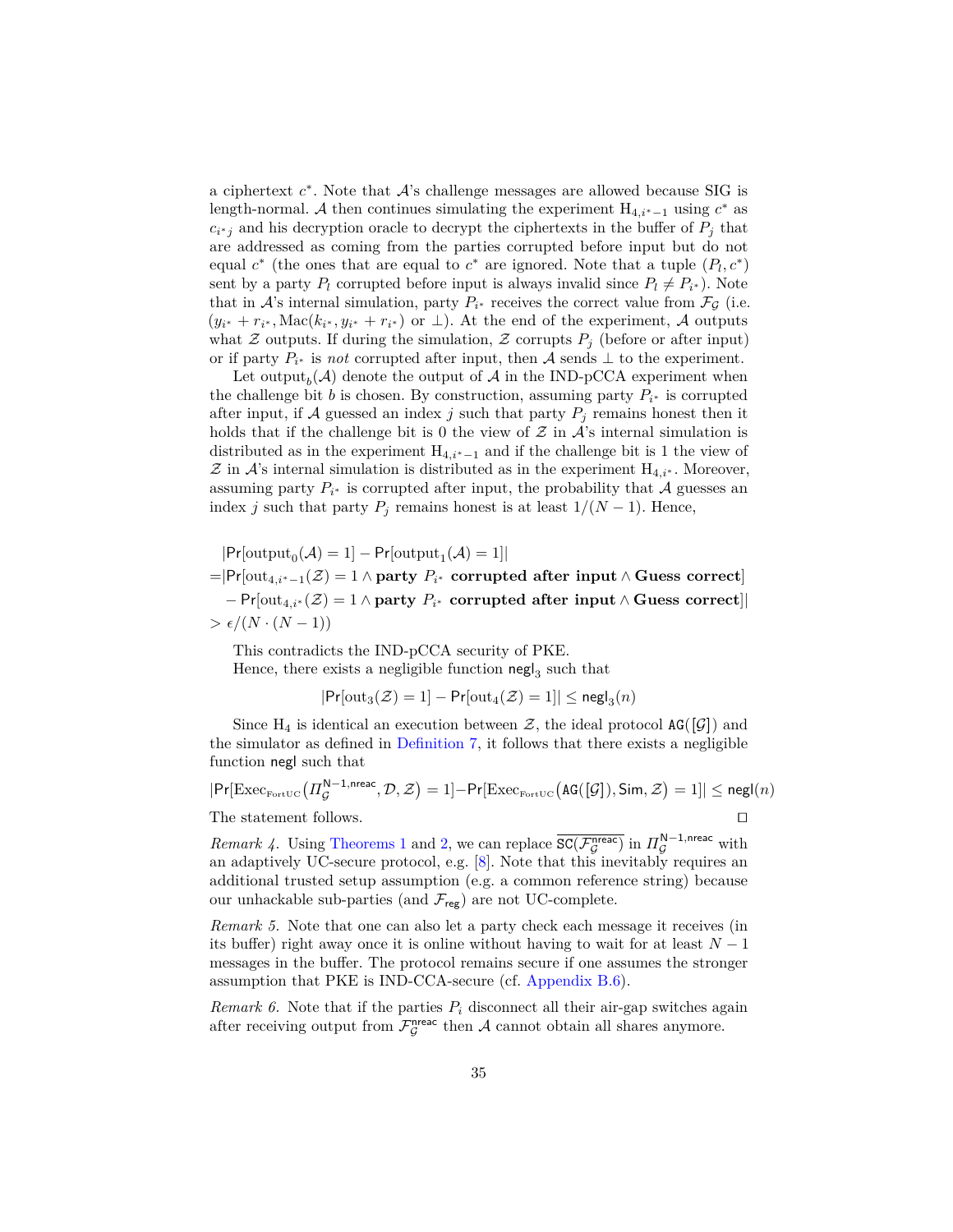## <span id="page-35-2"></span>**4.1 Up to** *N* **Parties Under Adversarial Control**

One can augment [Construction 2](#page-22-2) in order to obtain a protocol  $\Pi_{\mathcal{G}}^{\mathsf{N}, \mathsf{nreac}}$  that is also secure if the adversary corrupts *all* parties at the expense of one additional unhackable sub-party called *decryption unit* (Dec-unit). The main idea in the new construction is that parties do not decrypt ciphertexts themselves but send them to Dec-unit. Each Dec-unit receives the secret key from its main party during the sharing phase. In the compute phase, each Dec-unit accepts a single vector of ciphertexts from its main party. (cf. [Fig. 4\)](#page-35-1). Since the Dec-units are

<span id="page-35-1"></span>

Fig. 4: Architecture of  $\Pi_{\mathcal{G}}^{\mathsf{N}, \text{nreac}}$ . Each party  $P_i$   $(i = 1, ..., N)$  has 3 hackable subparties, called *buffer*, *registration module* (RM) and *join* (J), and 3 unhackable sub-parties, called Enc(-unit), Dec(-unit) and OIM. Buffer and Enc-unit are connected to the adversary via standard channels. All air-gap switches, except for *P*'s air-gap switch to the environment and the RM's air-gap switch to J, are initially *disconnected*.

unhackable and do not leak the secret keys, the simulator can report plaintext tuples to  $\mathcal Z$  in such a way that the shares they contain are consistent with the parties' inputs and outputs even if all parties are corrupted.

<span id="page-35-0"></span>**Theorem 4 (Up to** *N* **Corrupted Parties, Non-Reactive Case).** *Let* G *be a* non-reactive *standard adaptively well-formed functionality. Assume* PKE*,* SIG*,* MAC *are as in [Theorem 3.](#page-27-0) Then it holds that*

$$
\varPi_{\mathcal{G}}^{\mathsf{N}, \mathsf{nreac}} \geq_{\# \#} \mathsf{AG}([\mathcal{G}])
$$

*for up to N parties under adversarial control.*

The simulator  $Sim'$  for the case of up to  $N$  parties under adversarial control is identical to the simulator for up to  $N-1$  in [Definition 7,](#page-25-0) except for the following: Once all parties have been corrupted,  $Sim'$ , who learns the inputs and outputs of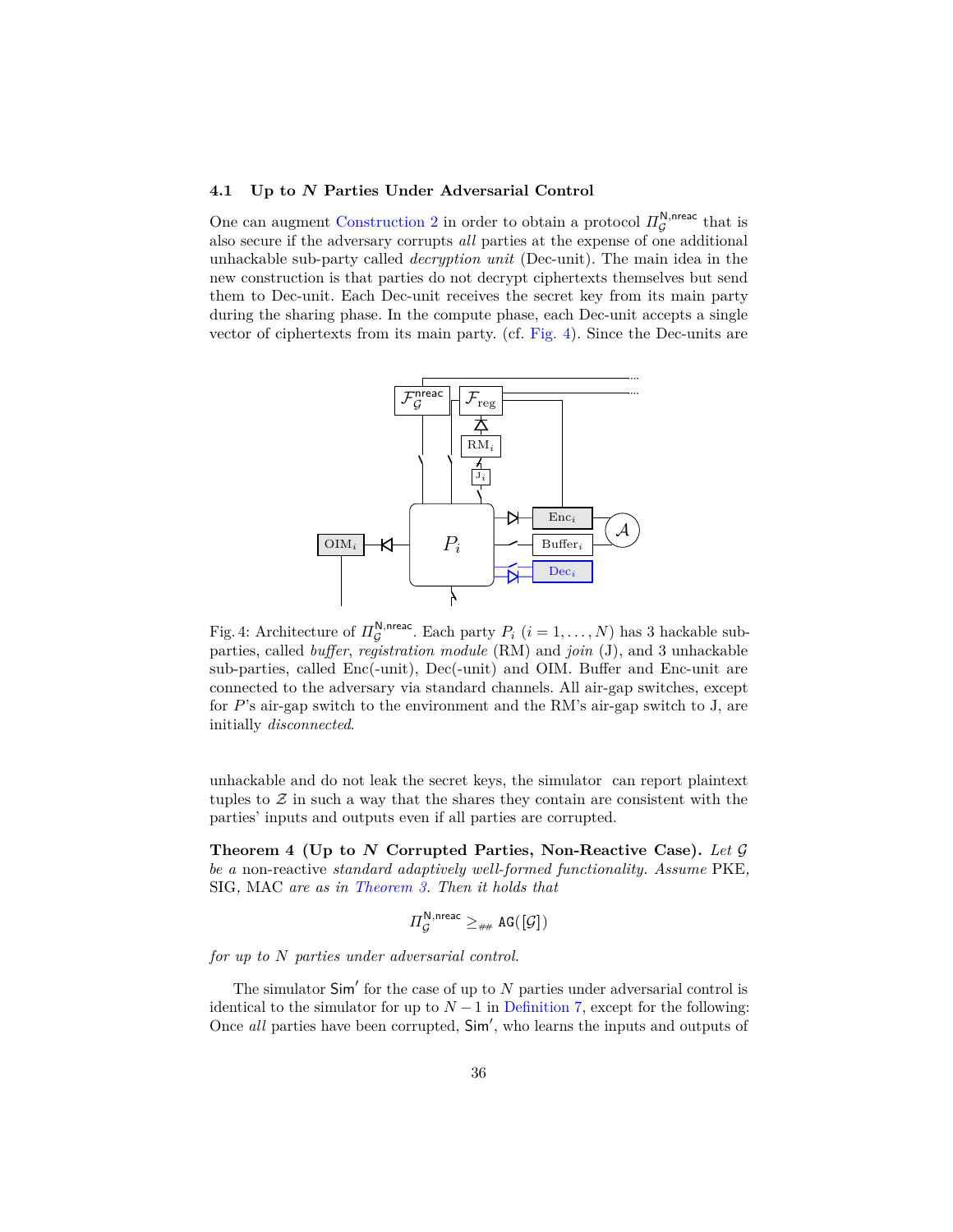all parties from  $[\mathcal{G}]$  in this case, reports plaintext tuples to  $\mathcal Z$  in such a way that the shares they contain are consistent with the parties' inputs and outputs. Note that  $Z$  cannot check if the tuples it receives from  $Sim'$  were encrypted before since it does not have the secret keys.

More specifically, each time  $Sim'$  is activated by  $[\mathcal{G}]$  after an *honest* party  $P_i$ received its input, the simulator  $\textsf{Sim}'$  generates 3*N* random strings  $s'_{ij}$ ,  $r'_{ij}$ ,  $k'_{ij}$ , computes  $\sigma'_{ij} \leftarrow$  Sig(sgk<sub>i</sub>,  $P_j$ ,  $s'_{ij}$ ,  $r'_{ij}$ ,  $k'_{ij}$ )  $(j = 1, ..., N)$ , and reports the ciphertext  $(P_i, \text{Enc}(\mathsf{pk}_j, P_i, s'_{ij}, r'_{ij}, k''_{ij}, \sigma'_{ij})$   $(j \in \{1, ..., N\} \setminus \{i\})$  to Z. Furthermore, for each  $i = 1, ..., N$ , Sim' generates random strings  $\tilde{y}_i \leftarrow \{0, 1\}^n$ . Once the last party, denoted by  $P_{l^*}$ , is corrupted,  $Sim'$  computes for each *i* the shares  $\tilde{s}_{il^*} = x_i + \sum_{j \in \{1, ..., N\} \setminus \{l^*\}} s'_{ij},$  and  $\tilde{k}_{il^*} = k_i + \sum_{j \in \{1, ..., N\} \setminus \{l^*\}} k'_{ij}$  and  $\tilde{r}_{il^*} = \tilde{y}_i +$  $y_i + \sum_{j \in \{1,...,N\}\setminus\{l^*\}} r'_{ij}$ . Sim' then generates  $\tilde{\sigma}_{il^*} \leftarrow \text{Sig(sgk}_i, P_{l^*}, \tilde{s}_{il^*}, \tilde{r}_{il^*}, \tilde{k}_{il^*})$ . When  $\mathcal Z$  sends a vector of ciphertexts to the Dec-unit of party  $P_{l^*}$ , then Sim<sup>'</sup> checks for each *c*<sup>'</sup> contained in that vector if  $c' = c_i^i$  for some *i*. For each *c*<sup>'</sup> for which this holds,  $\textsf{Sim}'$  returns the corresponding  $(P_i, \tilde{s}_{il^*}, \tilde{r}_{il^*}, \tilde{r}_{il^*}, \tilde{\sigma}_{il^*})$ . For each  $c'$  for which this does not hold,  $Sim'$  returns  $Dec(sk_l^*, c')$ .

## <span id="page-36-0"></span>**5 Construction for Reactive Functionalities**

In this section, we present a construction for realizing the fortified functionality of every *reactive* (standard adaptively well-formed) ideal functionality. The new construction is a direct generalization of [Constructions 1](#page-21-0) and [2.](#page-22-2)

For reactive functionalities, a new problem arises because a protocol party is online after the first round. The input(s) for the next round(s) can therefore not just be given to a party since it may be corrupted. We therefore need to find a way to insert the input(s) for the rounds  $u \geq 2$  into the protocol without allowing a party to learn or modify them.

To this end, we introduce an additional unhackable sub-party called *input interface module* (IIM) that acts as the counterpart of the OIM for inputs. Let  $R \in \mathbb{N}$  be the number of rounds. In the sharing phase, each party  $P_i$  generates  $2R$ random pads  $r_i^1, \ldots, r_i^R, t_i^1, \ldots, t_i^R$  and shares them as before. Also, each party  $P_i$  pads its (first) input  $\tilde{x}_i^1 = x_i^1 + t_i^1$  and computes a MAC tag of it. Then, each party  $P_i$  sends the R random pads  $r_i^1, \ldots, r_i^R$  as well as the MAC key  $k_i$  to the OIM and the other R random pads  $t_i^1, \ldots, t_i^R$  and the MAC key  $k_i$  to the IIM. As before, each random pad is shared with the other parties along with signatures on these shares, the PID of the designated receiver as well as the *number of the round* in which this share is to be used. Note that the latter prevents an adversary from re-using shares from earlier rounds.

In each compute phase, the parties will use their shares and padded inputs to compute the desired padded output values for that round and MAC tags of these padded output values *along with a prefix indicating this being an output and the round number*. Verification and reconstruction of the output values is then done as before using the OIM. Note that since the prefix contains the round number, the OIM is able to reject results from *earlier* computation phases.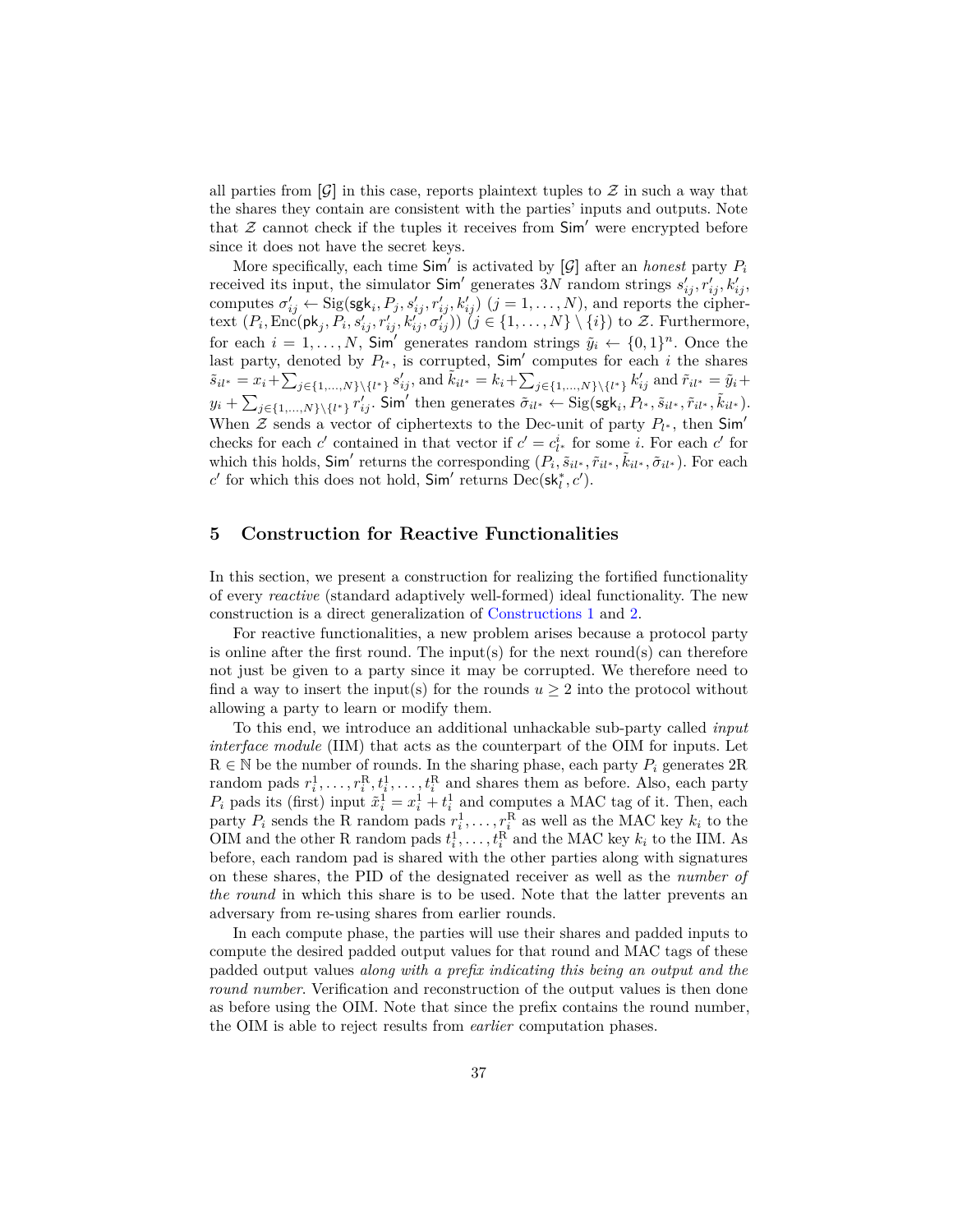As before, each input to the compute phase has to be verified before the desired padded output values are computed. Now, however, not only the signatures of the shares are verified but also the MAC tags of the padded inputs. In order to obtain the MAC tags for the padded inputs for the rounds  $u \geq 2$ , the respective input has to be inserted into the protocol via the IIM. The IIM then applies a one-time pad on each input it receives and computes a MAC tag of the padded input *along with a prefix indicating this being an input and the round number*. It then sends the computed tuple to the party. This way, a party will be able to continue the computation without learning the inputs for the rounds  $u \geq 2$ . Note that due to the prefix containing the round number, the adversary cannot use padded inputs of *earlier* rounds. Also note that since the prefix indicates inputs/outputs, an adversary cannot send a padded *input* to the OIM.

As before, we will take a modular approach and define an ideal functionality  $\mathcal{F}^{\texttt{reac}}_{\mathcal{G}}$  that implements the verification of the input values in the compute phase as well as the multi-party computation on the shares and padded inputs.

We first define the functionality  $\mathcal{F}_{\mathcal{G}}^{\text{reac}}$ .

#### **Construction 3**

*Let* G *be a reactive standard adaptively well-formed ideal functionality with* R *rounds.*  $\mathcal{F}_{\mathcal{G}}^{\text{reac}}$  proceeds as follows, running with parties  $P_1, \ldots, P_N$  and an adver*sary* A *and parametrized with a digital signature* SIG *and a message authentication code* MAC*.*

- *1. Upon receiving* (corrupt*, Pi*)*, behave like a standard corruption ideal functionality. In addition, forward this message to* G*.*
- *2. Initialize*  $R + 1$  *Boolean variables* verify<sup>0</sup>, verify<sup>1</sup>,...,verify<sup>R</sup> = true *and a counter*  $u = 1$ *.*
- *3. Upon receiving input from party Pi, store it and send* (received*, Pi*) *to* A*. Upon receiving* (confirmed,  $P_i$ ) *from*  $A$ *, mark*  $P_i$  *as* input given.
- *4. Upon receiving from* A *a (modified) input for a party P<sup>l</sup> marked as* corrupted*, store that input (if an input has already been stored for P<sup>l</sup> then overwrite it) and, if not done yet, mark P<sup>l</sup> as* input given*.*

#### **Consistency Check**

- *5. Once each party has been marked as* input given*, proceed with [Item 6](#page-37-0) if this is round*  $u = 1$ *, else proceed with [Item 7.](#page-38-0)*
- <span id="page-37-0"></span>6. *Check if every party*  $P_i$  *has sent an input of the form*  $\overline{vk}_i = (vk_1^{(i)}, \ldots, vk_N^{(i)}),$  $(t_{ji}, r_{ji}, \sigma_{ji}, k_{ji}, \sigma'_{ji})$   $(j = 1, ..., N)$ *.* 
	- *i) If no, set* verify<sup>0</sup> = false.
	- *ii)* If yes, check if  $\overline{vk}_1 = \cdots = \overline{vk}_N$ .
		- *(A)* If this does not hold, set verify = false.
		- *(B) Else, set*  $(vk_1,...,vk_n) = (vk_1^{(1)},...,vk_N^{(1)})$ *. For all*  $i = 1,...,N$ , *check if*  $Vrfy_{\text{SIG}}(vk_j, P_i, k_{ji}, \sigma'_{ji}) = 1$  *for all*  $j = 1, ..., N$ *.* 
			- *(a)* If this does not hold, set verify = false.
			- *(b) Else, for each*  $i = 1, \ldots, N$ *, compute and store*  $k_i = k_{i1} + k_{i2} + k_{i3}$  $\cdots + k_{iN}$  and continue with [Item 8.](#page-38-1)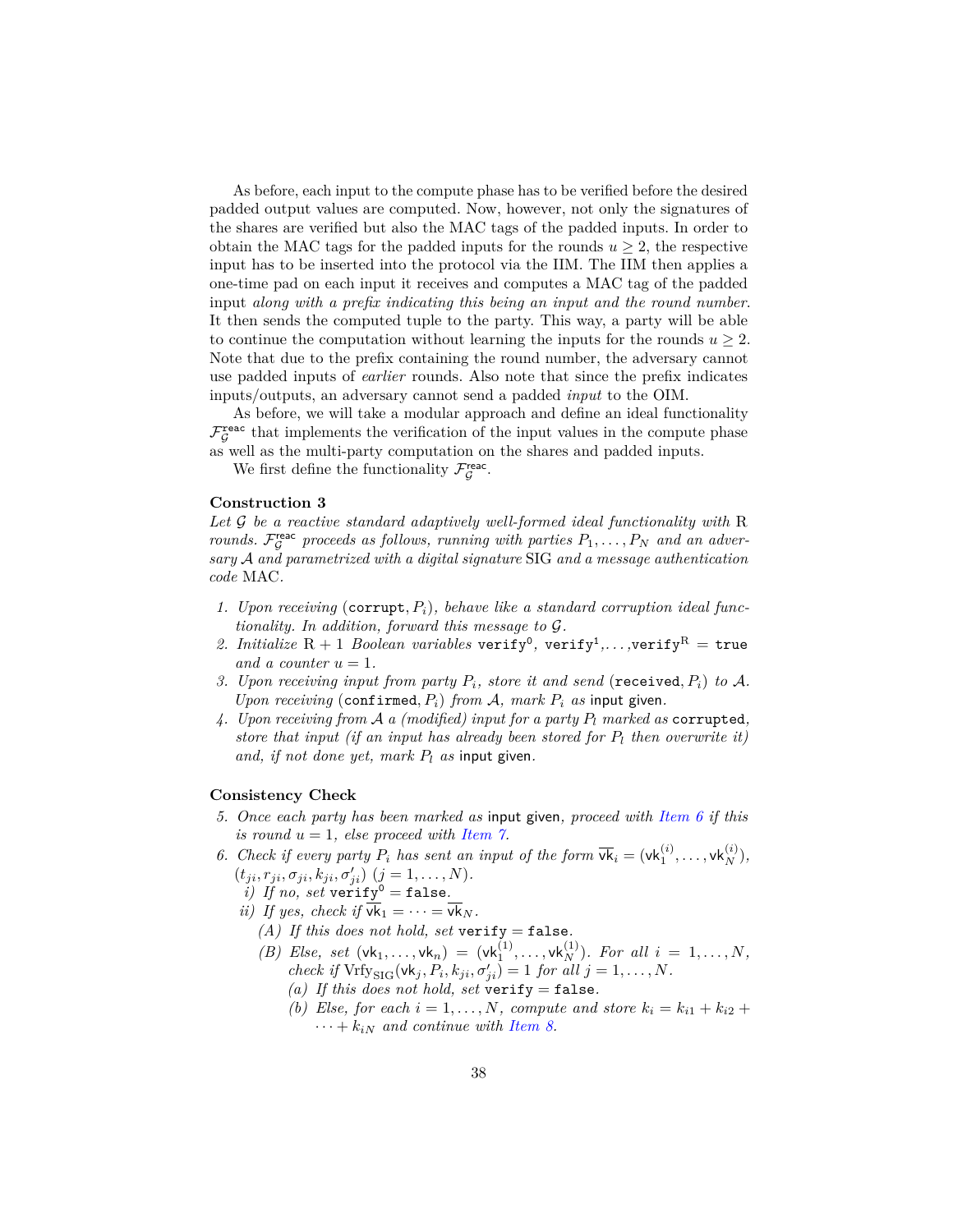- <span id="page-38-0"></span>*7.* If verify<sup>0</sup> = false, do nothing. Else, check if every party  $P_i$  has sent an input of the form  $(t_{ji}^u, r_{ji}^u, \sigma_{ji}^u)$   $(j = 1, ..., N)$ ,  $(\tilde{x}_i^u, \tau_i^u)$ . If no, set verify<sup>u</sup> = false. *Else, continue with [Item 8.](#page-38-1)*
- <span id="page-38-1"></span>8. For all  $i = 1, ..., N$ , check if  $Vrfy_{\text{SIG}}(\mathsf{vk}_j, u, P_i, t_{ji}^u, r_{ji}^u, \sigma_{ji}^u) = 1$  for all  $j =$  $1, \ldots, N$  *and if*  $Vrfy_{MAC}(k_i, \text{Imp Round u}, \tilde{x}_i^u, \tau_i^u) = 1$ .
	- *(a)* If this does not hold for all  $i, j$ , set verify<sup>u</sup> = false.
	- *(b) Else, proceed with [Item 9.](#page-38-2)*

#### **Reconstruction and Computation**

- <span id="page-38-2"></span>9. For each  $i = 1, ..., N$ , compute  $r_i^u = r_{i1}^u + r_{i2}^u + \cdots + r_{iN}^u$  and  $t_i^u = t_{i1}^u + t_{i2}^u +$  $\cdots + t_{iN}^{u}$  and  $x_{i}^{u} = \tilde{x}_{i}^{u} + t_{i}^{u}$ .
- 10. Internally run  $\mathcal G$  on input  $(x_i^u, \ldots, x_N^u)$ . Let  $(y_1^u, \ldots, y_N^u)$  be the output of  $\mathcal G$ . For all  $i = 1, ..., N$ , compute  $o_i^u = y_i^u + r_i^u$  and  $\theta_i^u \leftarrow \text{Mac}(k_i, \text{Output } \text{Round } u, y_i^u + \theta_i^u)$  $r_i^u$ ). Increment counter *u*.
- 11. If party  $P_i$  requests an output for round  $u'$ , proceed as follows:
	- *(i) If*  $u \leq u'$ *, ignore.*
	- *(ii)* Else, if  $\text{verify}^0 = \text{false}$  or  $\text{verify}^{\text{u}'} = \text{false}$ , send a private delayed *output*  $\perp$  *to*  $P_i$ *.*
	- *(iii) Else, send a private delayed output*  $(o_i^u, \theta_i^u)$  *to*  $P_i$ *.*
- *12. Once all parties are corrupted, send all private randomness used so far as well as the private randomness* G *sends to* A *in this case (note that* G *is adaptively well-formed) to the adversary* A. (Note that this ensures that  $\mathcal{F}_{\mathcal{G}}^{\text{reac}}$ *is also adaptively well-formed).*
- *13. All other messages between* A *and* G *are ignored.*

Let G be a *reactive* standard adaptively well-formed functionality. We next define our protocol for realizing  $G$ , which is denoted by  $\Pi_{\mathcal{G}}^{\mathsf{N}-1,\text{reac}}$ .

**Construction 4** *Define the protocol*  $\Pi_{\mathcal{G}}^{\mathsf{N}-1,\text{reac}}$  *as follows:* Architecture: *See [Fig. 5](#page-39-0) for a graphical depiction.* **Offline Sharing Phase**

Upon input  $x_i^1$ , each party  $P_i$  does the following:

- **–** Disconnect *air-gap switch to the environment.*
- $-$  *Generate a key pair*  $(\mathsf{pk}_i, \mathsf{sk}_i) \leftarrow \text{Gen}_{\text{PKE}}(1^n)$ *, a MAC key*  $k_i \leftarrow \text{Gen}_{\text{MAC}}(1^n)$ *, a signature key pair*  $(\textsf{sgk}_i, \textsf{vk}_i) \leftarrow \text{Gen}_{\text{SIG}}(1^n)$  *and random pads*  $t_i^1, t_i^2, \ldots, t_i^R \leftarrow$  $\{0,1\}^n$  *and*  $r_i^1, r_i^2, \ldots, r_i^R \leftarrow \{0,1\}^{p_i(n)}$ *.*
- Generate shares  $t_{i1}^u + t_{i2}^u + \cdots + t_{iN}^u = t_i^u$ ,  $r_{i1}^u + r_{i2}^u + \cdots + r_{iN}^u = r_i^u$   $(u = 1, \ldots, R)$  $and$   $k_{i1} + k_{i2} + \cdots + k_{iN} = k_i.$
- **–** *Connect air-gap switch to J and to* IIM*.*
- $-$  *Send*  $(k_i, r_i^u)$  *to the* OIM *and*  $(k_i, t_i^u)$   $(u = 1, ..., R)$  *to the* IIM.
- **–** *Send* (pk*<sup>i</sup> ,* vk*i*) *to the registration module via J and to* IIM*.*
- Create signatures  $\sigma_{ij}^u$   $\leftarrow$  Sig(sgk<sub>i</sub>, u,  $P_j$ ,  $t_{ij}^u$ ,  $r_{ij}^u$ ) and  $\sigma_{ij}'$   $\leftarrow$  Sig(sgk<sub>i</sub>,  $P_j$ ,  $k_{ij}$ )  $(j = 1, \ldots, N; u = 1, \ldots, R).$
- $-$  *Compute*  $\tilde{x}_i^1 = x_i^1 + t_i^1$  *and*  $\tau_i^1$  ← Mac(*k<sub>i</sub>*, Inp Round 1,  $\tilde{x}_i^1$ )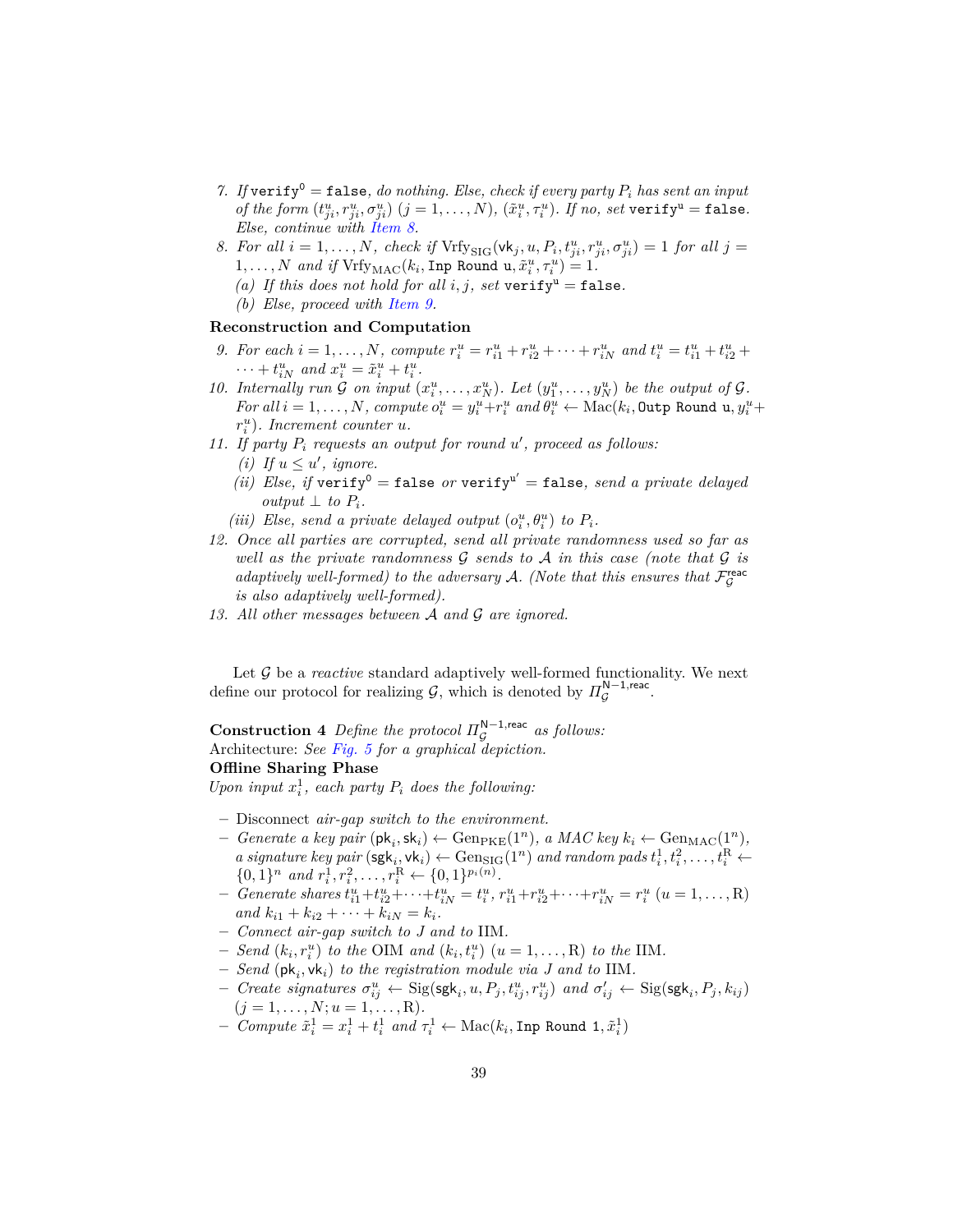<span id="page-39-0"></span>

Fig. 5: Architecture of  $\Pi_{\mathcal{G}}^{\mathsf{N}-1,\text{reac}}$ . Each party  $P_i$   $(i = 1, ..., N)$  has 3 hackable subparties, called *buffer*, *registration module* (RM) and *join* (J), and 3 unhackable sub-parties, called Enc(-unit), OIM and IIM. Buffer and Enc-unit are connected to the adversary via standard channels. All air-gap switches, except for *P*'s air-gap switch to the environment and the RM's air-gap switch to J, are initially *disconnected*.

- Let  $\bar{t}_{ij} = (t_{ij}^1, t_{ij}^2, \dots, t_{ij}^R), \ \bar{r}_{ij} = (r_{ij}^1, r_{ij}^2, \dots, r_{ij}^R)$  and  $\bar{\sigma}_{ij} = (\sigma_{ij}^1, \sigma_{ij}^2, \dots, \sigma_{ij}^R)$ . *Send*  $(j, \overline{t}_{ij}, \overline{r}_{ij}, \overline{\sigma}_{ij}, k_{ij}, \sigma'_{ij})$   $(j \in \{1, ..., R\} \setminus \{i\})$  *to the* Enc-unit
- Erase everything except for the tuple  $(\bar{t}_{ii}, \bar{r}_{ii}, \bar{\sigma}_{ii}, k_{ii}, \sigma'_{ii})$  and  $(\tilde{x}_i^1, \tau_i^1)$  and  $vk<sub>i</sub>$ , sk<sub>*i*</sub>.

*Registration module and J: On input*  $(\mathsf{pk}_i, \mathsf{vk}_i)$  *to J, J forwards the input to RM. RM then* disconnects *air-gap switch to J and registers* pk*<sup>i</sup> and* vk*<sup>i</sup> by sending these keys to the public bulletin-board functionality*  $\mathcal{F}_{\text{reg}}$ .

*<i>Enc-unit:* Receive a list  $L = \{(P_j, v_j)\}_{j = \{1, \ldots, N\}\setminus\{i\}}$  *from one's main party*  $P_i$ *. At each activation, for each*  $(P_j, v_j) \in L$ *, request*  $pk_j$  *belonging to*  $P_j$  *from*  $\mathcal{F}_{reg}$ *. If retrievable, compute*  $c_{ij} \leftarrow \text{Enc}(\text{pk}_j, v_j)$ *, send*  $(P_i, c_{ij})$  to the buffer of  $P_j$  and *delete*  $(P_i, v)$  *from L. Then, go into idle mode.* 

*Buffer: Store each message received. On input* retrieve*, send all stored messages to one's main party.*

#### **First Online Compute Phase**

*Having completed its last step in the sharing phase, each party P<sup>i</sup> does the following:*

- $-$  Connect *air-gap switches to the buffer*, to  $\mathcal{F}_{reg}$  *and to*  $\mathcal{F}_{\mathcal{G}}^{reac}$ .
- **–** *Request all verification keys* {vk*l*}*l*∈{1*,...,N*}\{*i*} *from* Freg *registered by the other parties'* registration modules*. If not all verification keys can be retrieved yet, go into idle mode and request again at the next activation.*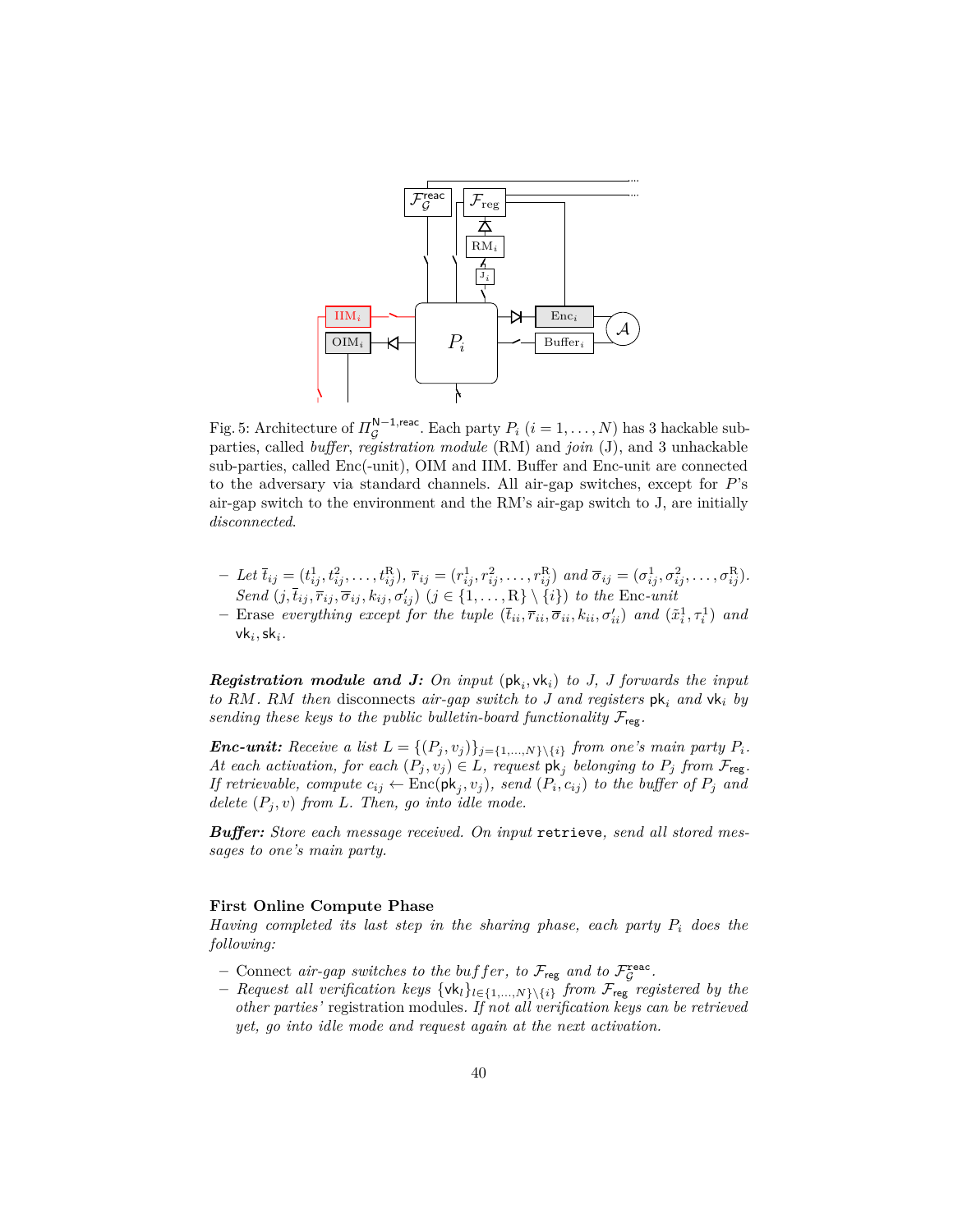**–** *Send* retrieve *to the buffer and check if the buffer sends at least N* − 1 *messages. If no, go into idle mode and when activated again send* retrieve *and check again.*

*If yes, check if one has received from each party*  $P_j$  *a set*  $\mathcal{M}_j = \{(P_j, \tilde{c})\}$  *with the following property:*

There exists a tuple  $(P_j, \hat{t}_{ji}, \hat{r}_{ji}, \hat{\sigma}_{ji}, \hat{k}_{ji}, \hat{\sigma}'_{ji})$ , where  $\hat{t}_{ji} = (\hat{t}_{ji}^1, \hat{t}_{ji}^2, \dots, \hat{t}_{ji}^R)$ ,  $\hat{\bar{r}}_{ji}=(\hat{r}_{ji}^1,\hat{r}_{ji}^2,\ldots,\hat{r}_{ji}^{\rm R})$  and  $\hat{\bar{\sigma}}_{ji}=(\hat{\sigma}_{ji}^1,\hat{\sigma}_{ji}^2,\ldots,\hat{\sigma}_{ji}^{\rm R}),$  and an element  $(P_j,c)\in$ M*<sup>j</sup> such that*

- Dec(sk<sub>i</sub>, c) *, c*) =  $(P_j, \hat{t}_{ji}, \hat{\tau}_{ji}, \hat{\sigma}_{ji}, \hat{k}_{ji}, \hat{\sigma}'_{ji})$  and  $Vrfy_{\text{SIG}}(\mathsf{vk}_j, u, P_i, \hat{t}_{ji}^u, \hat{r}_{ji}^u, \hat{\sigma}_{ji}^u) = 1 \quad (u = 1, ..., R) \quad and$  $Vrfy_{\text{SIG}}(\text{vk}_j, P_i, \hat{k}_{ji}, \hat{\sigma}'_{ji}) = 1$
- For every  $(P_j, \tilde{c}) \in \mathcal{M}_j$  *it holds that either*  $\text{Dec}(\mathsf{sk}_i, \tilde{c}) =$  $(P_j, \hat{\overline{t}}_{ji}, \hat{\overline{r}}_{ji}, \hat{\overline{\sigma}}_{ji}, \hat{k}_{ji}, \hat{\sigma}'_{ji})$  or  $(P_j, \tilde{c})$  is "invalid", i.e., either decrypts to  $(P_j, \tilde{\tilde{t}}_{ji}, \tilde{\tilde{r}}_{ji}, \tilde{\tilde{\sigma}}_{ji}, \tilde{k}_{ji}, \tilde{\sigma}'_{ji})$  such that either  $Vrf_{\text{YSIG}}(\mathsf{vk}_j, u, P_i, \tilde{t}^u_{ji}, \tilde{r}^u_{ji}, \tilde{\sigma}^u_{ji}) =$  $0$  *for some u or*  $Vrf_{\text{VSIG}}(vk_j, P_i, \tilde{k}_{ji}, \tilde{\sigma}'_{ji}) = 0$ , *or decrypts to*  $(P', \tilde{\overline{t}}_{ji}, \tilde{\overline{r}}_{ji}, \tilde{\overline{\sigma}}_{ji}, \tilde{k}_{ji}, \tilde{\sigma}'_{ji})$  where  $P' \neq P_j$ , or  $\tilde{c}$  does not decrypt correctly.

*If this does not hold, send*  $\perp$  *to*  $\mathcal{F}_{\mathcal{G}}^{\text{reac}}$ *. Else, send all verification keys*  $(\mathsf{vk}_1,\ldots,\mathsf{vk}_N)$  as well as all tuples  $(\hat{t}_{ji}^1,\hat{r}_{ji}^1,\hat{\sigma}_{ji}^1,\hat{k}_{ji},\hat{\sigma}_{ji}^{\prime})$   $(j \in \{1,\ldots,N\}$  and  $(\tilde{x}_i^1, \tau_i^1)$  to  $\mathcal{F}_{\mathcal{G}}^{\text{reac}}$ .

**–** *Instruct the* IIM *to* connect *its air-gap switch to* Z*.*

#### **Subsequent Online Compute Phases**

*Upon receiving an input*  $x_i^u$  *in round u, each* IIM *does the following:* 

**IIM:** Initially, set  $u = 2$ . Compute  $\tilde{x}_i^u = x_i^u + t_i^u$  and  $\tau_i^u \leftarrow \text{Mac}(k_i, \text{Imp Round } u, \tilde{x}_i^u)$ *and send*  $(\tilde{x}_i^u, \tau_i^u)$  *to one's main party. Increment u.* 

- Party  $P_i$  then sends  $(\hat{t}_{ji}^u, \hat{r}_{ji}^u, \hat{\sigma}_{ji}^u)$   $(j \in \{1, ..., N\}$  and  $(\tilde{x}_i^u, \tau_i^u)$  to  $\mathcal{F}_{\mathcal{G}}^{\text{reac}}$ .

#### **Online Output Phases**

*Having completed its last step in the compute phase in round u, a party P<sup>i</sup> requests* output from  $\mathcal{F}_{\mathcal{G}}^{\texttt{reac}}$  and forwards that output to OIM.

*OIM: Initially, set*  $u = 1$  *and store the first input*  $(k_i, (r_i^1, \ldots, r_i^R))$  *from one's main party. On subsequent inputs*  $(o_i^u, \theta_i^u)$  *or*  $\perp$  *from one's main party, do the following: If the received value equals* ⊥*, output* ⊥*. Otherwise, check if*  $Vrfy_{MAC}(k_i, o_i^u, \theta_i^u) = 1$  and output  $y_i^u = o_i^u + r_i^u$  if this holds, and  $\perp$  otherwise. *Always increment u.*

<span id="page-40-0"></span>We are now ready to state our theorem for reactive functionalities. The proof is similar to the proof of [Theorem 3](#page-27-0) and therefore omitted.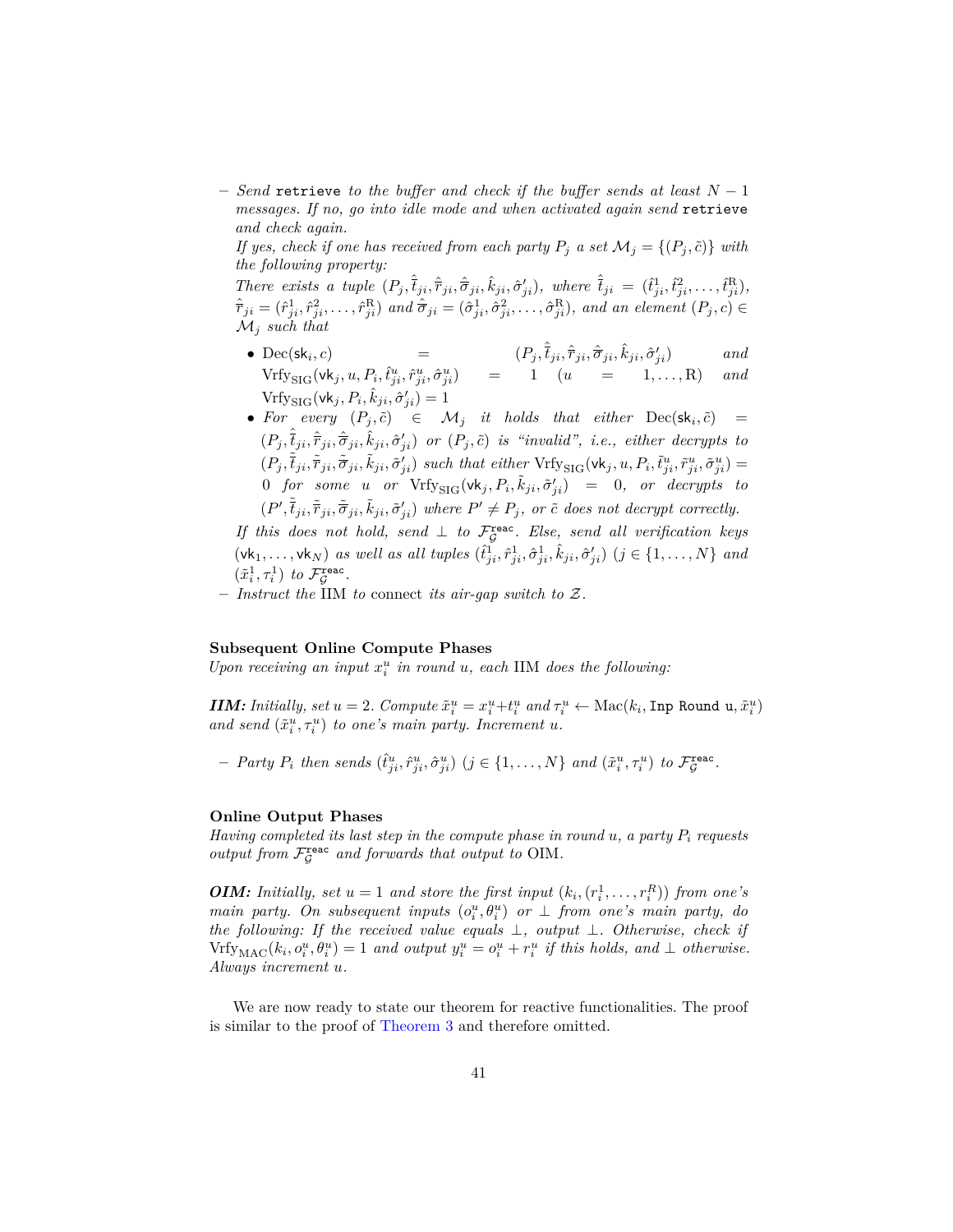**Theorem 5** (Up to  $N-1$  Corrupted Parties, Reactive Case). Let G be *a reactive standard adaptively well-formed functionality. Let* PKE *and* SIG *be as in [Theorem 3](#page-27-0) and assume that* MAC *is EUF-CMA-secure. Then it holds that*

$$
\Pi_{\mathcal{G}}^{\mathsf{N}-1,\text{reac}} \geq_{\# \#} \mathtt{AG}([\mathcal{G}])
$$

*for up to*  $N-1$  *parties under adversarial control.* 

#### **5.1 Up to** *N* **Parties Under Adversarial Control**

With the same augmentation as described in [Section 4.1,](#page-35-2) one can obtain a protocol  $\Pi_{\mathcal{G}}^{\mathsf{N},\text{reac}}$  that is also secure if the adversary corrupts *all* parties (cf. [Fig. 6\)](#page-41-2).

**Theorem 6 (Up to** *N* **Corrupted Parties, Reactive Case).** *Let* G *be a reactive standard adaptively well-formed functionality. Let* PKE*,* SIG*,* MAC *be as in [Theorem 5.](#page-40-0) Then it holds that*

<span id="page-41-0"></span>
$$
\varPi_{\mathcal{G}}^{\mathsf{N},\mathsf{reac}} \geq_{\# \#} \mathtt{AG}([\mathcal{G}])
$$

<span id="page-41-2"></span>*for up to N parties under adversarial control.*



Fig. 6: Architecture of  $\Pi_{\mathcal{G}}^{\mathsf{N},\text{reac}}$ . Each party  $P_i$   $(i = 1, ..., N)$  has 3 hackable subparties, called *buffer*, *registration module* (RM) and *join* (J), and 4 unhackable sub-parties, called Enc(-unit), Dec(-unit), OIM and IIM. Buffer and Enc-unit are connected to the adversary via standard channels. All air-gap switches, except for *P*'s air-gap switch to the environment and the RM's air-gap switch to J, are initially *disconnected*.

#### <span id="page-41-1"></span>**6 Architectures without Erasure**

We can obtain the results in [Theorems 3](#page-27-0) to [6](#page-41-0) without relying on erasure by introducing an additional *hackable* interface module *S* that is connected to its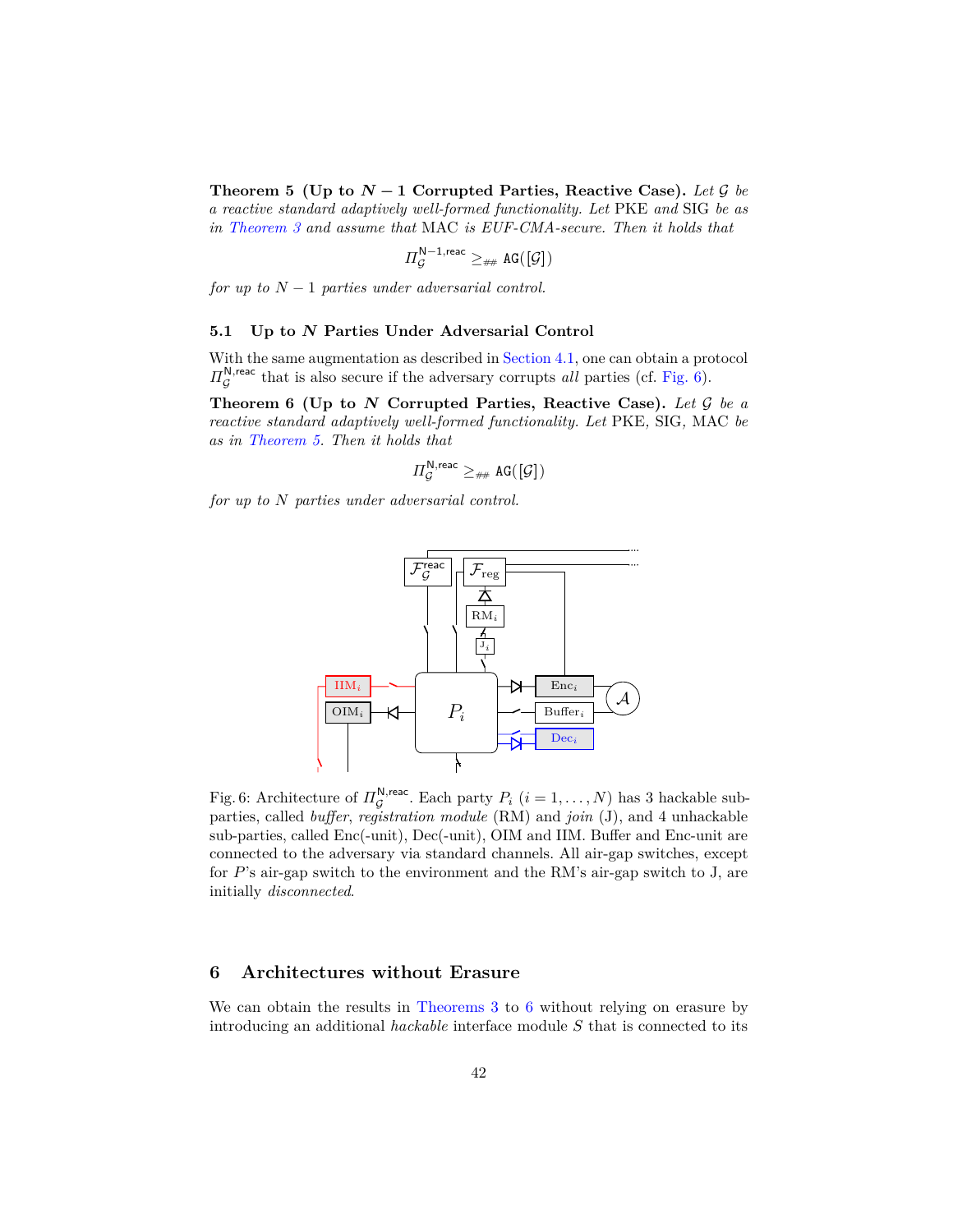main party *P* via a data diode and to the environment via an initially-connected air-gap switch (cf. [Fig. 7](#page-42-5) in [Appendix A\)](#page-44-0). *S* takes the (first) input and carries out the sharing phase. Afterwards, *S* sends its own shares together with their signatures (and for reactive functionalities also MAC tags) and the secret key to *P*, who then carries out all further computations. *S* is never activated again, remains offline, and thus cannot be corrupted though an online-attack instruction. Note, however, that *S* can only be reused in subsequent protocols if it can be reset to its initial state. Such a reset is in line with what is implicitly assumed in large parts of the MPC literature, e.g. in the UC framework, where parties holding secrets cease to exist after protocol execution.

<span id="page-42-5"></span>

Fig. 7: Architecture without Erasure (for up to  $N-1$  Parties under Adversarial control, Non-Reactive Case).

## **References**

- <span id="page-42-4"></span>[1] D. Achenbach, J. Müller-Quade, and J. Rill. "Universally Composable Firewall Architectures Using Trusted Hardware". In: *BalkanCryptSec 2014*.
- <span id="page-42-3"></span>[2] J. Baron, K. E. Defrawy, J. Lampkins, and R. Ostrovsky. "How to withstand mobile virus attacks, revisited". In: *PODC 2014*.
- <span id="page-42-6"></span>[3] B. Broadnax, N. Döttling, G. Hartung, J. Müller-Quade, and M. Nagel. "Concurrently Composable Security with Shielded Super-Polynomial Simulators". In: *EUROCRYPT 2017*.
- <span id="page-42-1"></span>[4] R. Canetti. "Universally Composable Security: A New Paradigm for Cryptographic Protocols". In: *FOCS 2001*.
- <span id="page-42-0"></span>[5] R. Canetti, U. Feige, O. Goldreich, and M. Naor. "Adaptively Secure Multi-Party Computation". In: *STOC 1996*.
- <span id="page-42-2"></span>[6] R. Canetti and M. Fischlin. "Universally composable commitments". In: *CRYPTO 2001*.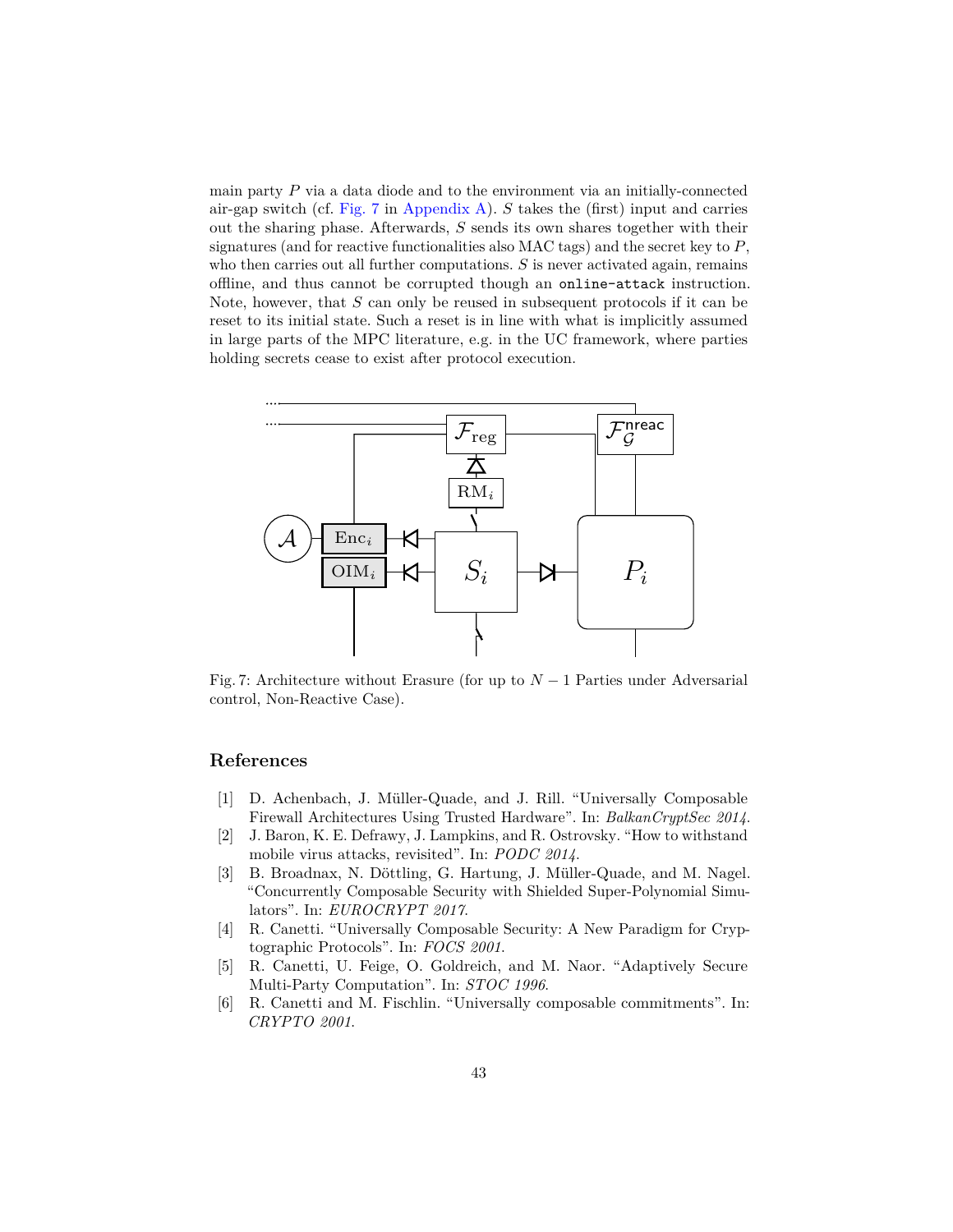- <span id="page-43-1"></span>[7] R. Canetti, E. Kushilevitz, and Y. Lindell. "On the Limitations of Universally Composable Two-Party Computation without Set-up Assumptions". In: *EUROCRYPT 2003*.
- <span id="page-43-2"></span>[8] R. Canetti, Y. Lindell, R. Ostrovsky, and A. Sahai. "Universally composable two-party and multi-party secure computation". In: *STOC 2002*.
- <span id="page-43-5"></span>[9] R. Canetti, O. Poburinnaya, and M. Venkitasubramaniam. "Equivocating Yao: constant-round adaptively secure multiparty computation in the plain model". In: *STOC 2017*.
- <span id="page-43-9"></span>[10] N. Döttling, T. Mie, J. Müller-Quade, and T. Nilges. "Implementing Resettable UC-Functionalities with Untrusted Tamper-Proof Hardware-Tokens". In: *TCC 2013*.
- <span id="page-43-7"></span>[11] S. Garg, Y. Ishai, E. Kushilevitz, R. Ostrovsky, and A. Sahai. "Cryptography with One-Way Communication". In: *CRYPTO 2015*.
- <span id="page-43-8"></span>[12] V. Goyal, Y. Ishai, A. Sahai, R. Venkatesan, and A. Wadia. "Founding Cryptography on Tamper-Proof Hardware Tokens". In: *TCC 2010*.
- <span id="page-43-4"></span>[13] C. Hazay, Y. Lindell, and A. Patra. "Adaptively Secure Computation with Partial Erasures". In: *PODC 2015*.
- <span id="page-43-10"></span>[14] C. Hazay, A. Polychroniadou, and M. Venkitasubramaniam. "Constant Round Adaptively Secure Protocols in the Tamper-Proof Hardware Model". In: *PKC 2017*.
- <span id="page-43-3"></span>[15] Y. Ishai, M. Prabhakaran, and A. Sahai. "Founding Cryptography on Oblivious Transfer - Efficiently". In: *CRYPTO 2008*.
- <span id="page-43-0"></span>[16] J. Katz. "Universally Composable Multi-party Computation Using Tamper-Proof Hardware". In: *EUROCRYPT 2007*.
- <span id="page-43-11"></span>[17] H. Nemati. "Secure System Virtualization: End-to-End Verification of Memory Isolation". PhD thesis. Royal Institute of Technology, Stockholm, Sweden.
- <span id="page-43-6"></span>[18] R. Ostrovsky and M. Yung. "How to Withstand Mobile Virus Attacks (Extended Abstract)". In: *PODC 1991*.
- <span id="page-43-13"></span>[19] Qubes OS Project. *Qubes Split GPG*. User Documentation. (Visited on  $05/08/2018$ .
- <span id="page-43-12"></span>[20] E. Zheng, P. Gates-Idem, and M. Lavin. "Building a virtually air-gapped secure environment in AWS: with principles of devops security program and secure software delivery". In: *HoTSoS 2018*.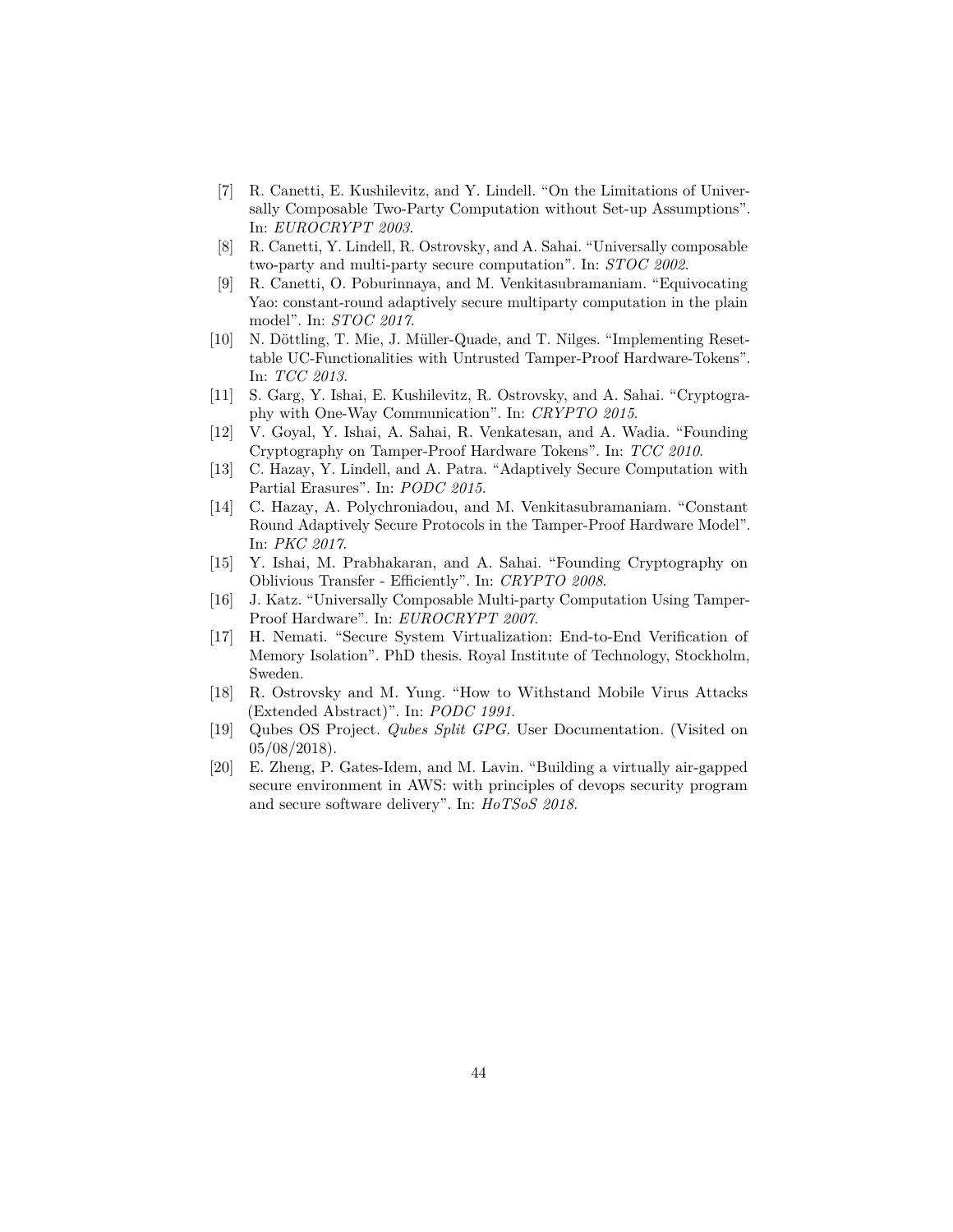## **Appendix**

## <span id="page-44-0"></span>**A Graphical Depiction of Architectures**

This section contains graphical depictions of the architectures of the protocols in [Sections 4](#page-20-1) to [6.](#page-41-1) Main parties are represented by boxes with rounded corners, sub-parties and ideal functionalities by cornered ones. Boxes with bold lines and grey background denote that the sub-party is unhackable. Standard channels are denoted by lines, data diodes by  $-\lambda$  and air-gap switches by  $\sim$  (initially disconnected) and  $\longrightarrow$  (initially connected). Dashed lines denote standard channels to other parties that are currently not shown. Downward connections from the main party and possibly from the OIMs or IIMs are to the environment (or the calling protocol).



Fig. 8: Architecture for a) non-reactive functionalities and up to  $N-1$  parties under adversarial control, if red and blue part absent, b) non-reactive functionalities and up to *N* parties under adversarial control, if blue part absent, c) reactive functionalities and up to  $N-1$  parties under adversarial control, if red part is absent, and d) reactive functionalities and up to *N* parties under adversarial control, if blue and red is present. Note that  $\star \in \{$ reac, nreac $\}$  depending on  $\mathcal{G}$ .

## <span id="page-44-1"></span>**B Definitions**

## **B.1 Reactive / Non-Reactive Functionalities**

A *non-reactive* functionality interacts with the parties in a single round, taking at most one input from each party and providing at most one output to each party.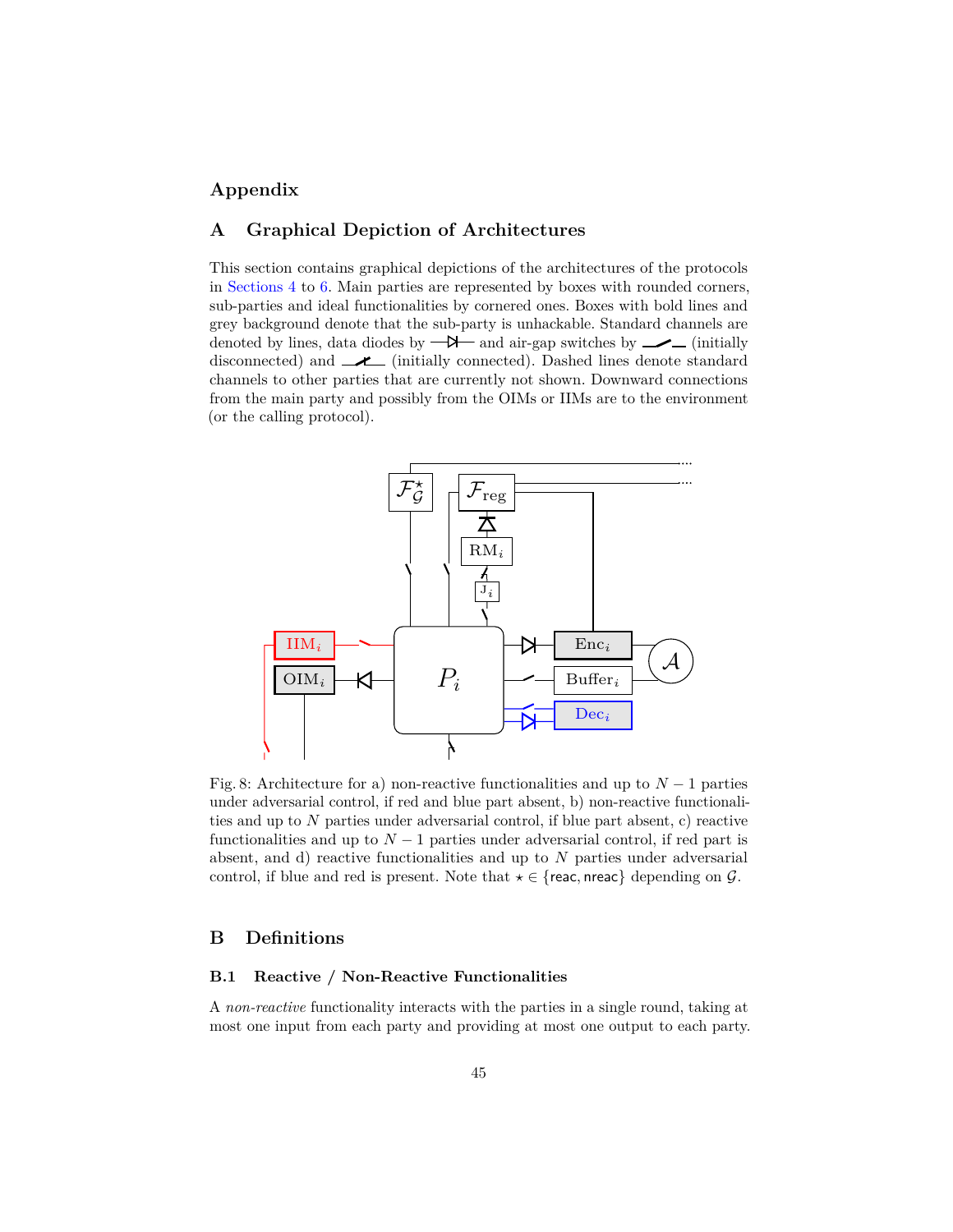In contrast, a *reactive* functionality may receive inputs and provide outputs in multiple rounds, possibly maintaining state information between rounds.

#### **B.2 Standard corruption**

Recall that an ideal functionality  $\mathcal F$  is standard corruption if it proceeds as follows upon receiving a (corrupt,  $P$ ) message from  $A$ . First,  $\mathcal F$  marks  $P$  as corrupted and outputs corrupted to  $P$ . In the next activation,  $\mathcal F$  sends to  $\mathcal A$  all the inputs and outputs of  $P$  so far. In addition, from this point on, whenever  $\mathcal F$  gets an input value  $v$  from  $P$ , it forwards  $v$  to  $A$ , who may then send a "modified input value"  $v'$  that overwrites  $v$ . Also, all output values intended for  $P$  are sent to  $\mathcal A$ instead.

#### **B.3 Standard Functionalities**

We call an ideal functionality G *standard* if G

- 1. immediately notifies the adversary upon receiving input from an (honest) party, and
- 2. is standard corruption, and
- 3. only gives delayed outputs to parties.

#### **B.4 Well-Formed Functionalities**

An ideal functionality is called *well-formed* if it consists of a "shell" and a "core". The core is an arbitrary PPT TM. The shell is a TM that acts as a "wrapper" in the following way: All incoming message are forwared to the core except for corrupt messages. Furthermore, outputs generated by the core are forwarded by the shell. Furthermore, an ideal functionality is *adaptively well-formed* if it consist of a shell and a core as described above and, in addition, the shell sends the random tape of the core to the adversary if all parties are corrupted at some activation.

#### <span id="page-45-0"></span>**B.5 Ideal Public Bulletin Board Functionality**

In our constructions [\(Sections 4](#page-20-1) and [5\)](#page-36-0), we make use of the ideal functionality  $\mathcal{F}_{\text{reg}}$  that models a public bulletin board.

## **Definition 8 (Ideal Functionality**  $\mathcal{F}_{reg}$ ).  $\mathcal{F}_{reg}$  proceeds as follows:

- **–** *Report: Upon receiving a message* (register*, sid, v*) *from party P, send* (registered*, sid, P, v*) *to the adversary; upon receiving ok from the adversary, record the pair* (*P, v*)*. Otherwise, ignore the message.*
- **–** *Retrieve: Upon receiving a message* (retrieve*, sid, Pi*) *from some party P<sup>j</sup>* (or the adversary  $A$ ), generate a public delayed output (retrieve,  $sid, P_i, v$ ) *to*  $P_i$ , where  $v = \perp$  *if no record*  $(P, v)$  *exists.*

Note that in contrast to the usual definition, we allow key revocation in  $\mathcal{F}_{reg}$ .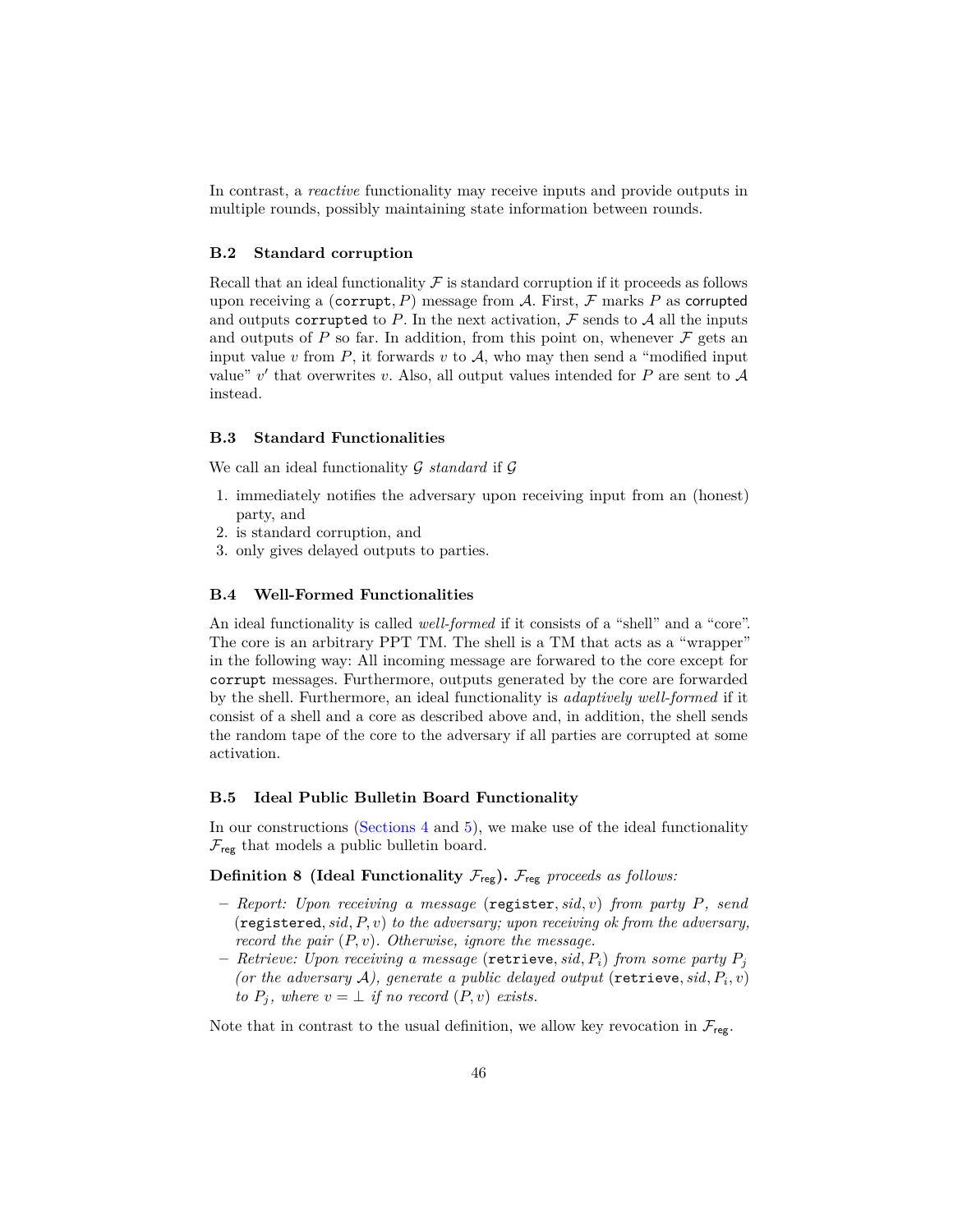#### <span id="page-46-0"></span>**B.6 Cryptographic Primitives**

In the following, we define the cryptographic primitives used in this paper along with their required security properties.

#### **Public-Key Encryption Schemes**

**Definition 9** (Public-Key Encryption Scheme). Let  $\mathcal{M} \subseteq \{0,1\}^{p(n)}$  be the *message space. A public-key encryption scheme*  $PKE = (Gen_{PKE}, Enc, Dec)$ *consists of three probabilistic polynomial-time algorithms such that:*

- 1. The key-generation algorithm  $Gen_{\text{PKE}}$  takes as input  $1^n$  and outputs a tuple (pk*,*sk)*. We call* pk *the* public key *and* sk *the* private key *or* secret key*.*
- *2. The* encryption algorithm Enc *takes as input a public key* pk *and a message*  $m \in \mathcal{M}$  *and outputs a ciphertext c.*
- *3. The* decryption algorithm Dec *takes as input a private key* sk *and a ciphertext c* and outputs a message  $m ∈ M$  or a special symbol  $⊥$  denoting failure.

*We call* PKE perfectly correct *if*  $Pr[Dec(\mathsf{sk}, Enc(\mathsf{pk}, m)) = m] = 1$  *for any*  $m \in \mathcal{M}$  and for all  $(\mathsf{pk}, \mathsf{sk}) \leftarrow \text{Gen}_{\text{PKE}}(1^n)$  where the probability is over the *random choices of* Gen<sub>PKE</sub>, Enc, and Dec.

## <span id="page-46-1"></span>**Definition 10 (Indistinguishability Under Parallel Chosen Ciphertext Attack).**

The experiment  $Exp_{\mathcal{A}(z),\text{PKE}}^{\text{IND}-\text{pCCA}}(n)$  *denotes the output of the following probabilistic experiment: At the beginning, the experiment generates keys* ( $pk, sk$ )  $\leftarrow$ Gen<sub>PKE</sub> $(1^n)$ *. On input*  $1^n$ *, z and pk, the adversary* A *chooses two messages*  $m_0, m_1$  *and sends them to the experiment. The experiment then chooses a bit b uniformly random from*  $\{0,1\}$  *and computes*  $c^* \leftarrow \text{Enc}(\mathsf{pk}, m_b)$ *. During the experiment* A *may send a single* parallel *query to the oracle*  $\mathcal{O}_{\text{Dec}(sk, \cdot)}$ *. At the end of the experiment,* A sends a bit  $b' \in \{0,1\}$ . The experiment then outputs 1 *if*  $b = b'$ , and 0 *otherwise. The output of the experiment is replaced by a uniformly random bit*  $b^*$  *if during the experiment* A *queries*  $\mathcal{O}_{\text{Dec}(\textbf{sk},\cdot)}$  *on a vector containing c* ∗ *.*

An adversary is called *valid* if he only chooses messages  $m_0, m_1$  such that  $|m_0| = |m_1|$  and his parallel query to  $\mathcal{O}_{\text{Dec}(sk, \cdot)}$  does not contain  $c^*$ .

We call a public-key encryption scheme PKE IND-pCCA-secure if for every valid PPT-adversary A and all  $z \in \{0,1\}^*$  there exists a negligible function negl such that

$$
\Pr[\mathsf{Exp}_{\mathcal{A}(z), \mathrm{PKE}}^{\mathrm{IND-pCCA}}(n) = 1] \leq \frac{1}{2} + \mathsf{negl}(n)
$$

<span id="page-46-2"></span>**Definition 11 (Indistinguishability under Adaptive Chosen Ciphertext Attack).** The experiment  $\mathsf{Exp}_{\mathcal{A}(z),\mathrm{PKE}}^{\mathrm{IND-CCA}}(n)$  denotes the output of the following *probabilistic experiment: At the beginning, the experiment generates a key pair*  $(\mathsf{pk}, \mathsf{sk}) \leftarrow \text{Gen}_{\text{PKE}}(1^n)$ . On input  $1^n$ , z and  $\mathsf{pk}$ , the adversary A chooses two messages  $m_0, m_1$  of equal length and sends them to the experiment. The experiment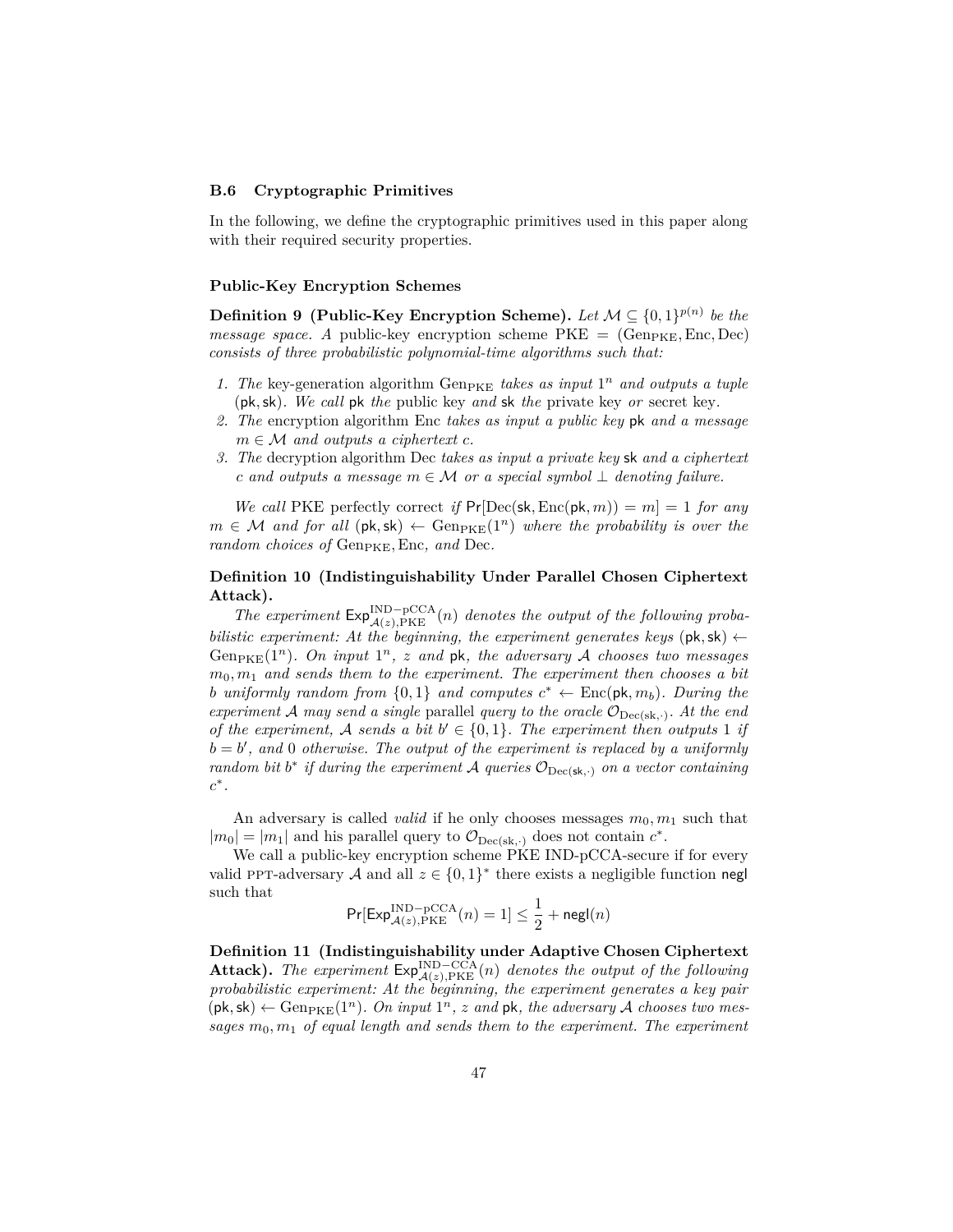*then chooses a bit b uniformly random from*  $\{0, 1\}$  *and computes*  $c^* \leftarrow \text{Enc}(\mathsf{pk}, m_b)$ *. On input* 1 *<sup>n</sup>, z, c* <sup>∗</sup> *and* pk*, the adversary may now make an arbitrary number of queries (not containing*  $c^*$ ) to a decryption oracle  $\mathcal{O}_{\text{Dec}(\textbf{sk},\cdot)}$ . At the end of the *experiment,* A sends a bit  $b' \in \{0, 1\}$ . The experiment then outputs 1 if  $b = b'$ , *and* 0 *otherwise. The output of the experiment is replaced by a uniformly random bit b*<sup>\*</sup> *if during the experiment A queries*  $\mathcal{O}_{\text{Dec}(\textbf{sk},\cdot)}$  *on*  $c^*$ *.* 

An adversary is called *valid* if he only chooses messages  $m_0, m_1$  such that  $|m_0| = |m_1|$  and does not query  $\mathcal{O}_{\text{Dec}(sk, \cdot)}$  on  $c^*$  during the experiment.

We call a public-key encryption scheme PKE *IND-CCA-secure* if for every valid PPT-adversary A and all  $z \in \{0,1\}^*$  there exists a negligible function negl such that

$$
\Pr[\mathsf{Exp}^{\text{IND-CCA}}_{\mathcal{A}(z), \text{PKE}}(n) = 1] \leq \frac{1}{2} + \mathsf{negl}(n)
$$

The security definitions of [Definitions 10](#page-46-1) and [11](#page-46-2) can also be equivalently stated as follows. For every valid PPT-adversary  $A$  and all  $z \in \{0,1\}^*$  there exists a negligible function negl such that

$$
|\mathsf{Pr}[\text{out}_0(\mathcal{A})=1]-\mathsf{Pr}[\text{out}_1(\mathcal{A})=1]|\leq \mathsf{negl}(n)
$$

where *b* denotes the respective experiment's choice bit and  $\text{out}_b(\mathcal{A})$  denotes the bit sent to the experiment by A.

#### **Message Authentication Codes**

**Definition 12 (Message Authentication Code).** *A* message authentication code  $MAC = (Gen_{MAC}, Mac, Vrfy_{MAC})$  *consists of three probabilistic polynomialtime algorithms such that:*

- 1. The key-generation algorithm  $Gen_{MAC}$  *takes as input*  $1<sup>n</sup>$  *and outputs a key k. We call k the* MAC key*.*
- *2. The* tag-generation algorithm Mac *takes as input a MAC key k and a message m and outputs a* MAC tag *t.*
- *3. The* verification algorithm Vrfy<sub>MAC</sub> takes as input a MAC key *k*, a message *m* and a presumptive MAC tag *t* and outputs a bit  $b \in \{0, 1\}$ , with  $b = 1$ *meaning* valid *and*  $b = 0$  *meaning* invalid.

*It is required that for every MAC key*  $k \leftarrow$  Gen<sub>MAC</sub>(1<sup>n</sup>) *and every*  $m \in \{0,1\}^*$ , *it holds that*  $Pr[\V{Vrf}^{\text{MAC}}(k, m, \text{Mac}(k, m)) = 1] = 1$ *, where the probability is over the random choices of* Gen<sub>MAC</sub>, Vrfy<sub>MAC</sub> and Mac. (correctness).

**Definition 13 (Existential Unforgeability under One Chosen Message Attack for MACs).** *We call a message authentication code* MAC *EUF-1-CMAsecure if for every* PPT-adversary A and all  $z \in \{0,1\}^*$  there exists a negligible *function* negl *such that*

$$
\Pr[\mathsf{Exp}_{\mathcal{A}(z),\mathrm{MAC}}^{\mathrm{EUF}-1-\mathrm{CMA}}(n)=1]\leq \mathsf{negl}(n)
$$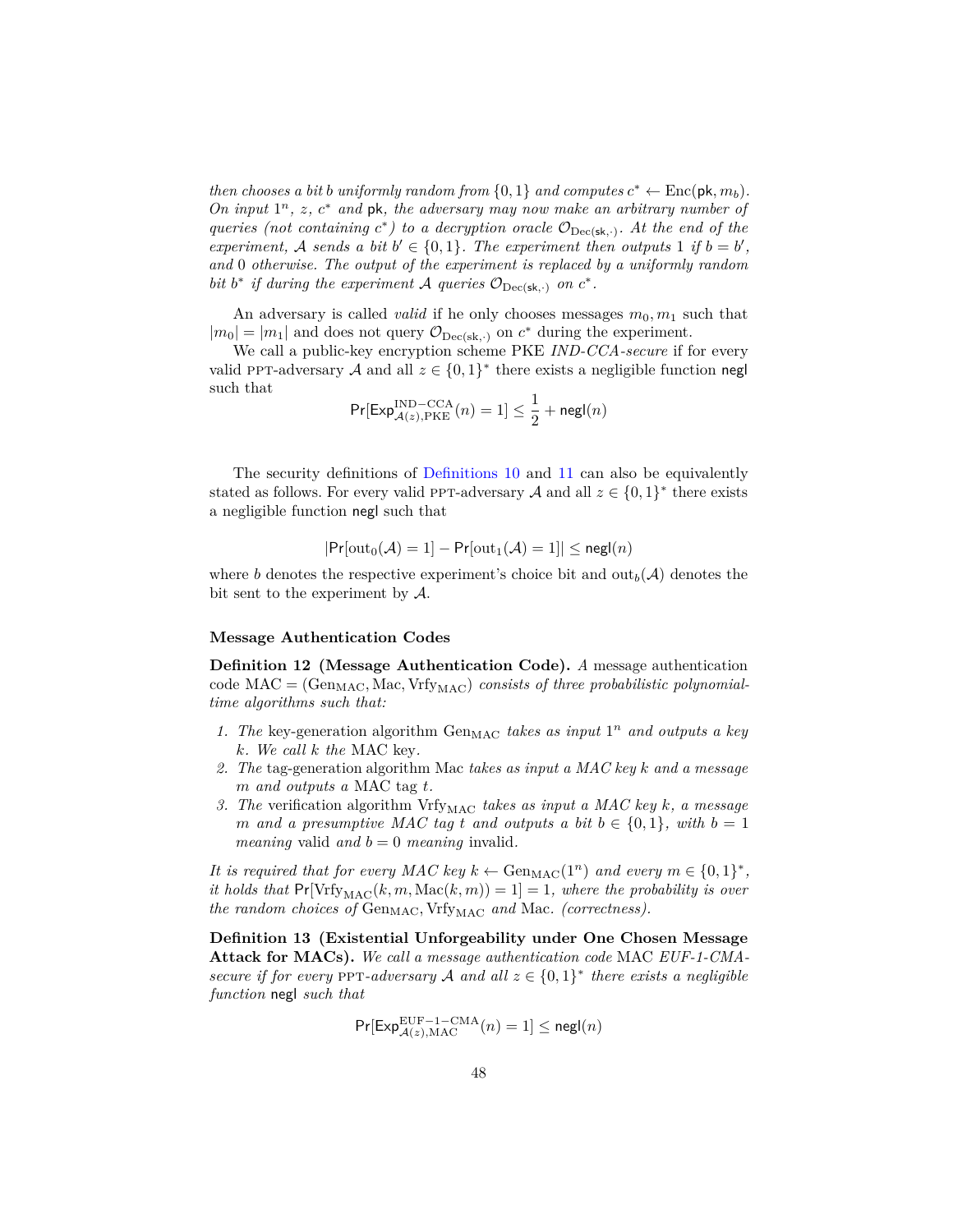The experiment  $Exp_{\mathcal{A}(z),\text{MAC}}^{\text{EUF}-1-\text{CMA}}(n)$  *denotes the output of the following probabilistic experiment: At the beginning, the experiment generates a key*  $k \leftarrow$ Gen<sub>MAC</sub>( $1^n$ ). On input  $1^n$  and z, the adversary A may send a single query m' to *an oracle*  $\mathcal{O}_{\text{Mac}(k, \cdot)}$ *. Afterwards,* A *outputs a tuple*  $(m^*, t^*)$ *. If* Vrfy<sub>MAC</sub> $(k, m^*, t^*)$  = 1 and  $m^* \neq m'$ , the experiment outputs 1, else 0.

**Definition 14 (Existential Unforgeability under Chosen Message Attack for MACs).** *We call a message authentication code* MAC *EUF-CMAsecure if for every* PPT-adversary A and all  $z \in \{0,1\}^*$  there exists a negligible *function* negl *such that*

$$
\Pr[\mathsf{Exp}_{\mathcal{A}(z),\mathrm{MAC}}^{\mathrm{EUF-CMA}}(n)=1]\leq \mathsf{negl}(n)
$$

The experiment  $Exp_{\mathcal{A}(z),\text{MAC}}^{\text{EUF}-\text{CMA}}(n)$  denotes the output of the following probabilis*tic experiment: At the beginning, the experiment generates a key*  $k \leftarrow \text{Gen}_{\text{MAC}}(1^n)$ *. On input*  $1^n$  *and z, the adversary A may send queries to an oracle*  $\mathcal{O}_{\text{Mac}(k, \cdot)}$ *.* Let  $Q$  be the set of all queries. Eventually, A outputs a tuple  $(m^*, t^*)$ . If  $Vrfy_{MAC}(k, m^*, t^*) = 1$  *and*  $m^* \notin Q$ *, the experiment outputs 1, else 0.* 

#### **Digital Signature Schemes**

**Definition 15 (Digital Signature Scheme).** *A* digital signature scheme  $\text{SIG} = (\text{Gen}_{\text{SIG}}, \text{Sig}, \text{Vrf}_{\text{SIG}})$  *consists of three probabilistic polynomial-time algorithms such that:*

- 1. The key-generation algorithm  $Gen_{SIG}$  *takes as input*  $1<sup>n</sup>$  *and outputs a tuple* (vk*,*sgk)*. We call* vk *the (public)* verification key *and* sgk *the (private)* signing key *or* signature key*.*
- *2. The* signature-generation algorithm Sig *takes as input a signing key* sgk *and a message m and outputs a* signature *σ.*
- *3. The* verification algorithm Vrfy<sub>SIG</sub> takes as input a verification key vk, a *message m and a presumptive signature*  $\sigma$  *and outputs a bit*  $b \in \{0, 1\}$ *, with*  $b = 1$  *meaning* valid *and*  $b = 0$  *meaning* invalid.

*It is required that for every key pair* (vk, sgk)  $\leftarrow$  Gen<sub>SIG</sub>(1<sup>n</sup>) *and every*  $m \in \{0,1\}^*$ , *it holds that*  $Vrfy_{\text{SIG}}(\mathsf{vk}, m, \text{Sig}(\mathsf{sgk}, m)) = 1$  *(correctness).* 

**Definition 16 (Length-Normal Digital Signatures).** *A digital signature scheme* SIG *is* length-normal *if for every key pair* (vk, sgk) *output by*  $Gen_{SIG}(1^n)$ *and all*  $m, m' \in \{0, 1\}^*$  such that  $|m| = |m'|$  the following holds: If  $\sigma \leftarrow$  $\text{Sig(sgk}, m), \sigma' \leftarrow \text{Sig(sgk}, m')$  *then*  $|\sigma| = |\sigma'|$ *.*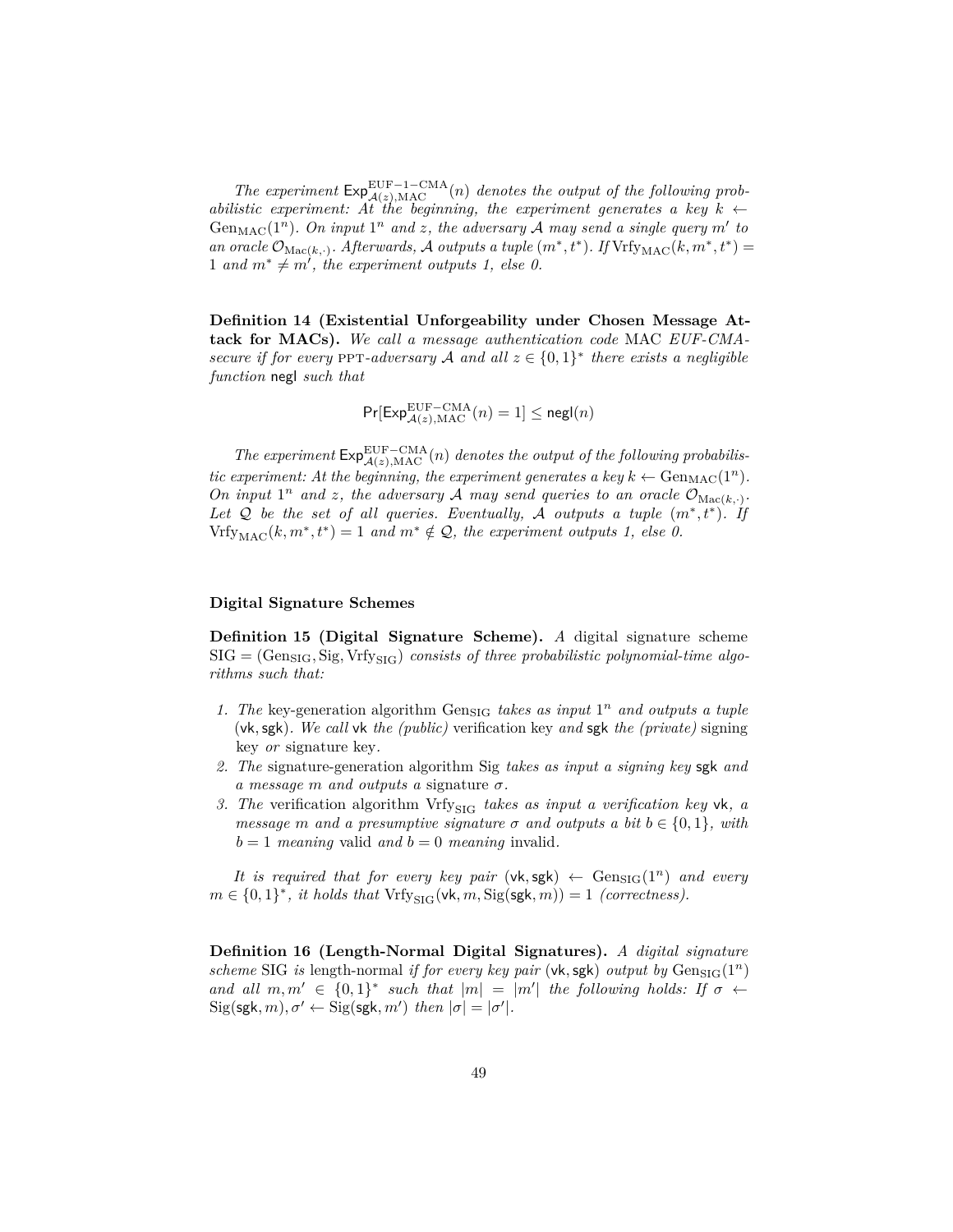**Definition 17 (Existential Unforgeability under Non-Adaptive Chosen Message Attack for Digital Signature Schemes).** *We call a digital signature scheme* SIG *EUF-naCMA-secure if for every* PPT-adversary A and all  $z \in \{0,1\}^*$ *there exists a negligible function* negl *such that*

$$
\Pr[\mathsf{Exp}_{\mathcal{A}(z),\mathsf{SIG}}^{\mathsf{EUF}-\mathsf{naCMA}}(n)=1]\leq \mathsf{negl}(n)
$$

The experiment  $Exp_{\mathcal{A}(z),\mathrm{SIG}}^{\mathrm{EUF-naCMA}}(n)$  *denotes the output of the following probabilistic experiment: At the beginning, the experiment generates keys* (vk, sgk)  $\leftarrow$ Gen<sub>SIG</sub>( $1^n$ ). On input  $1^n$  and z, the adversary A may send queries to a signing *oracle*  $\mathcal{O}_{\mathsf{Sig(sgk, \cdot)}}$ *. Let*  $\mathcal{Q}$  *be the set of all queries. Afterwards on input*  $1^n$ *, z and*  $\mathsf{v}\mathsf{k}$ *,*  $\mathcal{A}$  *outputs* a tuple  $(m^*, \sigma^*)$ *. If*  $\mathrm{Vrfy}_{\mathrm{SIG}}(\mathsf{v}\mathsf{k}, m^*, \sigma^*) = 1$  and  $m^* \notin \mathcal{Q}$ *, the experiment outputs 1, else 0.*

## **C A Short Introduction to the UC Framework**

In the following, we give a brief overview of the UC framework. The following is adapted from [\[3\]](#page-42-6). For a detailed introduction see [\[4\]](#page-42-1).

In the UC framework, security is defined by the indistinguishability of two experiments: the *ideal experiment* and the *real experiment*. In the ideal experiment, the task at hand is carried out by dummy parties with the help of an ideal incorruptible entity—called the ideal functionality  $\mathcal F$ . In the real experiment, the parties execute a protocol  $\pi$  in order to solve the prescribed tasks themselves. A protocol  $\pi$  is said to be a (secure) *realization* of  $\mathcal F$  if no PPT-machine  $\mathcal Z$ , called the *environment*, can distinguish between these two experiments. In contrast to previous simulation-based notions, indistinguishability must not only hold after the protocol execution has completed, but even if the environment  $\mathcal{Z}-\text{acting}$ as the *interactive* distinguisher—takes part in the experiment, orchestrates all adversarial attacks, gives input to the parties running the challenge protocol, receives the parties' output and observes the communication during the whole protocol execution.

*The basic model of computation.* The basic model of computation consists of a set of (a polynomial number of) instances (ITIs) of interactive Turing machines (ITMs). An ITM is the description of a Turing machine with an additional identity tape, three externally writable input tapes (namely for input, subroutine output<sup>[22](#page-49-0)</sup> and incoming messages) and an outgoing message tape. The latter is jointly used to provide input to any of the three input tapes of another ITM. The tangible instantiation of an ITM—the ITI—is identified by the content of its identity tape. The order of activation of the ITIs is completely asynchronous and message-driven. An ITI gets activated if input, subroutine output or an incoming message is written onto its respective tape. If the ITI writes onto its outgoing

<span id="page-49-0"></span> $22$  Beware: Despite its name this tape is actually an input tape as it receives subroutine output.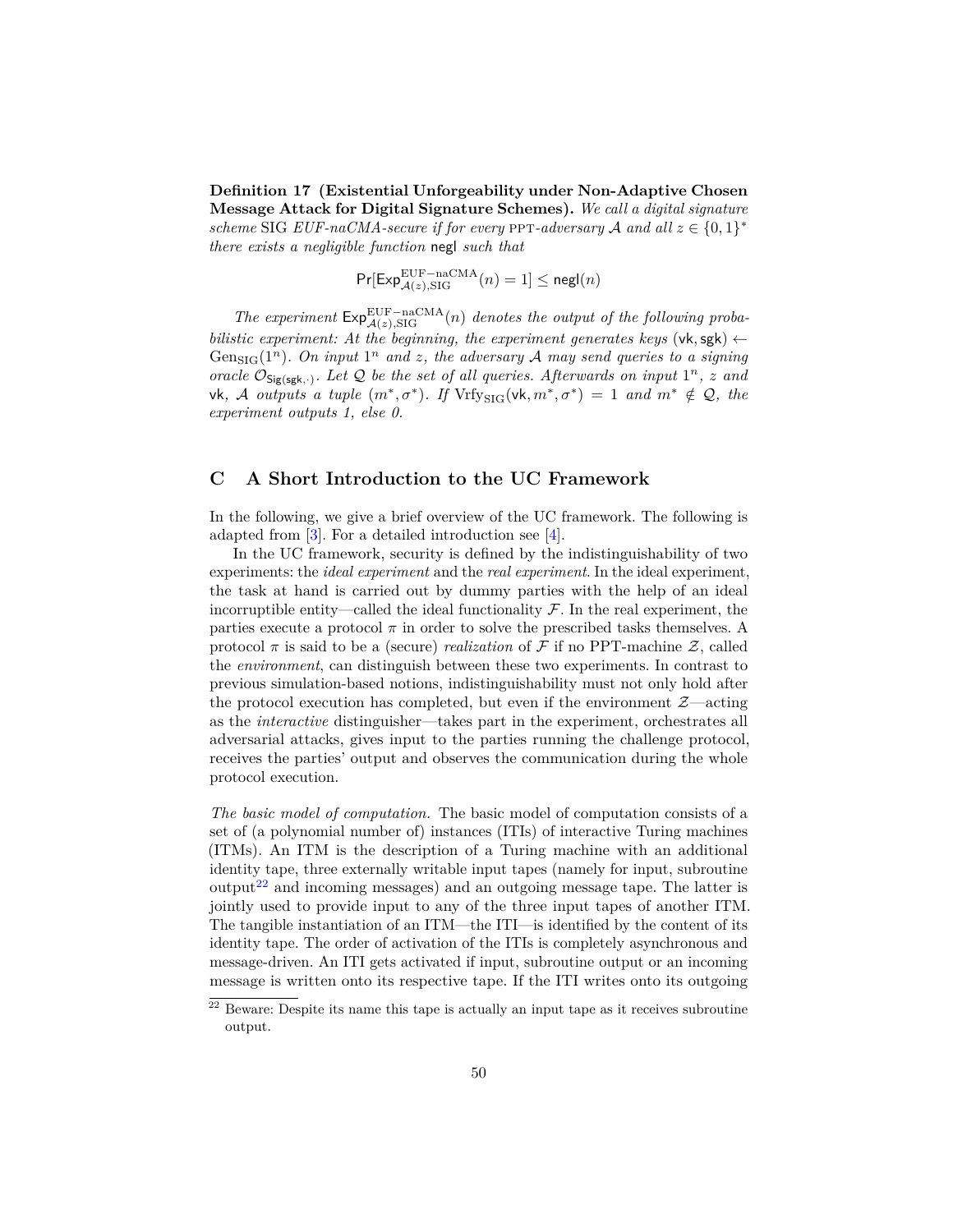message tape and calls the special external write instruction, the activation of this ITI completes. The message must explicitly designate the identity and input tape of the receiving ITI. Each experiment comprises two special ITIs: The environment  $\mathcal Z$  and the adversary  $\mathcal A$  (in the real experiment) or the simulator  $\mathcal S$ (in the ideal experiment). The environment  $\mathcal Z$  is the ITI that is initially activated. If any ITI completes its activation without giving any output, the environment is activated again as a fall-back. If the environment  $\mathcal Z$  provides subroutine output, the whole experiments stops. The output of the experiment is the output of  $Z$ . Without loss of generality, we assume that  $\mathcal Z$  outputs a single bit only.

*The Control Function and Message Delivery.* If an ITI writes a message onto its outgoing message tape and calls external write, a *control function* decides if the operation is allowed<sup>[23](#page-50-0)</sup>. If so, the experiment proceed as follows: If the receiver is uncorrupted and the designated input tape is either *input* or *subroutine output*, the message is copied to the respective tape of receiver. Else (meaning if the message is intended to be sent to an *incoming message* tape or the receiver is corrupted) the message is delivered to the respective tape of the adversary. This captures the natural intuition that input and subroutine output normally occurs within the same physical party and thus should be authenticated, immediate, confidential and of integrity. In contrast, external communication is only possible through an unreliable network under adversarial the control.

*UC Framework Conventions.* In the UC framework, many important aspects are unspecified. For example, it leaves open which ITI is allowed to invoke what kind of new ITIs. The conventions stated in the following are probably the mostly used ones and quite natural.

Each party is identified by its party identifier (PID) *pid* which is unique to the party and is the UC equivalent of the physical identity of this party. A party runs a protocol  $\pi$  by means of an ITI which is called the main party of this instance of  $\pi$ . An ITI can invoke subsidiary ITIs to execute sub-protocols. A subsidiary and its parent use their *input/subroutine output* tape to communicate with each other. The set of ITIs taking part in the same protocol but for different parties communicate through their *incoming message* tapes. An instance of a protocol is identified by its session identifier (SID) *sid*. All ITIs taking part in the same protocol instance share the same SID. A specific ITI is identified by its ID id =  $(pid, sid)$ .

*The (Dummy) Adversary.* The adversary  $A$  is instructed by  $Z$  and represents  $Z$ 's interface to the network. To this end, all messages from any party to a party that has a different main party and that are intended to be written to an *incoming message* tape are copied to the adversary. The adversary can process the message

<span id="page-50-0"></span> $^{23}$  N.b.: The control function is another ITI that exists "outside" of the experiment and checks which combination of sender ID, receiver ID and message tape are feasible. For example, only subsidiary ITIs are typically allowed to provide subroutine output to their main ITI. For details see [\[4\]](#page-42-1).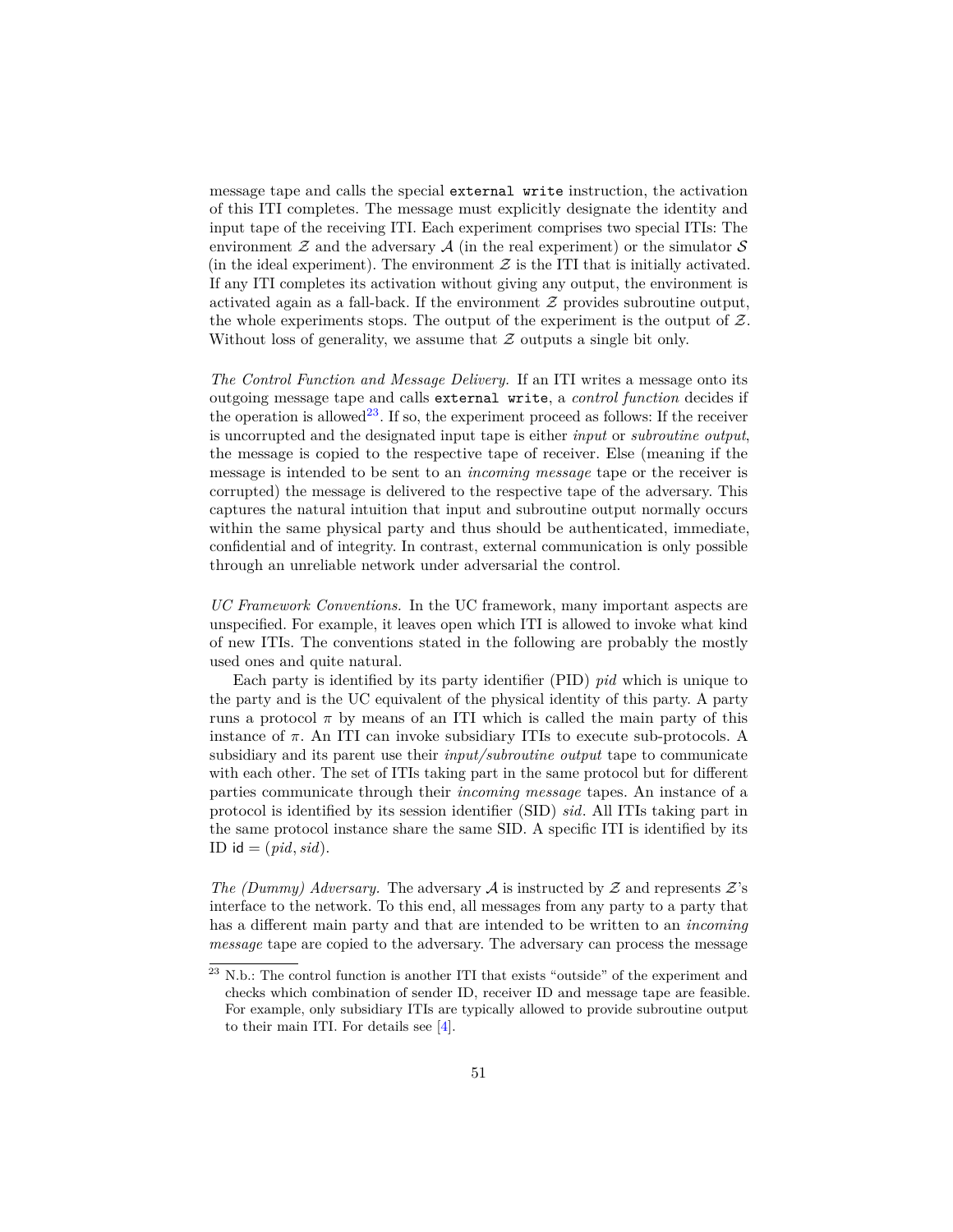arbitrarily. The adversary may decide to deliver the message (by writing the message on its own outgoing message tape), postpone or completely suppress the message, inject new messages or alter messages in any way including the recipient and/or alleged sender.

 $Z$  may also instruct  $A$  to corrupt a party. In this case,  $A$  takes over the position of the corrupted party, reports its internal state to  $Z$  and from then on may arbitrarily deviate from the protocol in the name of the corrupted party as requested by  $Z$ . This means whenever the corrupted ITI would have been activated (even due to subroutine output), the adversary gets activated with the same input.

*Ideal Functionalities and the Ideal Protocol.* An ideal functionality  $\mathcal F$  is a special type of ITM whose instantiations (ITIs) bear a SID but no PID. Hence, it is an exception to the aforementioned identification scheme. Input to and subroutine output from  $F$  is performed through dummy parties. Dummy parties merely forward their input to the input tape of  $\mathcal F$  and subroutine output from  $\mathcal F$  to their own outgoing message tape. They share the same SID as  $\mathcal{F}$ , but additionally have individual party identifiers (PIDs) as if they were the actual main parties of a (real) protocol. The ideal functionality  $\mathcal F$  is simultaneously a subroutine for each dummy party and conducts the prescribed task. IDEAL( $\mathcal{F}$ ) is called the *(ideal) protocol* for  $\mathcal F$  and denotes the set of  $\mathcal F$  together with its dummy parties.

*The UC Experiment.* Let  $\pi$  be a protocol, Z an environment and A an adversary. The UC experiment, denoted by  $\text{Exec}_{\pi,\mathcal{A},\mathcal{Z}}(n,a)$ , initially activates the environment  $\mathcal Z$  with security parameter  $1^n$  and input  $a \in \{0,1\}^*$ . The first ITI that is invoked by  $\mathcal Z$  is the adversary  $\mathcal A$ . All other parties invoked by  $\mathcal Z$  are set to be main parties of the challenge protocol  $\pi$ . Z freely chooses their input, their PIDs and the SID of the challenge protocol. The experiment is executed as outlined above.

*Definition of Security.* A protocol  $\pi$  is said to *emulate* (or UC-*realize*) another protocol  $\rho$ , denoted by  $\pi \geq_{\text{UC}} \rho$ , if and only if

$$
\forall \mathcal{A} \; \exists \mathcal{S} \; \forall \mathcal{Z} : \mathrm{Exec}_{\pi, \mathcal{A}, \mathcal{Z}}(n, a) \stackrel{c}{\equiv} \mathrm{Exec}_{\rho, \mathcal{S}, \mathcal{Z}}(n, a)
$$

holds for all  $a \in \{0,1\}^*$  with the probability on the left and on the right being taken over the initial input of  $Z$  and all random tapes of all PPT machines. The adversary  $\mathcal S$  on the right side is called simulator. Please recall that the experiment silently ensures that the main parties of the challenge protocol are instantiated by  $\pi$  or  $\rho$  respectively. Usually, the security of a (real) protocol  $\pi$  is analyzed with respect to an (ideal) protocol IDEAL( $\mathcal F$ ) for an ideal functionality  $\mathcal F$ . By abuse of notation we simply write  $\pi \geq_{\text{UC}} \mathcal{F}$ , i.e.

$$
\pi \geq_{\text{UC}} \mathcal{F} \iff \pi \geq_{\text{UC}} \text{IDEAL}(\mathcal{F}) \iff
$$
  

$$
\forall \mathcal{A} \exists \mathcal{S} \ \forall \mathcal{Z} : \text{Exec}_{\pi, \mathcal{A}, \mathcal{Z}}(n, a) \stackrel{c}{=} \text{Exec}_{\text{IDEAL}(\mathcal{F}), \mathcal{S}, \mathcal{Z}}(n, a)
$$